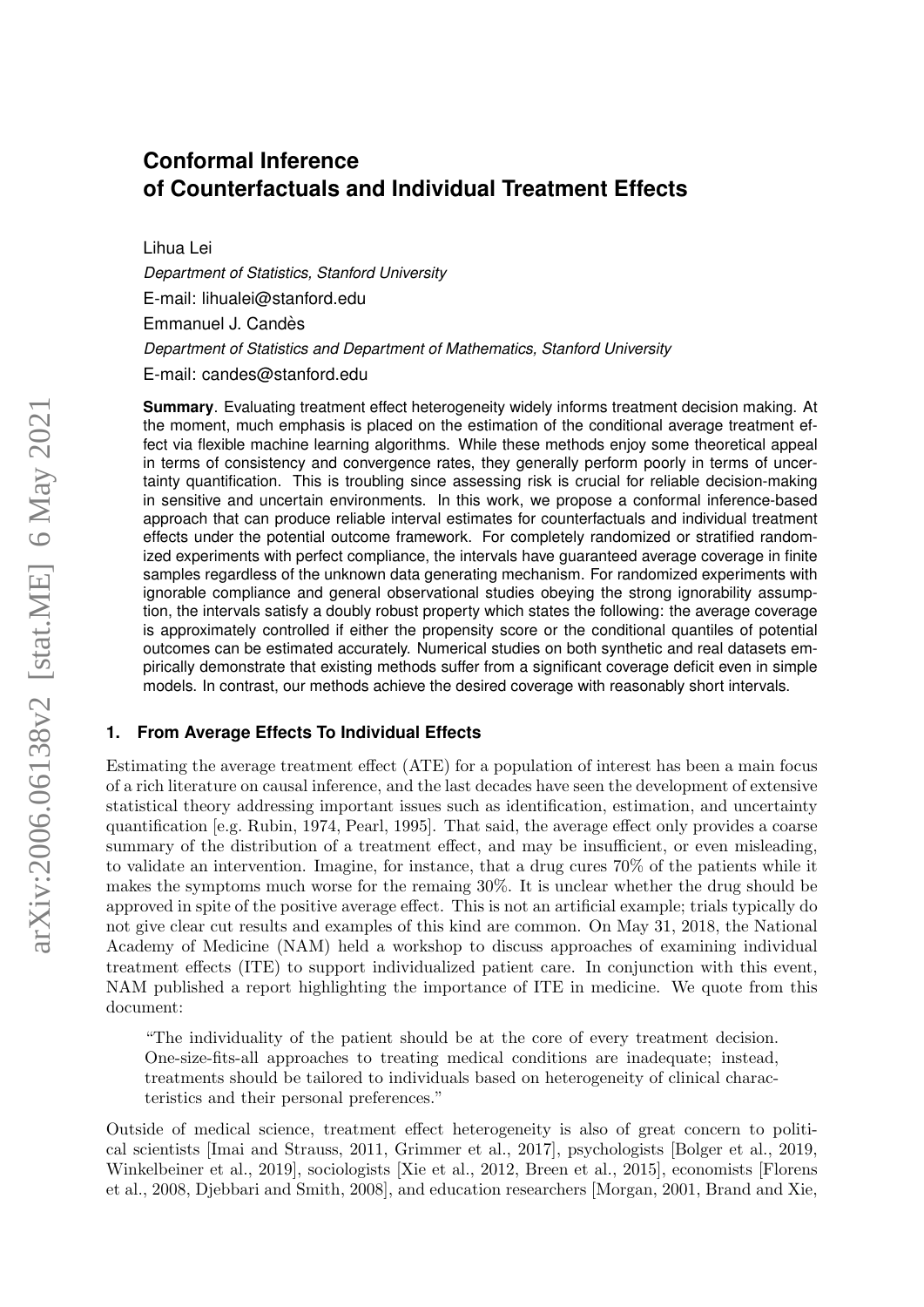[2010\]](#page-19-1). In short, there is a wide range of fields that would benefit from a better understanding of ITE.

To move past the average treatment effect as the object of inference, most existing works have targeted, instead, the conditional average treatment effects (CATE)—although we will introduce a formal definition later in Section [2,](#page-2-0) this is the expectation of the ITE conditional on the values of the covariates. While CATE naturally provide a richer summary than ATE, they surely still neglect the inherent variability in the response (the conditional variance, if you will) which might be crucial for decision-making; unless, of course, the covariates explain away most of the variation in ITE. As a consequence, two types of variability are of immediate concern: (1) the variability of the response around the regression function and, (2) the variability of CATE estimators due to finite samples. Getting both (1) and (2) under control requires having sufficiently many covariates to explain away a significant fraction of the variability in the response, and at the same time, a nearly perfect estimate of CATE for every value of the covariates. Neither of these seem to be realistic for everyday causal inference problems.

In areas like medical science or public policy, point estimates are insufficient to inform decisions due to the huge loss potentially incurred by wrong actions. A confidence interval, or at least a p-value, is required by the U.S. Food and Drug Administration to approve a drug, in order to guarantee sufficient evidence and confidence in favor of the drug. The issues are that despite the importance of uncertainty quantification, the reliability of modern machine learning methods is typically under-studied, and that theoretical guarantees are hard to come by. For instance, existing theory usually requires strong non-verifiable assumptions and asymptotic regimes one does not encounter in practice. This of course limits the applications of machine learning methods in sensitive causal inference problems. In addition, we will demonstrate later that the confidence intervals for CATE or prediction intervals for ITE produced by frequently discussed methods (including Bayesian methods) typically have unsatisfactory or unacceptable coverage, even in very simple and smooth models with at most ten covariates.

In this work, we leverage ideas from conformal inference to construct valid prediction intervals for individual treatment effects under the potential outcome framework [\[Neyman, 1923/1990,](#page-22-3) [Rubin, 1974\]](#page-22-0). In particular, we address two challenges:

- (1) Construct intervals for ITE with reliable coverage for subjects in the study, for which one of the potential oucomes is missing;
- (2) Construct intervals for ITE with reliable coverage for subjects not in the study, and for which both potential oucomes are missing.

To be sure, in the case where a method is able to estimate ITE accurately, there is no need to distinguish these two tasks. In practice, however, this is rarely possible due to insufficient sample sizes, model misspecification, and inherent variability. We will thus see that the second challenge is generally far more ambitious since two potential outcomes are never observed simultaneously; consequently we cannot model them jointly.

In brief, Section [3](#page-4-0) shows how the first challenge reduces to counterfactual inference since one potential outcome is observed for each subject; here, an interval for the missing outcome can be shifted into an interval for the individual treatment effect by contrasting it with the observed outcome. This section also introduces methods with guaranteed coverage even under model misspecification. In particular, for completely randomized or stratified randomized trials with perfect compliance so that the propensity score is known but may not be constant, our method achieves coverage in finite samples without any assumption other than that of operating on i.i.d. samples. For general observational studies under the strong ignorability assumption [\[Rubin, 1974\]](#page-22-0), or randomized experiments with ignorable compliance, our methods have guaranteed coverage provided that either the outcome model or the treatment model is accurately estimated. This is analogous to the *doubly robust* property applicable to average treatment effect [e.g. [Robins et al.,](#page-22-4) [1994,](#page-22-4) [Kang and Schafer, 2007\]](#page-21-1) which speaks to the consistency of point estimates.

Having addressed the first challenge, we will see in Section [4](#page-13-0) that our methods can serve as a stepping stone for the second. A naive approach, here, would be to apply the counterfactual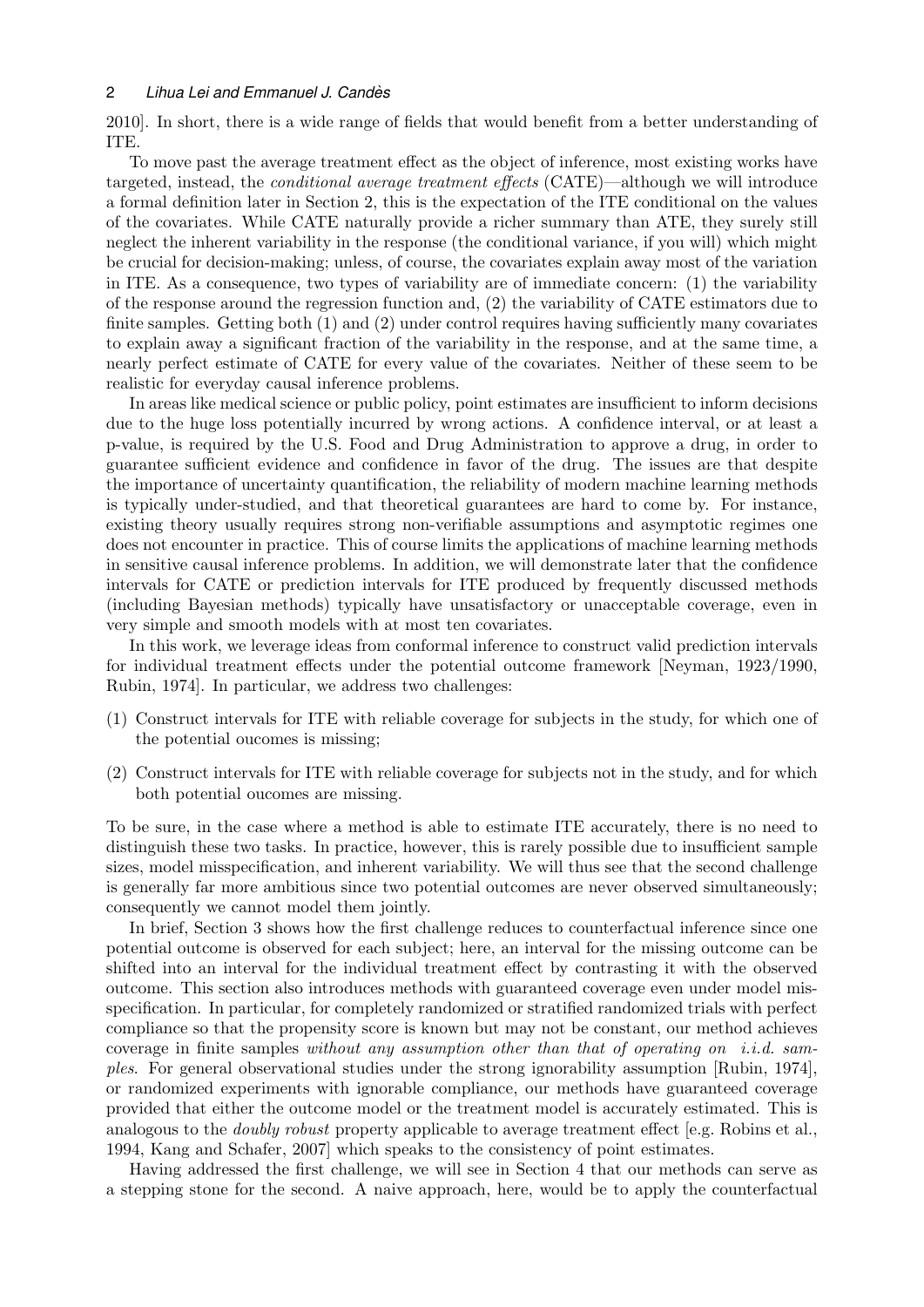inference on both potential outcomes and contrast the two intervals to induce an interval for ITE. Moreover, we introduce another approach which applies the counterfactual inference to generate intervals for ITE applicable to subjects in the dataset as an intermediate step, and trains a model to generalize these intervals to subjects not in the study.

Finally, our methods easily extend to a widely studied problem which goes by the name of generalizability, or transportability, or external validity, and which concerns settings in which there is a distributional shift between the target population and the study population [e.g. [Stuart](#page-23-0) [et al., 2011,](#page-23-0) [Tipton, 2014\]](#page-23-1), see Sections [2–](#page-2-0)[4.](#page-13-0) Furthermore, as explained in Section [5,](#page-18-0) our methods also naturally adapt to other causal inference frameworks, such as causal diagrams [\[Pearl, 1995\]](#page-22-1) and invariant prediction [\[Peters et al., 2016\]](#page-22-5).

# <span id="page-2-0"></span>**2. From Point Estimates To Interval Estimates**

#### *2.1. Problem setup*

Throughout the paper we focus on the potential outcome framework [\[Neyman, 1923/1990,](#page-22-3) [Rubin,](#page-22-0) [1974\]](#page-22-0) with a binary treatment. Extensions to other causal inference frameworks are discussed in Section [5.](#page-18-0) Given n subjects, denote by  $T_i \in \{0,1\}$  the binary treatment indicator, by  $(Y_i(1), Y_i(0))$ the pair of potential outcomes and by  $X_i$  the vector of other covariates. We assume that

$$
(Y_i(1), Y_i(0), T_i, X_i) \stackrel{i.i.d.}{\sim} (Y(1), Y(0), T, X),
$$

where  $(Y(1), Y(0), T, X)$  denotes a generic random vector. Under the *stable unit treatment value* assumption (SUTVA) commonly assumed in the literature [\[Rubin, 1990\]](#page-22-6), the observed dataset comprises triples  $(Y_i^{\text{obs}}, T_i, X_i)$  where

$$
Y_i^{\text{obs}} = \begin{cases} Y_i(1), & T_i = 1, \\ Y_i(0), & T_i = 0. \end{cases}
$$

The individual treatment effect  $\tau_i$  is defined as

$$
\tau_i \triangleq Y_i(1) - Y_i(0). \tag{2.1}
$$

By definition, only one potential outcome is observed for every unit while the other is missing. Therefore, the ITE are unobserved and have to be inferred. Throughout the paper we assume the strong ignorability:

$$
(Y(1), Y(0)) \perp T \mid X. \tag{2.2}
$$

Strong ignorability rules out any source of unmeasured confounders, which affect both the treatment assignment and the potential outcomes. Under this assumption, the treatment assignment is purely randomized conditional on any covariate values. Although ignorability is a strong assumption, it is a widely used starting point to formulate statistical theory and methodology [\[Rubin, 1978,](#page-22-7) [Rosenbaum and Rubin, 1983,](#page-22-8) [Imbens and Rubin, 2015\]](#page-21-2).

#### *2.2. Traditional inferential targets*

As mentioned earlier, existing methods mostly focus on CATE, defined as

$$
\tau(x) \triangleq \mathbb{E}[Y(1) - Y(0) | X = x]. \tag{2.3}
$$

The CATE function  $\tau(\cdot)$  can be expressed as  $\tau(x) = m_1(x) - m_0(x)$ , where

$$
m_1(x) = \mathbb{E}[Y(1) | X = x]
$$
 and  $m_0(x) = \mathbb{E}[Y(0) | X = x].$ 

It is standard in the literature to impose modeling restrictions on  $m_1(x)$  and  $m_0(x)$  (or equivalently  $\tau(x)$  and  $m_0(x)$  and estimate these functions using parametric or nonparametric techniques. Under the strong ignorability assumption, a standard argument shows that

$$
m_1(x) = \mathbb{E}[Y^{\text{obs}} | X = x, T = 1]
$$
 and  $m_0(x) = \mathbb{E}[Y^{\text{obs}} | X = x, T = 0].$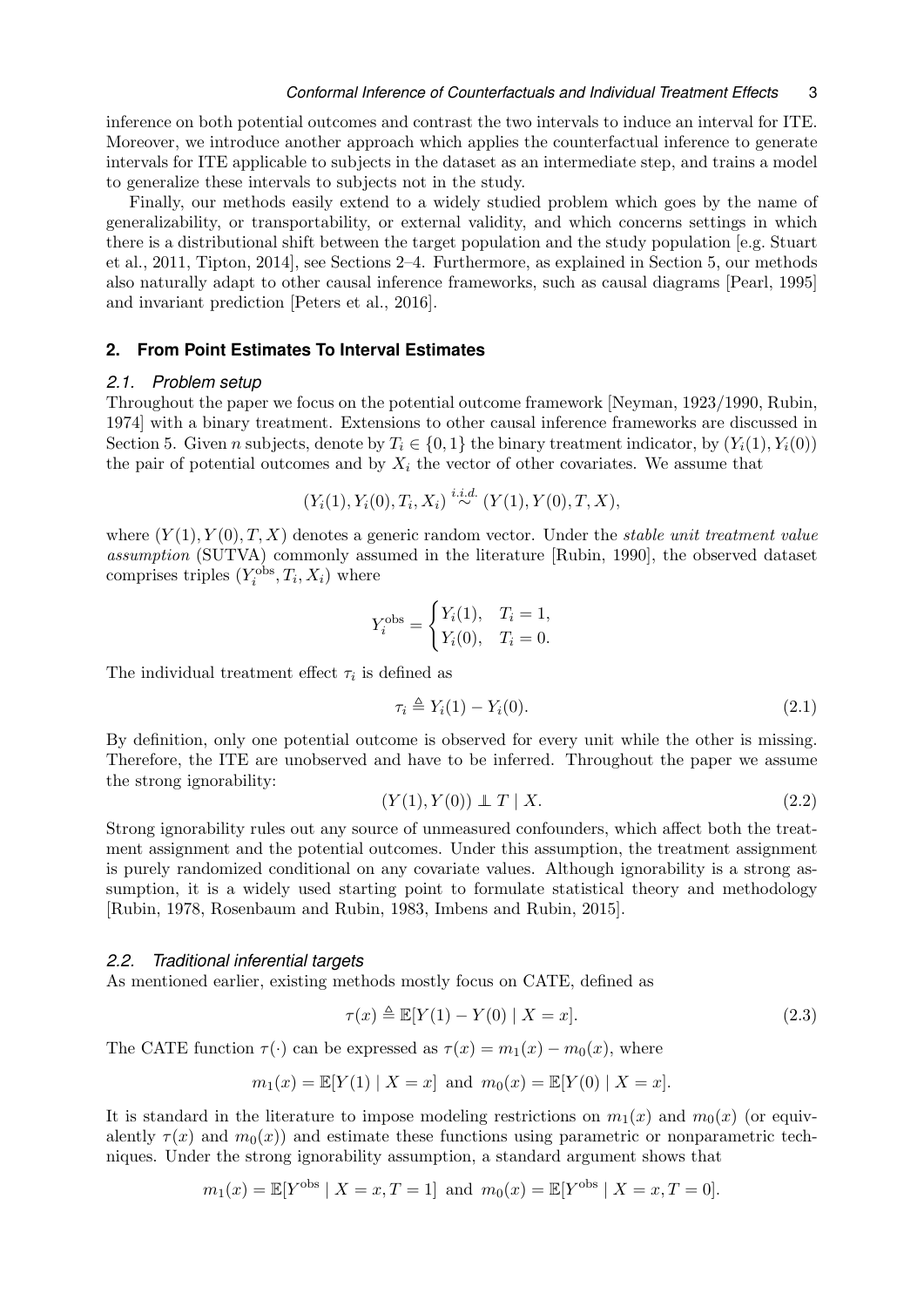Thus, the estimation problem reduces to that of estimating certain conditional expectations [e.g. [Nie and Wager, 2017,](#page-22-9) [Foster and Syrgkanis, 2019,](#page-20-4) [Kennedy, 2020\]](#page-21-3). However, drawing reliable confidence bands—which can be trusted in practice—from finite samples around estimates of possibly high-dimensional regression functions is delicate, to say the least. As we will show later, many standard techniques, e.g. normal approximation and resampling techniques, may significantly underestimate the variability of such estimates.

An alternative estimand is the conditional quantile treatment effect (CQTE), which happens to be less investigated in the literature [e.g. [Koenker and Bassett, 1978,](#page-21-4) [Fort, 2016\]](#page-20-5). Instead of contrasting the mean functions  $m_1(x)$  and  $m_0(x)$ . COTE is defined as the difference between the β-th quantiles of the distributions of  $Y(1)$  and  $Y(0)$  conditional on  $X = x$  for a given  $\beta$ of interest. CQTE is to be distinguished from the quantiles of  $Y(1) - Y(0)$ ; they are not the same at all! It turns out that the conditional quantiles of ITE are unidentifiable in general since they involve the joint distribution of  $(Y(0), Y(1))$  and that we can never observe joint outcomes. Furthermore, the difficulties associated with uncertainty quantification persist.

#### *2.3. Coverage of interval estimates*

In this work, we take counterfactuals  $(Y_i(1), Y_i(0))$ 's and the ITE  $\tau_i$ 's as objects of inference, and attempt to construct prediction intervals covering these random variables. Taking the potential outcome  $Y(1)$  as an example, we wish to construct intervals  $\hat{C}_1(x)$ , which depend on the location in covariate space, and obey

<span id="page-3-0"></span>
$$
\mathbb{P}(Y(1) \in \hat{C}_1(X)) \ge 1 - \alpha,\tag{2.4}
$$

for a pre-specified level  $\alpha$ . Similarly, we seek  $\hat{C}_0(x)$  for  $Y(0)$  and  $\hat{C}_{\text{ITE}}(x)$  for  $Y(1) - Y(0)$  obeying marginal coverage in the same sense, i.e.

<span id="page-3-2"></span>
$$
\mathbb{P}(Y(1) - Y(0) \in \hat{C}_{\text{ITE}}(X)) \ge 1 - \alpha. \tag{2.5}
$$

If we had perfect knowledge of the the quantiles  $q_\beta(x)$  of  $Y(1)$  given  $X = x$  for each  $\beta \in (0,1)$ , then the oracle estimate,

$$
C_1(x) = [q_{\alpha/2}(x), q_{1-\alpha/2}(x)],
$$

would automatically satisfy [\(2.4\).](#page-3-0) This is arguably the best prediction interval one could produce. In addition, coverage would hold conditionally on  $X = x$ . In reality, conditional quantiles may be hard to estimate due to the limited effective sample size and imperfect model knowledge. In this case, substituting the true quantiles in  $C_1(x)$  with estimates may fail to yield valid coverage.

A typical objection to the criterion [\(2.4\)](#page-3-0) is that it only controls coverage in an average (marginal) sense—just as the root mean squared error (RMSE) measures average performance. Admittedly, it does not say much about the validity of the predicted range for a patient with this x. Without modeling assumptions, it is known to be impossible to construct non-trivial prediction intervals with guaranteed conditional coverage [\[Barber et al., 2019a\]](#page-19-2). This does not mean that conditional coverage cannot be achieved in any particular application; in fact, we make conditional coverage a focus point of this work and demonstrate reasonable approximations.

#### *2.4. General coverage criteria*

In classical causal inference, it is often argued that the average treatment effect on the treated (ATT), defined as  $\mathbb{E}[Y(1) - Y(0) | T = 1]$ , is preferrable to the average treatment effect (ATE), defined as  $\mathbb{E}[Y(1) - Y(0)]$ , because it is often more plausible to remove treatment from treated units than to assign treatment to control units. Theoretically, the identification of ATT is strictly easier than ATE since the former requires a weaker assumption on the propensity scores [e.g. [Imbens and Rubin, 2015\]](#page-21-2). The criterion [\(2.4\)](#page-3-0) can be then modified as

<span id="page-3-1"></span>
$$
\mathbb{P}(Y(t) \in \hat{C}_t(X) | T = 1) \ge 1 - \alpha, \quad (t = 0, 1).
$$
 (2.6)

Compared to  $(2.4)$ ,  $(2.6)$  substitutes the marginal distribution of X with the conditional distribution of X given  $T = 1$  (recall that we operate under the strong ignorability assumption).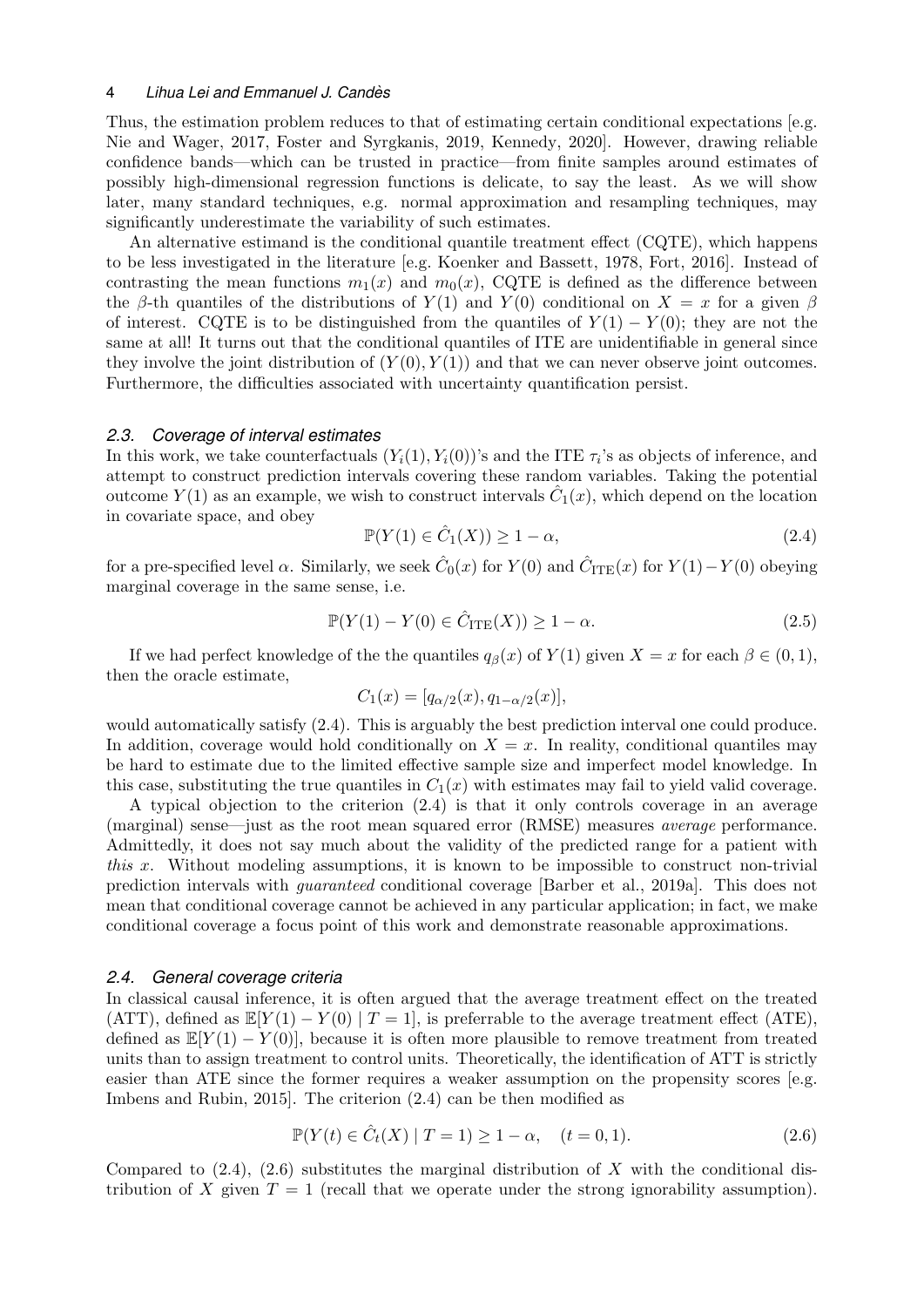Similarly we may consider the counterpart of the average treatment effect on the controls (ATC) by conditioning on  $T = 0$ . These considerations motivate the following general criterion:

<span id="page-4-1"></span>
$$
\mathbb{P}_{(X,Y(t)) \sim Q_X \times P_{Y(t)|X}}(Y(t) \in \hat{C}_t(X)) \ge 1 - \alpha, \quad (t = 0, 1).
$$
 (2.7)

For instance, [\(2.6\)](#page-3-1) is a special case with  $Q_X = P_{X|T=1}$ . The general formulation [\(2.7\)](#page-4-1) is useful when the study population differs from the target population. In this case,  $Q_X$  can be chosen to be the covariate distribution in the target population. Inference on ATE and CATE in this setting has been a subject of much recent research, and is known under the name of generalizability, or transportability, or external validity [e.g. [Tipton, 2013,](#page-23-2) [Pearl and Bareinboim, 2014\]](#page-22-10).

## <span id="page-4-0"></span>**3. From Observables To Counterfactuals**

#### *3.1. Counterfactuals and covariate shift*

Counterfactual inference is both the ultimate goal in areas such as policy evaluation [e.g. [Athey](#page-19-3) [et al., 2017,](#page-19-3) [Ben-Michael et al., 2018,](#page-19-4) [Arkhangelsky et al., 2018\]](#page-19-5) as well as the stepping stone for inferring ITE in general. We construct prediction intervals for  $Y(1)$  and  $Y(0)$  using the i.i.d. observations  $(Y_i^{\text{obs}}, T_i, X_i)$ , and make no assumption other than the strong ignorability assumption. Therefore, only the samples in the treatment (resp. control) group are useful for constructing  $\hat{C}_1(x)$  (resp.  $\hat{C}_0(x)$ ).

Under SUTVA and strong ignorability assumption, the joint distribution of  $(X, Y^{\text{obs}})$  of the observed treated samples is given by

$$
P_{X|T=1} \times P_{Y(1)|X}.
$$

Once again, we want to achieve [\(2.7\)](#page-4-1) under the target distribution  $Q_X \times P_{Y(1)|X}$  on the basis of an i.i.d. sample drawn from  $P_{X|T=1} \times P_{Y(1)|X}$ . These two distributions share the same conditional distribution  $P_{Y(1)|X}$  of the outcome but otherwise differ in the distribution of the covariates. Covariate shifts have been widely studied in the machine learning literature [e.g. [Shimodaira,](#page-23-3) [2000\]](#page-23-3), yet, the heavy focus there is on point estimates. For interval estimates, we shall rely on weighted conformal inference recently developed by [Tibshirani et al. \[2019b\]](#page-23-4).

#### *3.2. Weighted conformal inference*

Conformal inference was introduced by Vladimir Vovk and his collaborators [e.g. [Vovk et al.,](#page-23-5) [2005,](#page-23-5) [Gammerman and Vovk, 2007,](#page-20-6) [Shafer and Vovk, 2008,](#page-23-6) [Vovk et al., 2009,](#page-23-7) [Vovk, 2012,](#page-23-8) [2013,](#page-23-9) [Balasubramanian et al., 2014,](#page-19-6) [Vovk, 2015\]](#page-23-10). It later gained significant attention from the statistics community for regression problems [e.g. [Lei et al., 2013,](#page-21-5) [Lei and Wasserman, 2014,](#page-21-6) [Lei et al.,](#page-21-7) [2018,](#page-21-7) [Barber et al., 2019a,](#page-19-2)[b\]](#page-19-7) and classification problems [e.g. [Sadinle et al., 2019,](#page-22-11) [Romano et al.,](#page-22-12) [2020\]](#page-22-12), spurring further developments. Given i.i.d. samples  $(X_i, Y_i)_{i=1}^n$  drawn from a distribution  $P_X \times P_{Y|X}$ , conformal inference takes an arbitrary prediction model—such as an estimate of the conditional quantile—as input and calibrates it to produce a prediction set  $\hat{C}(x)$  with guaranteed marginal coverage, such that

<span id="page-4-2"></span>
$$
\mathbb{P}_{(X,Y)\sim P_X \times P_{Y|X}}(Y \in \hat{C}(X)) \ge 1 - \alpha.
$$
\n(3.1)

For instance, with estimates  $\hat{q}_{\alpha_{lo}}(x)$  and  $\hat{q}_{\alpha_{hi}}(x)$  of the  $\alpha_{lo}$ -th and  $\alpha_{hi}$ -th conditional quantiles of  $Y \mid X = x$ , the conformal quantile regression (CQR) introduced in [Romano et al. \[2019\]](#page-22-13) as a variant of the standard conformal inference, would produce an interval estimate of the form

<span id="page-4-3"></span>
$$
\hat{C}(x) = [\hat{q}_{\alpha_{\text{lo}}}(x) - \eta, \hat{q}_{\alpha_{\text{hi}}}(x) + \eta];
$$
\n(3.2)

above,  $\eta$  is a data-driven constant computed in a particular way. Conditional quantiles can be estimated via quantile regression [e.g. [Koenker and Bassett, 1978,](#page-21-4) [Koenker, 1994,](#page-21-8) [Koenker](#page-21-9) [and Hallock, 2001,](#page-21-9) [Yu and Moyeed, 2001,](#page-24-2) [Koenker, 2005,](#page-21-10) [Meinshausen and Ridgeway, 2006,](#page-22-14) [Koenker, 2017\]](#page-21-11). In contrast to asymptopia—we refer here to classical asymptotic normality theory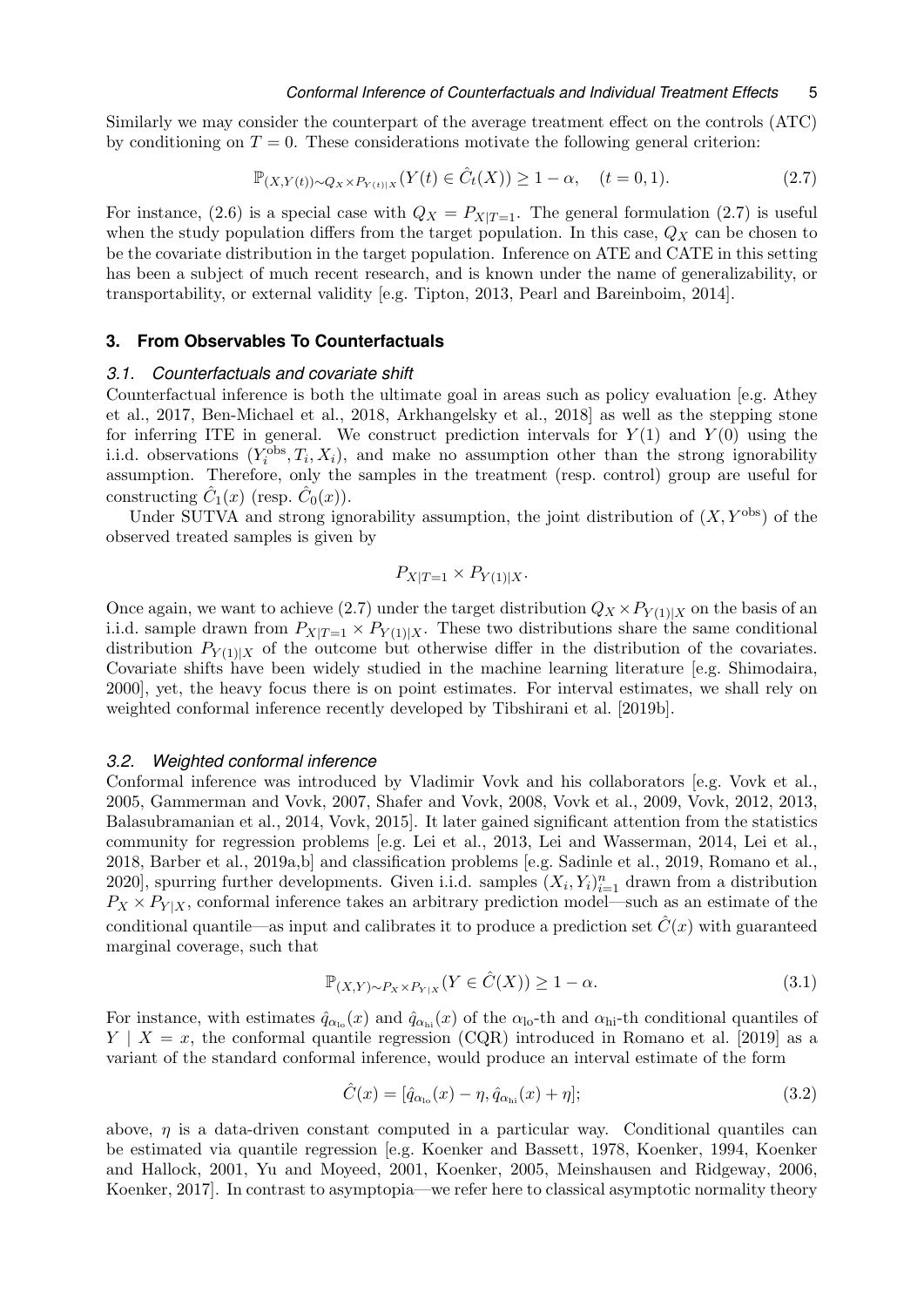or asymptotic empricial process theory which characterizes the accuracy of certain resampling methods—CQR enjoys finite sample coverage guarantees without regard to the unknown joint distribution of  $X$  and  $Y$ .

Because our inference problem involves a potential covariate shift between the target distribution and the sampling distribution, we need to adjust the criterion [\(3.1\)](#page-4-2) into

<span id="page-5-0"></span>
$$
\mathbb{P}_{(X,Y)\sim Q_X \times P_{Y|X}}(Y \in \hat{C}(X)) \ge 1 - \alpha.
$$
\n(3.3)

To address such a situation, [Tibshirani et al. \[2019b\]](#page-23-4) introduced a weighted variant of conformal inference achieving [\(3.3\).](#page-5-0) This holds with the proviso that the the likelihood ratio  $w(x)$  =  $dQ_X(x)/dP_X(x)$  is known, although the algorithm is shown to perform well when it is only estimated. When applied to CQR, the weighted interval estimate is still of the form [\(3.2\),](#page-4-3) the difference being that the algorithm computing  $\eta(x)$  incorporates information about the likelihood ratio  $w(x)$ . Algorithm [1](#page-5-1) sketches split-CQR, a type of weighted conformal inference we shall use in this work.<sup>[†](#page-5-2)</sup> In passing, it is worth mentioning that in this algorithm,  $\eta(x)$  remains invariant if  $w(x)$  is rescaled to become  $c \cdot w(x)$  in which c is an arbitrary positive constant.

# Algorithm 1 Weighted split-CQR

<span id="page-5-1"></span>**Input:** level  $\alpha$ , data  $\mathcal{Z} = (X_i, Y_i)_{i \in \mathcal{I}}$ , testing point x, function  $\hat{q}_{\beta}(x; \mathcal{D})$  to fit  $\beta$ -th conditional quantile and function  $\hat{w}(x; \mathcal{D})$  to fit the weight function at x using  $\mathcal D$  as data

## Procedure:

1: Split  $\mathcal Z$  into a training fold  $\mathcal Z_{\text{tr}} \triangleq (X_i, Y_i)_{i \in \mathcal I_{\text{tr}}}$  and a calibration fold  $\mathcal Z_{\text{ca}} \triangleq (X_i, Y_i)_{i \in \mathcal I_{\text{ca}}}$ 

- 2: For each  $i \in \mathcal{I}_{\text{ca}}$ , compute the score  $V_i = \max\{\hat{q}_{\alpha_{lo}}(X_i; \mathcal{Z}_{\text{tr}}) Y_i, Y_i \hat{q}_{\alpha_{hi}}(X_i; \mathcal{Z}_{\text{tr}})\}\$
- 3: For each  $i \in \mathcal{I}_{\text{ca}}$ , compute the weight  $W_i = \hat{w}(X_i; \mathcal{Z}_{\text{tr}}) \in [0, \infty)$
- 4: Compute the normalized weights  $\hat{p}_i(x) = \frac{W_i}{\sum_{i \in \mathcal{T}} W_i + P_i}$  $\frac{W_i}{\psi_i\in\mathcal{I}_{\text{ca}} W_i + \hat{w}(x;\mathcal{Z}_{\text{tr}})}$  and  $\hat{p}_{\infty}(x) = \frac{\hat{w}(x;\mathcal{Z}_{\text{tr}})}{\sum_{i\in\mathcal{I}_{\text{ca}} W_i + \hat{w}(x;\mathcal{Z}_{\text{tr}})}}$
- 5: Compute  $\eta(x)$  as the  $(1-\alpha)$ -th quantile of the distribution  $\sum_{i\in\mathcal{I}_{\text{ca}}} \hat{p}_i(x)\delta_{V_i} + \hat{p}_{\infty}(x)\delta_{\infty}$

Output:  $\hat{C}(x) = [\hat{q}_{\alpha_{lo}}(x; \mathcal{Z}_{tr}) - \eta(x), \hat{q}_{\alpha_{hi}}(x; \mathcal{Z}_{tr}) + \eta(x)]$ 

Note that in step 4, if  $\hat{w}(x; \mathcal{Z}_{tr}) = \infty$ , we set  $\hat{p}_i(x) = 0$   $(i \in [n])$  and  $\hat{p}_\infty(x) = 1$ , in which case step 5 gives  $\hat{C}(x) = (-\infty, \infty)$ . The requirement that  $W_i \in [0, \infty)$  is natural because  $X_i \sim P_X$ and  $w(X) \in [0, \infty)$  almost surely under  $P_X$  even if  $Q_X$  is not absolutely continuous with respect to  $P_X$ . If the likelihood ratio  $w(x)$  is known, [Tibshirani et al. \[2019b\]](#page-23-4) prove that the interval  $\hat{C}(x)$  from Algorithm [1](#page-5-1) achieves [\(3.3\).](#page-5-0) Moreover, we show that the inequality [\(3.3\)](#page-5-0) is almost an equality if the non-conformity scores have no ties and the covariate shift has a bounded moment , and further, [\(3.3\)](#page-5-0) approximately holds if the covariate shift is unknown but estimated well.

PROPOSITION [1](#page-5-1). Consider Algorithm 1 and assume  $(X_i, Y_i) \stackrel{i.i.d.}{\sim} P_X \times P_{Y|X}$ . First, consider the case where  $\hat{w}(\cdot) = w(\cdot)$ .

- (1) [\(3.3\)](#page-5-0) holds without any further assumption.
- (2) Further, if the non-conformity scores  $\{V_i : i \in \mathcal{I}_{\text{ca}}\}$  have no ties almost surely,  $Q_X$  is absolutely continuous with respect to  $P_X$ , and  $(\mathbb{E}[\hat{w}(X)^r])^{1/r} \leq M_r < \infty$ , then

<span id="page-5-3"></span>
$$
1 - \alpha \le \mathbb{P}_{(X,Y) \sim Q_X \times P_{Y \mid X}} (Y \in \hat{C}(X)) \le 1 - \alpha + c n^{1/r - 1}.
$$

Above, c is a positive constant that only depends on  $M_r$  and r.

In the general case where  $\hat{w}(\cdot) \neq w(\cdot)$ , set  $\Delta_w = (1/2)\mathbb{E}_{X \sim P_X} |\hat{w}(X) - w(X)|$ . Then coverage is always lower bounded by  $1 - \alpha - \Delta_w$ , and upper bounded by  $1 - \alpha + \Delta_w + cn^{1/r-1}$  under the same assumptions as in (2).

<span id="page-5-2"></span>†[Tibshirani et al. \[2019b\]](#page-23-4) introduced weighted conformal inference and applied to conditional mean estimates [e.g. [Lei et al., 2018\]](#page-21-7). The extension to other conformal inference techniques such as CQR is straightforward.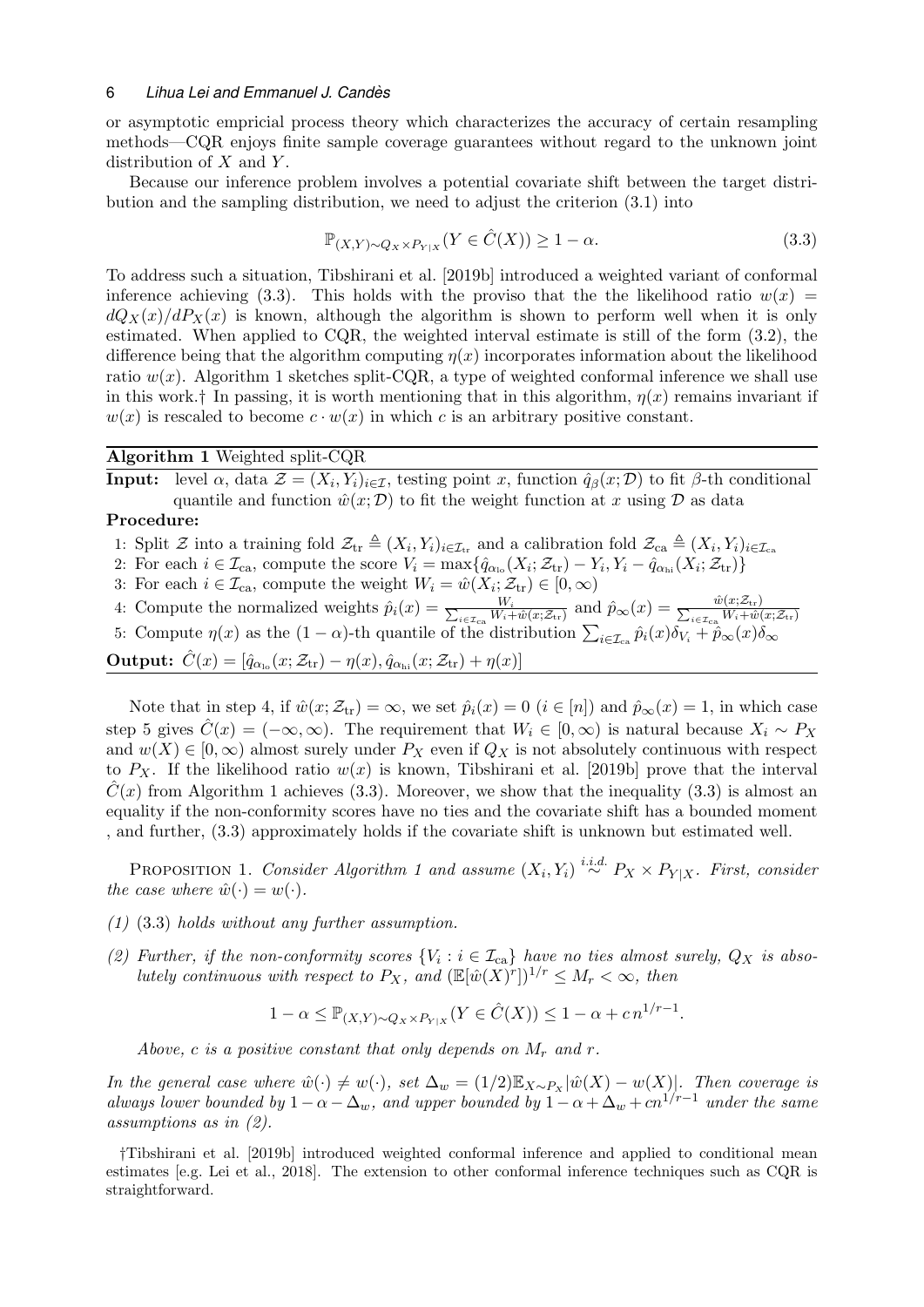The proof is presented in Appendix [B.](#page-34-0) Note that the proposition holds uniformly over all conditional distributions  $P_{Y|X}$  and all procedures used to fit conditional quantiles. When  $\hat{w}(\cdot) = w(\cdot)$ , because we express the dependence on  $P_X$  and  $Q_X$  only through  $(\mathbb{E}[w(X)^r])^{1/r}$ , an immediate consequence is that when the likelihood ratio is bounded, we can take  $r = \infty$  and the upper bound matches the rate for unweighted conformal inference. This essentially implies that weighted split-CQR has almost exact coverage when the calibration fold is large.

#### *3.3. The role of the propensity score*

Propensity scores were introduced by [Rosenbaum and Rubin \[1983\]](#page-22-8) for the analysis of observational studies. Given a binary treatment, the propensity score  $e(x)$  is defined as the probability of getting treated given the covariate value, i.e.

$$
e(x) = \mathbb{P}(T = 1 | X = x).
$$

With the full knowledge of  $e(x)$ , one can identify ATE/ATT/ATC using inverse propensity weighting (IPW) [\[Imbens and Rubin, 2015\]](#page-21-2) without any assumption on potential outcomes other than some mild moment conditions. This holds with the proviso that certain overlap/positivity conditions hold. Specifically, if the overlap condition  $0 < e(X) < 1$  holds almost surely, ATE can be identified as follows:

<span id="page-6-0"></span>
$$
\mathbb{E}[Y(1) - Y(0)] = \mathbb{E}\left[w_1(X)Y^{\text{obs}}I(T=1) - w_0(X)Y^{\text{obs}}I(T=0)\right],\tag{3.4}
$$

where  $w_1(x) = 1/e(x)$  and  $w_0(x) = 1/(1 - e(x))$ . This holds under moment conditions on  $1/e(X), 1/(1 - e(X)), Y(1)$  and  $Y(0)$ . The overlap condition guarantees that  $w_1(x)$  and  $w_0(x)$ stay finite, and is necessary for identification through [\(3.4\).](#page-6-0) Indeed, if  $e(x) = 0$  for a subset of covariate values with non-zero probability, there will be no treated unit on that stratum and hence the stratum-wise ATE can never be identified without modeling assumptions on the potential outcomes. The overlap condition is as fundamental as the strong ignorability assumption in observational studies. We refer the readers to [D'Amour et al. \[2017\]](#page-20-7) for an extensive discussion. Similarly, under the weaker overlap condition  $e(X) < 1$  almost surely, ATT can be identified through [\(3.4\)](#page-6-0) with  $w_1(x) = 1/\mathbb{P}(T = 1)$  and  $w_0(x) = e(x)/(1 - e(x))\mathbb{P}(T = 1)$  [\[Hirano et al.,](#page-21-12) [2003\]](#page-21-12).

The weights in IPW estimators are essentially calibrating the observed covariate distribution to the target one. This is similar in spirit to weighted conformal inference. For ATE-type conformal inference on  $Y(1)$ , a simple application of Bayes formula implies that

$$
w_1(x) = \frac{dP_X(x)}{dP_{X|T=1}(x)} = \frac{\mathbb{P}(T=1)}{e(x)}.
$$

Now recall that weighted conformal inference is invariant to rescaling of the likelihood ratio  $w_1(x) \propto 1/e(x)$ , so that we can simply ignore the numerator, in which case everything reduces to the inverse propensity score. Similarly, for inference on  $Y(0)$ ,  $w_0(x)$  can be chosen as  $1/(1-e(x))$ . The concurrence with IPW-type estimators is here unsurprising since the reweighting scheme is motivated by the covariate shift due to treatment selection in both settings.

For ATT-type conformal inference on  $Y(1)$ ,  $Q_X = P_{X|T=1}$ . Thus, no weighting is needed and unweighted conformal inference may be applied. By contrast, the inference on  $Y(0)$  still requires reweighting because  $Q_X = P_{X|T=1} \neq P_{X|T=0}$ . Applying Bayes formula,

$$
w_0(x) = \frac{\mathbb{P}(T = 0)}{\mathbb{P}(T = 1)} \frac{e(x)}{1 - e(x)}.
$$

We can therefore choose  $w_0(x) = e(x)/(1-e(x))$  per our previous discussion. This happens to coincide with the weights used by the IPW estimator for ATT.

In general, if  $Q_X$  is the covariate distribution in another population, as in the context of generalizability/transportability/external validity, then

$$
w_1(x) = \frac{dQ_X(x)}{dP_{X|T=1}(x)} = \frac{dQ_X(x)}{dP_X(x)} \frac{\mathbb{P}(T=1)}{e(x)}.
$$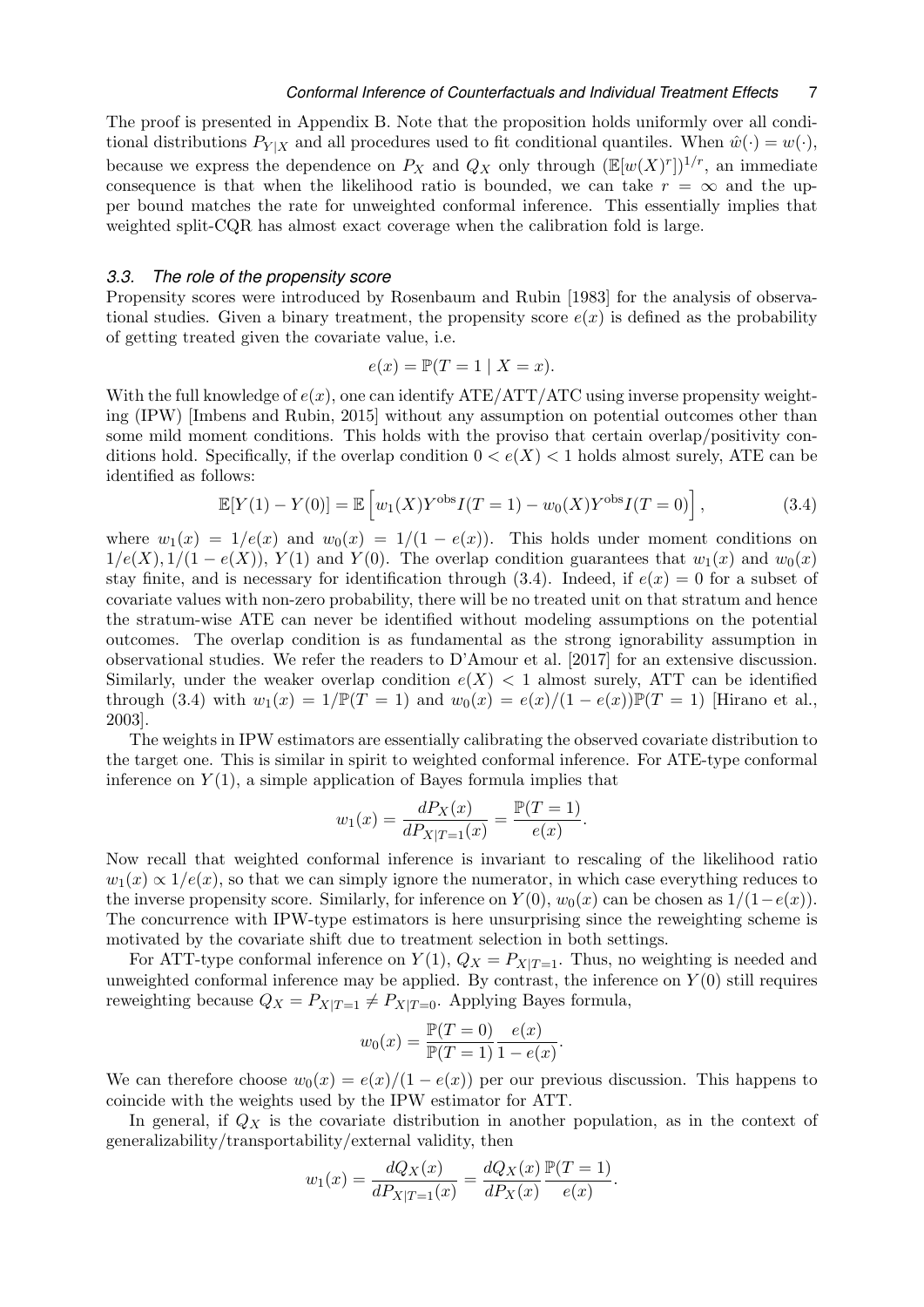<span id="page-7-0"></span>

| Inferential type | ATE          | ATT             | ATC             | General               |
|------------------|--------------|-----------------|-----------------|-----------------------|
| $w_1(x)$         | 1/e(x)       |                 | $(1-e(x))/e(x)$ | (dQ/dP)(x)/e(x)       |
| $w_0(x)$         | $1/(1-e(x))$ | $e(x)/(1-e(x))$ |                 | $(dQ/dP)(x)/(1-e(x))$ |

**Table 1.** Summary of weight functions for different inferential targets

In this case, we can choose  $w_1(x) = (dQ_X/dP_X)(x)/e(x)$  to be the inverse propensity tilted likelihood ratio. Similarly  $w_0(x) = (dQ_X/dP_X)(x)/(1-e(x))$ . All these weight functions are displayed in Table [1.](#page-7-0) In sum, weighted conformal inference depends on propensity scores in the same way IPW estimation of average causal effects depends on these same scores.

#### *3.4. Conformalized counterfactual inference is exact for randomized trials*

For randomized trials with perfect compliance, the strong ignorability assumption is satisfied by randomization and the propensity score is known since it is designed by researchers. In completely randomized experiments,  $e(.)$  is a constant mapping, in which case weighting is not required for either  $Y(1)$  or  $Y(0)$ . For general stratified experiments such as blocking experiments,  $e(x)$  could vary with some of the covariates (e.g. age, gender), and one would apply weighted conformal inference by using the weight functions from Table [1.](#page-7-0) Either way, weighted conformal inference achieves coverage in finite samples (Proposition [1\)](#page-5-3) even if our conditional quantile estimates are completely off. Moreover, taking  $Y(1)$  and the ATE-type coverage as an example,  $\chi^r(Q_X \parallel P_X) \leq \mathbb{E}[1/e(X)^r]$ . By Proposition [1,](#page-5-3) our method has almost exact coverage when the calibration fold is large and  $\mathbb{E}[1/e(X)^2] < \infty$  $\mathbb{E}[1/e(X)^2] < \infty$  $\mathbb{E}[1/e(X)^2] < \infty$ . On the other hand, Proposition 1 guarantees that the coverage is lower bounded by  $1 - \alpha$  no matter the status of the overlap condition. Intuitively, this is because the interval  $\hat{C}(x) = (-\infty, \infty)$  and hence always covers  $Y(1)$  when  $e(x) = 0$ .

We close this section with a last important bibliographical comment. As we were putting the finishing touch on this paper, we became aware of the independent work by [Kivaranovic et al.](#page-21-13) [\[2020\]](#page-21-13) applying unweighted standard conformal inference to construct counterfactual intervals for completely randomized experiments. Clearly, our two papers have a similar aim. That said, and as mentioned in their Section 2.1, the approach in [Kivaranovic et al. \[2020\]](#page-21-13) cannot handle stratified experiments even if the propensity score is known. Hence, the scopes of the two papers are very different.

#### <span id="page-7-1"></span>*3.5. Conformalized counterfactual inference is doubly robust*

For observational studies or randomized trials with imperfect compliance, the propensity score is unknown and needs to be estimated. Let  $\hat{e}(x)$  denote the estimate of  $e(x)$ . In this subsection, we will see that the coverage of weighted split-CQR is approximately guaranteed if either  $\hat{e}(x) \approx e(x)$ or  $\hat{q}_{\beta}(x) \approx q_{\beta}(x)$  with  $\beta \in {\alpha_{\text{lo}}}, {\alpha_{\text{hi}}}$ . Before stating a rigorous result of this fact, we first provide an intuitive justification. On the one hand, if  $\hat{e}(x) \approx e(x)$ , our method approximates the oracle version of weighted split-CQR with the true weights and the intervals should, therefore, approximately achieve the desired coverage even if  $\hat{q}_{\beta}(x)$  drastically deviates from the true conditional quantiles. On the other hand, if  $\hat{q}_{\beta}(x) \approx q_{\beta}(x)$ , where  $q_{\beta}(x)$  is the β-th quantile of  $Y(1)$  (or  $Y(0)$ ) given  $X = x$ , then

$$
V_i \approx \max\{q_{\alpha_{10}}(X_i) - Y_i(1), Y_i(1) - q_{\alpha_{hi}}(X_i)\}.
$$

As a result,

$$
\mathbb{P}(V_i \leq 0 \mid X_i) \approx \mathbb{P}(Y_i(1) \in [q_{\alpha_{\text{lo}}}(X_i), q_{\alpha_{\text{hi}}}(X_i)] \mid X_i) = \alpha_{\text{hi}} - \alpha_{\text{lo}}.
$$

If  $\alpha_{hi} - \alpha_{lo} = 1 - \alpha$  $\alpha_{hi} - \alpha_{lo} = 1 - \alpha$  $\alpha_{hi} - \alpha_{lo} = 1 - \alpha$ , then 0 is approximately the  $(1 - \alpha)$ -th quantile of the  $V_i$ 's. In Algorithm 1 we have that  $\eta(x)$  is the  $(1 - \alpha)$ -th quantile of the random distribution  $\sum_{i \in \mathcal{I}_{\text{ca}}} \hat{p}_i(x) \delta_{V_i} + \hat{p}_{\infty}(x) \delta_{\infty}$ . Denote by G the cumulative distribution function (cdf) of this random distribution. Then

$$
G(0) \approx \mathbb{E}[G(0) \mid (X_i)_{i \in \mathcal{I}_{\text{ca}}}] = \sum_{i \in \mathcal{I}_{\text{ca}}} \hat{p}_i(x) \mathbb{P}(V_i \le 0 \mid X_i) \approx \sum_{i \in \mathcal{I}_{\text{ca}}} \hat{p}_i(x) (1 - \alpha) \approx 1 - \alpha.
$$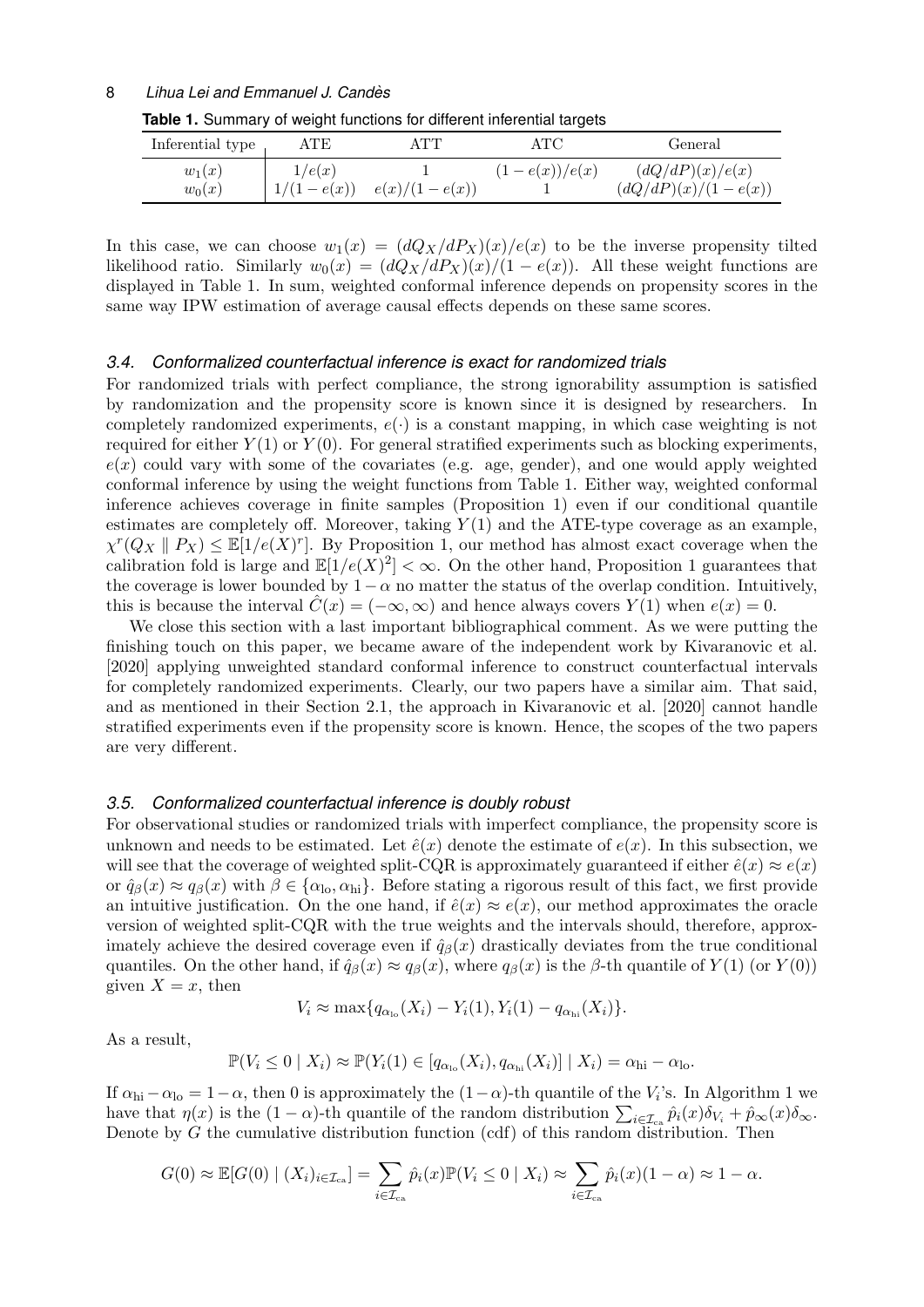This says that 0 is just about the  $(1 - \alpha)$ -th quantile of G. This implies that  $\eta(x) \approx 0$  and thus  $\hat{C}(x) \approx [q_{\alpha_{\text{lo}}}(x), q_{\alpha_{\text{hi}}}(x)]$ . By definition, the coverage in this case is approximately  $\alpha_{\text{hi}} - \alpha_{\text{lo}} = 1 - \alpha$ . The following theorem, whose proof is in Appendix [B,](#page-34-0) formalizes the above heuristics.

THEOREM 1. Let  $N = |\mathcal{Z}_{tr}|$  and  $n = |\mathcal{Z}_{ca}|$ . Further, let  $\hat{q}_{\beta,N}(x) = \hat{q}_{\beta,N}(x; \mathcal{Z}_{tr})$  be an estimate of the β-th conditional quantile  $q_\beta(x)$  of  $Y(1)$  given  $X = x$ ,  $\hat{e}_N(x) = \hat{e}_N(x; \mathcal{Z}_{tr})$  be an estimate of  $e(x)$ , and  $\tilde{C}_{N,n}(x)$  be the resulting interval from Algorithm [1.](#page-5-1) Assume that  $\mathbb{E}[1/\hat{e}_N(X) | \mathcal{Z}_{tr}] < \infty$ and  $\mathbb{E}[1/e(X)] < \infty$ . Assume that one of the following holds:

$$
\mathbf{A} \mathbf{1} \lim_{N \to \infty} \mathbb{E} \left| \frac{1}{\hat{e}_N(X)} - \frac{1}{e(X)} \right| = 0;
$$

 $\mathbf{A}$ 2 (1)  $\alpha_{\rm hi} - \alpha_{\rm lo} = 1 - \alpha$ ,

- (2) there exists  $r, b_1, b_2 > 0$  such that  $\mathbb{P}(Y(1) = y | X = x) \in [b_1, b_2]$  uniformly over all  $(x, y)$ with  $y \in [q_{\alpha_{\text{lo}}}(x) - r, q_{\alpha_{\text{lo}}}(x) + r] \cup [q_{\alpha_{\text{hi}}}(x) - r, q_{\alpha_{\text{hi}}}(x) + r],$
- (3) there exists  $\delta > 0$  such that

$$
\limsup_{N \to \infty} \mathbb{E}\left[\frac{1}{\hat{e}_N(X)^{1+\delta}}\right] < \infty, \quad \lim_{N \to \infty} \mathbb{E}\left[\frac{H_N(X)}{\hat{e}_N(X)}\right] = \lim_{N \to \infty} \mathbb{E}\left[\frac{H_N(X)}{e(X)}\right] = 0,
$$

where

<span id="page-8-0"></span>
$$
H_N(x) = \max\{|\hat{q}_{\alpha_{\text{lo}},N}(x) - q_{\alpha_{\text{lo}}}(x)|, |\hat{q}_{\alpha_{\text{hi}},N}(x) - q_{\alpha_{\text{hi}}}(x)|\}.
$$

Then under SUTVA and the strong ignorability assumption,

<span id="page-8-1"></span>
$$
\lim_{N,n \to \infty} \mathbb{P}_{(X,Y(1)) \sim P_X \times P_{Y(1)|X}}(Y(1) \in \hat{C}_{N,n}(X)) \ge 1 - \alpha.
$$
\n(3.5)

Furthermore, if  $A2$  holds, then for any  $\epsilon > 0$ ,

$$
\lim_{N,n \to \infty} \mathbb{P}_{X \sim P_X} \left( \mathbb{P}(Y(1) \in \hat{C}_{N,n}(X) \mid X) \le 1 - \alpha - \epsilon \right) = 0. \tag{3.6}
$$

Theorem [1](#page-8-0) is a special case of Corollary [1](#page-34-1) in Appendix [A](#page-25-0) on the double robustness of general weighted split-CQR. The refined theorems in Appendix [A](#page-25-0) also provide the rate of convergence with which coverage is achieved. We choose here to present a simpler version to avoid mathematical complications. Observe that it is a simple exercise to extend Theorem [1](#page-8-0) to other types of coverage and to  $Y(0)$  by consulting Table [1.](#page-7-0)

Property  $(3.5)$  is analogous to the doubly robust point estimation of ATE [e.g. [Robins et al.,](#page-22-4) [1994,](#page-22-4) [Kang and Schafer, 2007\]](#page-21-1), which yields consistent estimators if either the propensity score or the conditional mean of potential outcomes are consistent. Nonetheless, we emphasize that our double robustness is not the same since consistency of point estimates and coverage of interval estimates are different concepts.

Property [\(A.10\)](#page-29-0) implies that weighted split-CQR has approximately guaranteed conditional coverage if the conditional quantiles are estimated accurately. This is of course sufficient but not necessary. In practice, we may work with less accurate estimates and shall nevertheless empirically demonstrate the robustness of weighted split-CQR in terms of conditional coverage.

#### <span id="page-8-2"></span>*3.6. Numerical experiments*

In this subsection we demonstrate the performance of our methods via simulation studies. In particular, we consider a variant of the example in [Wager and Athey \[2018\]](#page-23-11):

• The covariate vector  $X = (X_1, \ldots, X_d)^T$  is such that  $X_j = \Phi(X'_j)$ , where  $\Phi$  denotes the cdf of the standard normal distribution and  $(X'_1, \ldots, X'_d)$  is an equicorrelated multivariate Gaussian vector with mean zero and  $Var(X_j') = 1$ ,  $Cov(X_j', X_{j'}') = \rho$  for  $j \neq j'$ . When  $\rho = 0$ , X is uniformly distributed on the unit cube. When  $\rho > 0$ , the variables are positively correlated.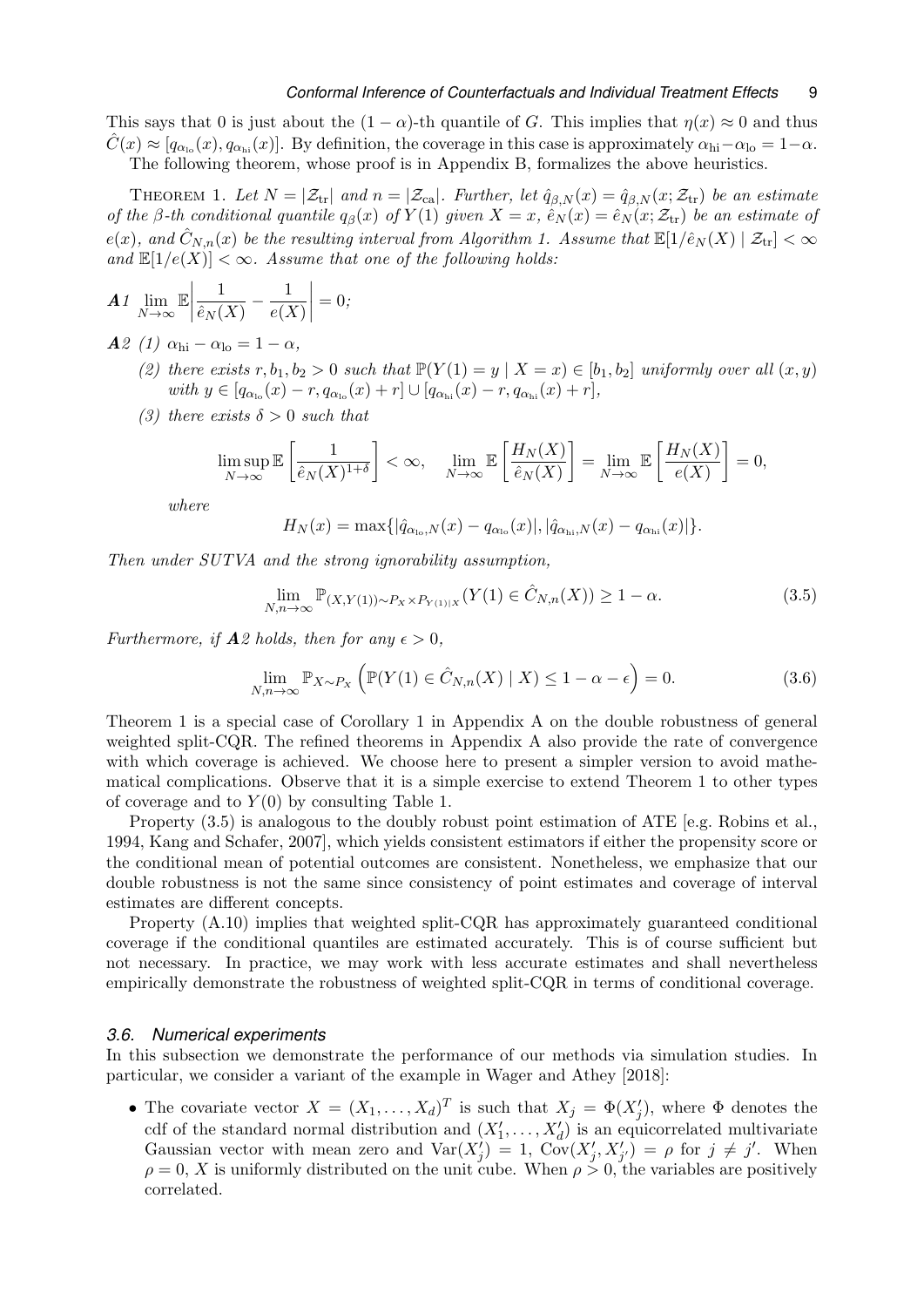- The baseline potential outcome is such that  $Y(0) \equiv 0$ . This simplifies the problem into a pure counterfactual inference problem.
- The potential outcome  $Y(1)$  is generated as follows:

$$
\mathbb{E}[Y(1) | X] = f(X_1)f(X_2), \quad f(x) = \frac{2}{1 + \exp\{-12(x - 0.5)\}},
$$

which is the same as in [Wager and Athey \[2018\]](#page-23-11), and

$$
Y(1) = \mathbb{E}[Y(1) | X] + \sigma(X)\epsilon, \quad \epsilon \sim N(0, 1);
$$

the homoscedastic case  $\sigma^2(x) \equiv \sigma^2$  is considered in [Wager and Athey \[2018\]](#page-23-11);

• The propensity score  $e(x)$  is set as:

$$
e(x) = \frac{1}{4} \left\{ 1 + \beta_{2,4}(x_1) \right\},\,
$$

where  $\beta_{2,4}$  is the cdf of the beta distribution with shape parameters  $(2, 4)$ . This ensures that  $e(x) \in [0.25, 0.5]$ , thereby providing sufficient overlap.

In our experiments, we will consider  $8 = 2 \times 2 \times 2$  scenarios: low  $(d = 10)$  and high  $(d = 100)$ dimensions, uncorrelated ( $\rho = 0$ ) and correlated ( $\rho = 0.9$ ) covariates, and homoscedastic ( $\sigma^2(x) \equiv$ 1) and heteroscedastic  $(\sigma^2(x) = -\log x_1)$  errors.

We present comparisons with three competing methods offering qualitatively different approaches to uncertainty quantification as well as well-written R packages:

- Causal Forest [\[Wager and Athey, 2018\]](#page-23-11) uses the infinitesimal jackknife [\[Efron, 2014,](#page-20-8) [Wager](#page-23-12) [et al., 2014\]](#page-23-12) to estimate the variance of CATE estimators. The authors established asymptotically valid coverage of CATE under regularity assumptions. This work does not discuss ITE. The method is implemented in the grf package [\[Tibshirani et al., 2019a\]](#page-23-13).
- X-learner [Künzel et al., 2019] uses the bootstrap to estimate the variance of CATE estimators. As with Causal Forest, the authors did not develop tools to cover ITE. The method is implemented in the causalToolbox package [Künzel et al., 2020].
- Bayesian Additive Regression Trees (BART) were initially developed as a flexible generalpurpose Bayesian machine learning algorithm [\[Chipman et al., 2010\]](#page-20-9). They were later applied to causal inference [e.g. [Hill, 2011,](#page-21-16) [Green and Kern, 2012,](#page-20-10) [Hahn et al., 2020\]](#page-21-17) and found to outperform other methods both in terms of accuracy and coverage [\[Dorie, 2017,](#page-20-11) [Dorie et al., 2019\]](#page-20-12). The method constructs Bayesian credible intervals to cover CATE. By replacing credible intervals with prediction intervals, the method can be adapted to cover ITE. We use the functions calc credible intervals and calc prediction intervals from the bartMachine package [\[Kapelner and Bleich, 2016\]](#page-21-18) to compute both intervals.

For weighted split-CQR, we estimate the propensity score via the gradient boosting algorithm [\[Friedman, 2001\]](#page-20-13) by using the gbm package [\[Greenwell et al., 2019\]](#page-20-14). We further estimate the conditional quantiles in three different ways: (1) via quantile random forest [\[Athey et al., 2019\]](#page-19-8) by using the grf package [\[Tibshirani et al., 2019a\]](#page-23-13), (2) via quantile gradient boosting by using the gbm package [\[Greenwell et al., 2019\]](#page-20-14), and (3) via the prediction posterior quantiles from BART by using the bartMachine package [\[Kapelner and Bleich, 2016\]](#page-21-18). For all conditional quantile estimators, we set  $\alpha_{\text{lo}} = \alpha/2, \alpha_{\text{hi}} = 1 - \alpha/2$ . Lastly, we use 75% data as the training fold, as suggested by [Sesia and Cand`es \[2020\]](#page-23-14). Our method is implemented in R cfcausal package, available at <https://github.com/lihualei71/cfcausal>. Code to replicate all the results from the paper is available at <https://github.com/lihualei71/cfcausalPaper>.

Each time, we generate 100 independent datasets with sample size  $n = 1000$ . In each run, we also generate  $n_{\text{test}} = 10000$  extra independent data points, and construct 95% confidence or prediction intervals for each of them via the aforementioned methods. We then estimate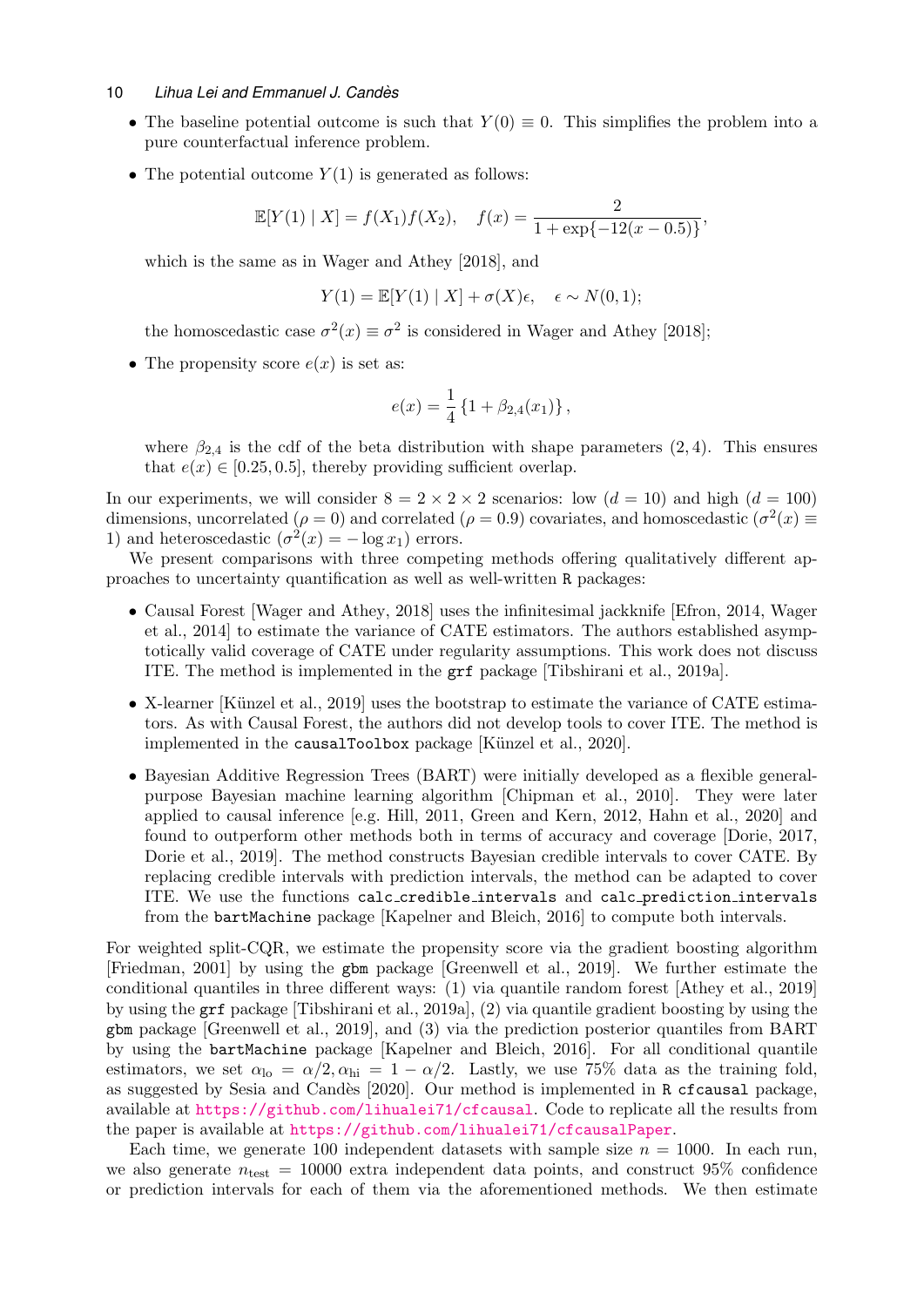*Conformal Inference of Counterfactuals and Individual Treatment Effects* 11

<span id="page-10-0"></span>

|                                | CF X-learner BART CQR |  |                   | CF X-learner BART CQR |  |
|--------------------------------|-----------------------|--|-------------------|-----------------------|--|
| CATE $\checkmark$ $\checkmark$ |                       |  | CATE $x \times x$ |                       |  |
| ITE $x \, x$                   |                       |  | ITE $x \times x$  |                       |  |

**Table 2.** Summary of coverage guarantees in theory (left) and in our simulation study (right).

the empirical marginal coverage of CATE and ITE as  $(1/n_{\text{test}}) \sum_{i=1}^{n_{\text{test}}} I(\tau(X_i) \in \hat{C}_{\text{ITE}}(X_i))$  and  $(1/n_{\text{test}})\sum_{i=1}^{n_{\text{test}}} I(Y_i(1) - Y_i(0) \in \hat{C}_{\text{ITE}}(X_i)),$  respectively, where  $\hat{C}_{\text{ITE}}(X_i) = \hat{C}_1(X_i)$  in this case. Note that our metric is not asking for coverage at every point  $x$ . Instead, it demands coverage in an average sense. Therefore, a reliable method should, at the very least, have coverage close to or above 0.95. To be sure, a method with invalid marginal coverage certainly cannot have valid conditional coverage. As summarized in Table [2](#page-10-0) (left), note, and this is important, that Causal Forest and X-learner are only guaranteed to cover CATE, whereas weighted split-CQR is only guaranteed to cover ITE. Lastly, BART has guarantees to cover both CATE and ITE by employing two types of intervals.

Figure [1](#page-10-1) presents CATE coverage results for this simple example; recall that the model smoothly depends only upon two variables out of ten or a hundred. Causal Forest and X-learner have poor coverage in all scenarios. Their performance degrades even further in the higher dimensional setting  $d = 100$ . Clearly, we must be far from the asymptotic setting considered in the literature. BART has better coverage than Causal Forest and X-learner. In the first three columns, we can see that the BART credible intervals cover CATE. In the last column where the covariates are correlated and the errors are heteroscedastic, BART has poor coverage, especially in high dimensions. Although our method is not guaranteed to cover CATE, we see that it achieves coverage in all scenarios, although it may be conservative. Intuitively, this happens because weighted split-CQR is designed to cover ITE and that in reasonable models, prediction intervals are wider and often include confidence intervals for the mean. In sum, CQR is the only method achieving valid coverage in all scenarios (contrast this with the theoretical predictions from Table [2](#page-10-0) (left)).



<span id="page-10-1"></span>**Fig. 1.** Empirical 95% coverage of CATE. Each panel corresponds to one of the eight scenarios. "Homosc." and "Heterosc." are short for "homoscedastic" and "heteroscedastic errors"; "Ind." and "Corr." are short for "independent" and "correlated covariates".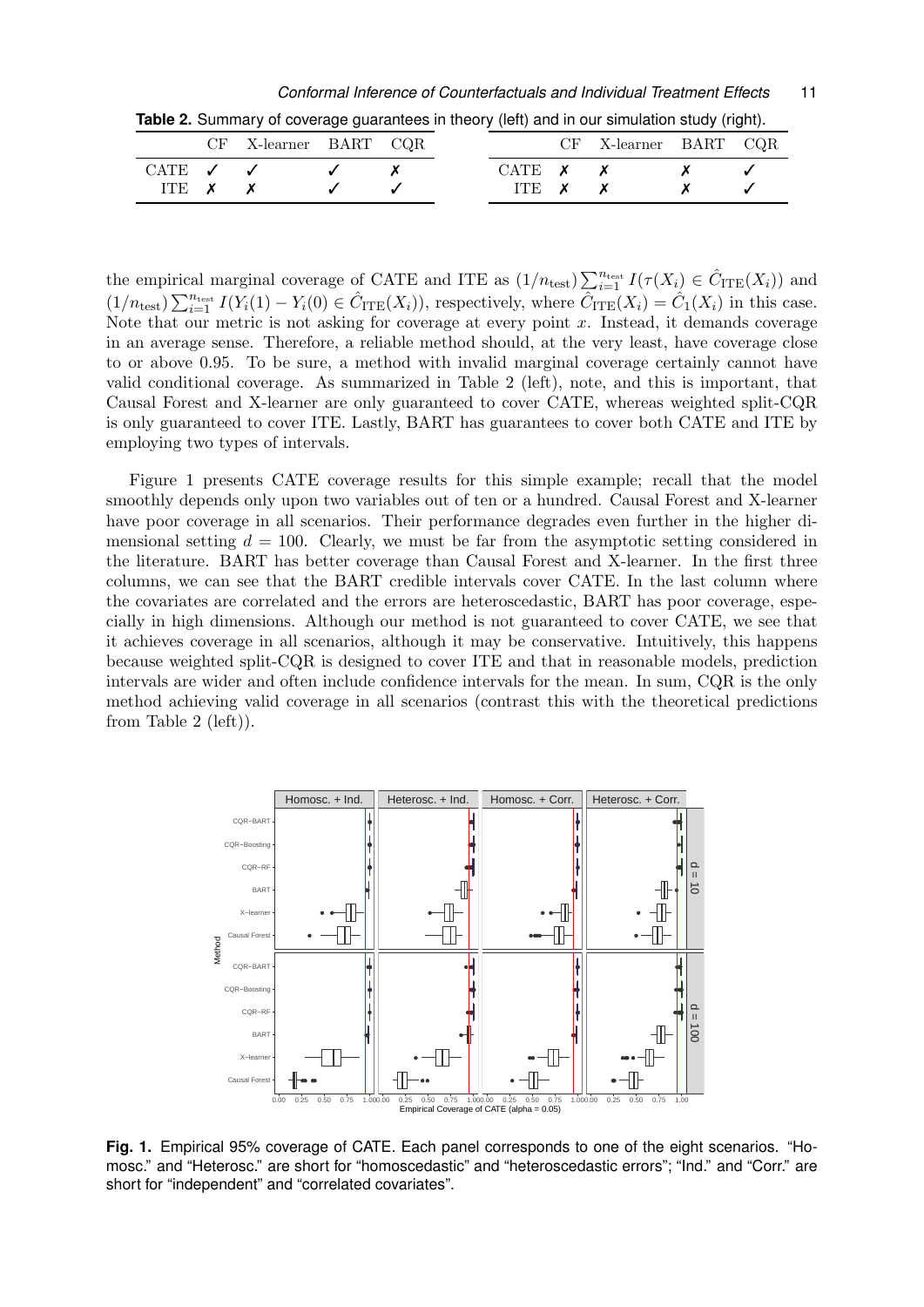

<span id="page-11-0"></span>**Fig. 2.** Empirical 95% coverage of ITE. Everything else is as in Figure [1.](#page-10-1)

Figure [2](#page-11-0) presents ITE coverage, which is the real subject of this paper. Causal Forest and X-learner should not be regarded as competing methods since they are not designed to cover ITE and it is therefore unsurprising that each method has low coverage. We include the results here just to highlight the potential danger of misinterpreting the confidence intervals for CATE as ITE prediction intervals. The prediction intervals of BART have perfect coverage with homoscedastic errors in both low and high dimensions. However, in heteroscedastic cases, BART has unsatisfactory coverage especially when the covariates are correlated. Finally, our method achieves almost exact coverage regardless of the learning procedures, regardless of whether the variables are correlated or not, the 'noise' is homoscedastic or not, and the dimension is low or high.



<span id="page-11-1"></span>**Fig. 3.** Lengths of interval estimates for ITE. The blue vertical line corresponds to the average length of oracle intervals. Everything else is as in Figure [1.](#page-10-1)

Next, we present interval lengths in Figure [3.](#page-11-1) Causal Forest and X-learner have short intervals and we have seen that this is because they are poorly calibrated. In homoscedastic settings where BART has valid coverage, BART also has the shortest intervals. Notably, weighted split-CQR,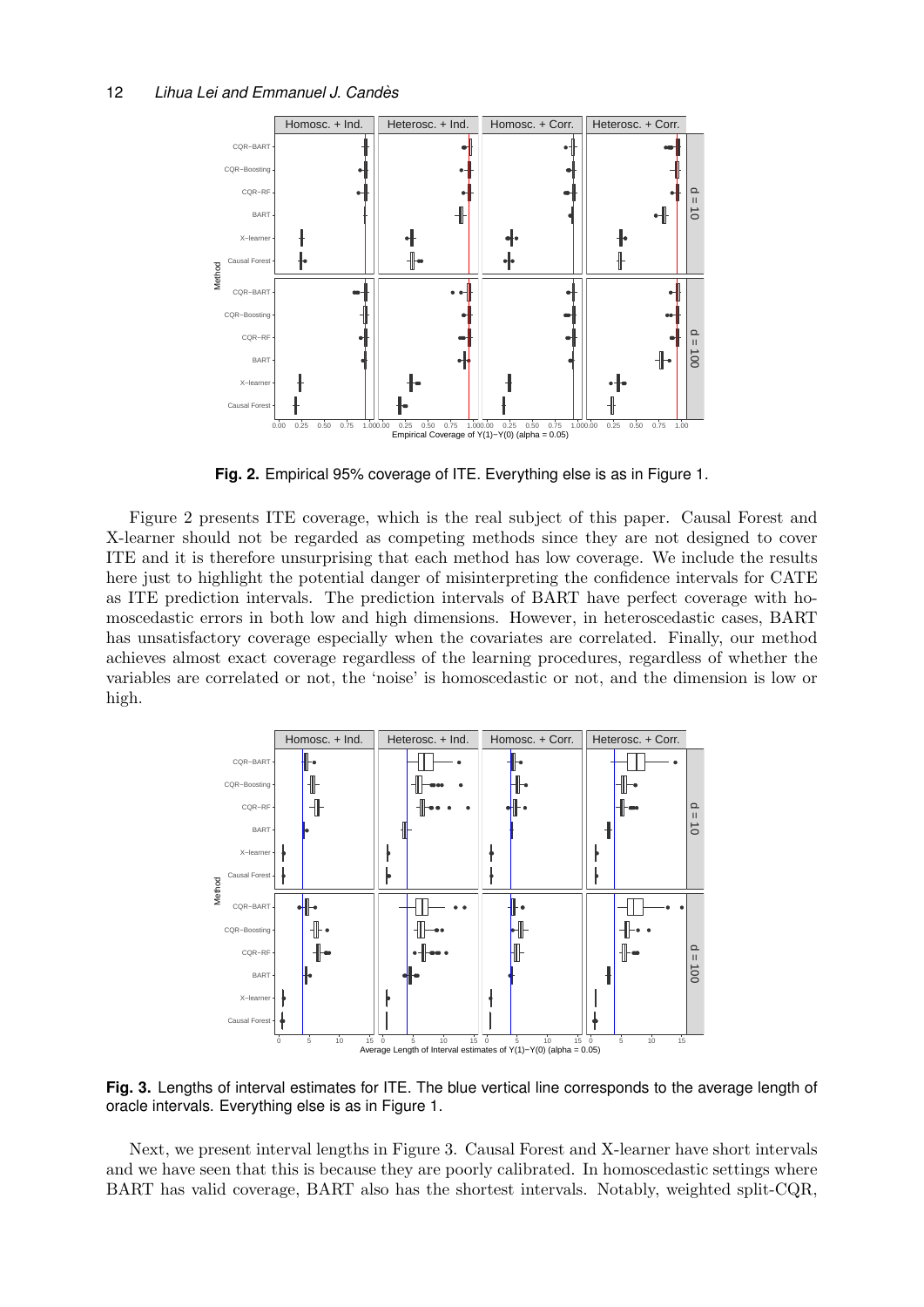with BART as the learner of conditional quantiles, produces intervals that are almost as narrow as those produced with BART. As explained in Section [3.5,](#page-7-1) the correction  $\eta(x) \approx 0$  since BART fits the quantiles very well. As a result,  $\hat{C}(x) \approx [\hat{q}_{\alpha_{\text{lo}}}(x), \hat{q}_{\alpha_{\text{hi}}}(x)]$ . We would like to observe that a major source of power loss is the data splitting step since weighted split-CQR only uses 75% data to train BART. In heteroscedastic settings, BART has shorter intervals because it has poor coverage as shown in Figure [2.](#page-11-0) We also see that weighted split-CQR has much larger variability in interval lengths when using BART as the learner. This is due to the fact that BART fails to estimate the conditional quantiles well and thus yields a noisy conformity correction  $\eta(x)$ .

To evaluate the tightness of these intervals, we compute the average length of oracle intervals formed by the true 0.025-th and 0.975-th conditional quantiles. In this case, the errors are normally distributed and thus the expected length is  $(2 \times 1.96) \mathbb{E}[\sigma(X)]$ . This is equal to 3.92 in both cases because  $\int_0^1 1 dz = \int_0^1 (-\log z) dz = 1$ . In all cases, we observe that the interval lengths of weighted split-CQR with gradient boosting and random forest are reasonably short. In homoscedastic cases, weighted split-CQR with BART almost achieves the oracle length, despite having an expected sample size for inferring  $Y(1)$  equal to  $n\mathbb{E}[e(X)] = (5/12)n \approx 417$ .

Finally, we turn to investigating the conditional coverage of all these methods. Recall that in the heteroscedastic setting,  $\sigma^2(x) \to \infty$  as  $x_1 \to 0$ . Therefore, we expect the conditional coverage for instances with larger values of  $x_1$  to be lower. Figure [4](#page-12-0) displays the estimated conditional coverage of ITE as a function of the percentiles of  $\sigma^2(x)$  when  $d = 10$ . Specifically, we stratify  $\sigma^2(X_i)$ 's on the 10000 testing points into 10 folds based on their  $10\%, 20\%, \ldots, 90\%$  percentiles and estimate the coverage within each interval. It is clear that Causal Forest, X-learner and BART all have decreasing conditional coverage as  $\sigma^2(x)$  increases. Although BART has much better marginal coverage than the other two methods, the poor conditional coverage near the right end point is worrisome. In contrast, weighted split-CQR with quantile random forest or quantile gradient boosting maintains conditional coverage. While the weighted split-CQR with BART does not perform as well as the other two variants, it improves upon BART implying that the calibration is also helpful in securing conditional coverage. In Appendix [C,](#page-36-0) we show the same plots for  $d = 100$  as well as plots of conditional coverage stratified by the CATE function  $\tau(\cdot)$ . They all exhibit similar patterns as shown in Figure [4.](#page-12-0)



<span id="page-12-0"></span>**Fig. 4.** Estimated conditional coverage of ITE as a function of the conditional variance. Here, the dimension  $d = 10$  and the coverage is set to 95%. The blue curves correspond to the median and the blue confidence bands are the 5% and 95% quantiles of these estimates across 100 replicates.

To clear any misinterpretation, we emphasize that our comparisons are based on interval estimates of ITE and CATE, and thus do not carry over to point estimates of CATE, which are of common interest in the literature. In general, the accuracy of a point estimate does not inform coverage of an interval estimate. Also, an interval estimate does not have to be derived from a point estimate and a weighted split-CQR conformal interval is an example.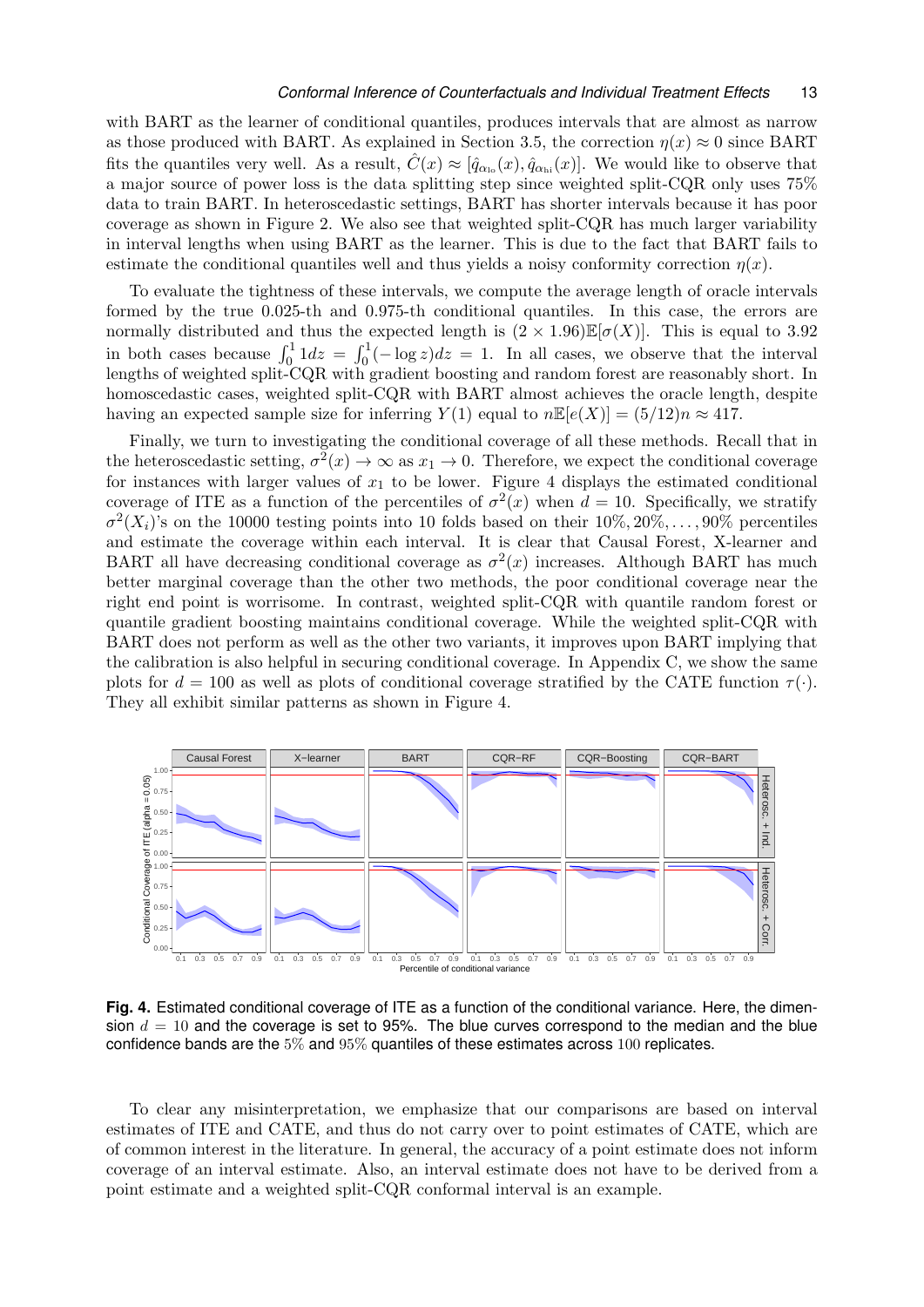<span id="page-13-1"></span>

| $[\hat{Y}_i^L(0), \hat{Y}_i^R(0)]$ $[Y_i(1) - \hat{Y}_i^R(0), Y_i(1) - \hat{Y}_i^L(0)]$ |
|-----------------------------------------------------------------------------------------|
| $[\hat{Y}_i^L(1) - Y_i(0), \hat{Y}_i^R(1) - Y_i(0)]$                                    |
|                                                                                         |

**Table 3.** Sketch of the two folds in the nested approach: the first fold (left) is used to construct counterfactual intervals; the second fold (right) is used to infer ITE.

# <span id="page-13-0"></span>**4. From Counterfactuals To Treatment Effects**

We finally turn our attention to intervals for ITE for subjects not in the study, and for which both potential oucomes are missing.

#### <span id="page-13-4"></span>*4.1. A naive approach*

Consider an arbitrary testing point  $x$ . Having constructed tools for counterfactual inference producing interval estimates of a given potential outcome, we can construct a pair of prediction intervals at level  $1 - \alpha/2$ , namely,  $[\hat{Y}^L(1;x), \hat{Y}^R(1;x)]$  for  $Y(1)$  and  $[\hat{Y}^L(0;x), \hat{Y}^R(0;x)]$  for  $Y(0)$ . By contrasting these two intervals, we can obtain an interval for ITE as follows:

$$
\hat{C}_{\text{ITE}}(x) = [\hat{Y}^L(1; x) - \hat{Y}^R(0; x), \hat{Y}^R(1; x) - \hat{Y}^L(0; x)].
$$

If the counterfactual intervals have guaranteed coverage, then  $\hat{C}_{\text{ITE}}(x)$  also covers ITE at the level  $1 - \alpha$  in the sense of [\(2.5\).](#page-3-2) This means that we can use counterfactual intervals produced by weighted split-CQR or by BART whenever they are suitable.

## *4.2. A nested approach*

In this subsection, we propose another strategy which we refer to as the nested approach. The nested procedure starts by splitting the data into two folds. On the first fold we train  $\hat{C}_1(x)$ and  $\hat{C}_0(x)$  by applying counterfactual inference. On the second fold, for each unit i, we compute  $\hat{C}_0(X_i)$  if  $T_i = 1$  and compute  $\hat{C}_1(X_i)$  if  $T_i = 0$ . This induces an interval  $\hat{C}_{\text{ITE}}(x; t, y^{\text{obs}})$  for ITE defined as

$$
\hat{C}_{\text{ITE}}(x; t, y^{\text{obs}}) = \begin{cases} y^{\text{obs}} - \hat{C}_0(x), & t = 1, \\ \hat{C}_1(x) - y^{\text{obs}}, & t = 0. \end{cases}
$$

Put  $\hat{C}_i = \hat{C}_{\text{ITE}}(X_i; T_i, Y_i^{\text{obs}})$  as in Table [3,](#page-13-1) which illustrates the procedure. For any unit i in the second fold,

$$
\mathbb{P}(Y_i(1) - Y_i(0) \in \hat{C}_i) = \mathbb{P}(T_i = 1)\mathbb{P}(Y_i(0) \in \hat{C}_0(X_i) | T_i = 1) + \mathbb{P}(T_i = 0)\mathbb{P}(Y_i(1) \in \hat{C}_1(X_i) | T_i = 0).
$$

This gives that if

<span id="page-13-2"></span>
$$
\mathbb{P}(Y_i(0) \in \hat{C}_0(X_i) \mid T_i = 1) \ge 1 - \alpha, \quad \mathbb{P}(Y_i(1) \in \hat{C}_1(X_i) \mid T_i = 0) \ge 1 - \alpha,
$$
 (4.1)

then

<span id="page-13-3"></span>
$$
\mathbb{P}(Y_i(1) - Y_i(0) \in \hat{C}_i) \ge 1 - \alpha.
$$
\n(4.2)

For randomized experiments with known propensity score  $e(x)$ , [\(4.1\)](#page-13-2) is satisfied if we use  $w_0(x) = e(x)/(1-e(x))$  for  $\hat{C}_0(x)$  and use  $w_1(x) = (1-e(x))/e(x)$  for  $\hat{C}_1(x)$ . Please note that we do not need to split  $\alpha$  for  $\hat{C}_0(x)$  and  $\hat{C}_1(x)$ . For observational studies, we can substitute  $e(x)$  with  $\hat{e}(x)$ . By Theorem [1,](#page-8-0) [\(4.1\)](#page-13-2) holds approximately if either the propensity scores or the conditional quantiles are estimated well.

The nested procedure creates an i.i.d. dataset  $(X_i, \hat{C}_i)$ , conditional on the first fold, such that  $\hat{C}_i = \hat{C}_{\text{ITE}}(X_i; T_i, Y_i^{\text{obs}})$  covers the ITE with probability at least  $1-\alpha$ . Therefore, the intervals  $\hat{C}_i$ serve as "surrogate intervals" for ITE. If we can fit a model of  $\hat{C}_i$  on  $X_i$ , denoted by  $\tilde{C}_{\rmITE}(x)$ , then the intervals can be generalized to subjects with both potential outcomes missing. If  $\tilde{C}_{\text{ITE}}(X_i)$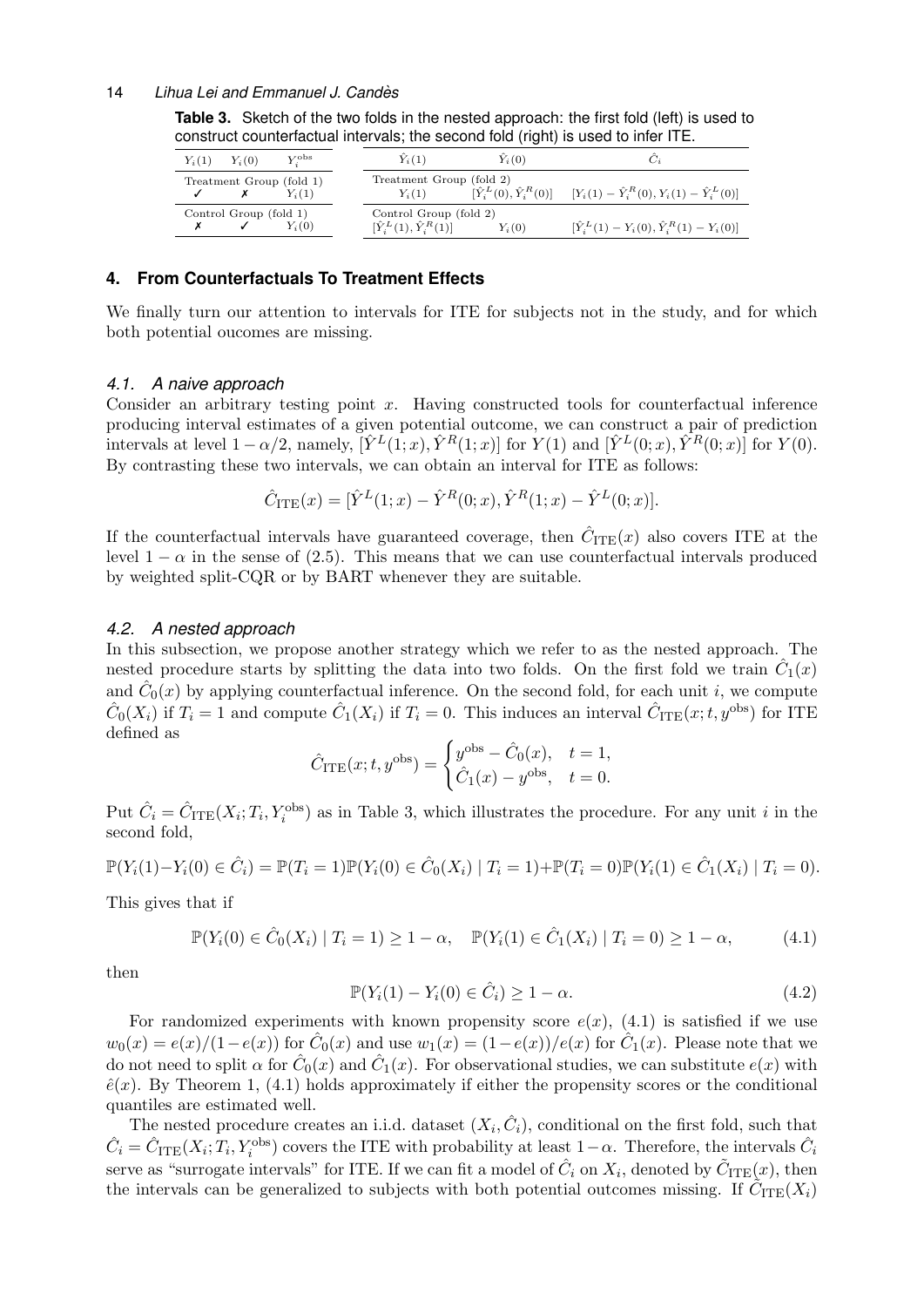does not shrink  $\hat{C}_i$  drastically, it is likely that  $\mathbb{P}(Y(1) - Y(0) \in \tilde{C}_{\text{ITE}}(X_i))$  shall be close to or above  $1 - \alpha$ .

It may be useful to think of the nested method as follows: instead of estimating the unobserved uncertainty, the nested method is fitting an observed "uncertainty measurement"  $\hat{C}_i$ . This is arguably simpler.

#### *4.3. An inexact and an exact method under the nested framework*

The function  $\tilde{C}_{\rmITE}(x)$  can be obtained by training a model of the left- and right-end point of  $\hat{C}_i$  on  $X_i$  separately using generic machine learning methods. For instance, we can fit the  $40\%$  quantile of the left-end point and 60% quantile of the right-end point. Note that  $\tilde{C}_{\text{ITE}}$  does not have the same theoretical guarantee as those offered by conformalized counterfactual inference since the fit may not be controlled. For this reason, we refer to it as an "inexact method". Nonetheless, as will be shown later, the inexact method achieves, in our empirical examples, the target coverage with drastically shorter intervals than the naive approach.

In extremely sensitive settings where the validity of predictions is of serious concern, we may still need a method with a theoretical guarantee of coverage. Here, we propose a secondary conformal inference procedure on the induced dataset  $(X_i, \hat{C}_i)$ . Given a generic observation  $(X, T, Y^{\text{obs}})$ , let  $C = \hat{C}_{\text{ITE}}(X, T, Y^{\text{obs}})$  denote the induced interval. The second procedure—the "exact method"—is based on the simple observation that if one can find an interval expansion function  $\hat{\mathcal{C}}(\cdot)$  that maps a covariate value to an interval such that

<span id="page-14-0"></span>
$$
\mathbb{P}(C \subset \hat{\mathcal{C}}_{\text{ITE}}(X)) \ge 1 - \gamma,\tag{4.3}
$$

then by  $(4.2)$ ,

$$
\mathbb{P}(Y(1) - Y(0) \notin \hat{\mathcal{C}}_{\mathrm{ITE}}(X)) \le \mathbb{P}(Y(1) - Y(0) \notin C) + \mathbb{P}(C \notin \hat{\mathcal{C}}_{\mathrm{ITE}}(X)) \le \alpha + \gamma.
$$

#### Algorithm 2 (Unweighted) conformal inference for interval outcomes

<span id="page-14-1"></span>**Input:** level  $\gamma$ , data  $\mathcal{Z} = (X_i, C_i)_{i \in \mathcal{I}}$  where  $C_i = [C_i^L, C_i^R]$ , testing point x, functions  $\hat{m}^L(x; \mathcal{D}), \hat{m}^R(x; \mathcal{D})$  to fit the conditional mean/median of  $C^L, C^R$ 

# Procedure:

1: Split  $\mathcal Z$  into a training fold  $\mathcal Z_{\text{tr}} \triangleq (X_i, C_i)_{i \in \mathcal I_{\text{tr}}}$  and a calibration fold  $\mathcal Z_{\text{ca}} \triangleq (X_i, C_i)_{i \in \mathcal I_{\text{ca}}}$ 

2: For each  $i \in \mathcal{I}_{\text{ca}}$ , compute score  $V_i = \max\{\hat{m}^L(X_i; \mathcal{Z}_{\text{tr}}) - C_i^L, C_i^R - \hat{m}^R(X_i; \mathcal{Z}_{\text{tr}})\}\$ 3: Compute  $\eta$  as the  $(1 - \gamma)(1 + 1/\mathcal{Z}_{\text{ca}})$  quantile of the empirical distribution of  $\{V_i : i \in \mathcal{I}_{\text{ca}}\}$ **Output:**  $\hat{\mathcal{C}}(x) = [\hat{m}^L(x; \mathcal{Z}_{tr}) - \eta, \hat{m}^R(x; \mathcal{Z}_{tr}) + \eta]$ 

Denote by  $C^L$  and  $C^R$  the left- and the right-end point of C, respectively. To achieve [\(4.3\),](#page-14-0) we need to find a lower prediction bound for  $C^L$  and an upper prediction bound for  $C^R$ . A naive approach is to apply standard (unweighted) one-sided conformal inference on  $C<sup>L</sup>$  and  $C<sup>R</sup>$  with level  $\gamma/2$  separately. Such a crude Bonferroni correction may be conservative in practice. To overcome this, we propose a conformal inference procedure that jointly calibrates  $C^L$  and  $C^R$ . The coverage guarantee can be proved using the standard argument [e.g. [Lei et al., 2018,](#page-21-7) [Romano](#page-22-13) [et al., 2019\]](#page-22-13) and we include the proof in Appendix [B](#page-34-0) for completeness.

THEOREM [2](#page-14-1). Consider Algorithm 2 and assume  $(X_i, C_i) \stackrel{i.i.d.}{\sim} (X, C)$ . Then

<span id="page-14-2"></span>
$$
\mathbb{P}(C \subset \hat{\mathcal{C}}(X)) \ge 1 - \gamma.
$$

With all this in place, both the inexact and the exact methods are stated in Algorithm [3.](#page-15-0)

### *4.4. Empirical performance*

To evaluate the performance of our methods, we design numerical experiments on the data analyzed in the 2018 Atlantic Causal Inference Conference workshop on heterogeneous treatment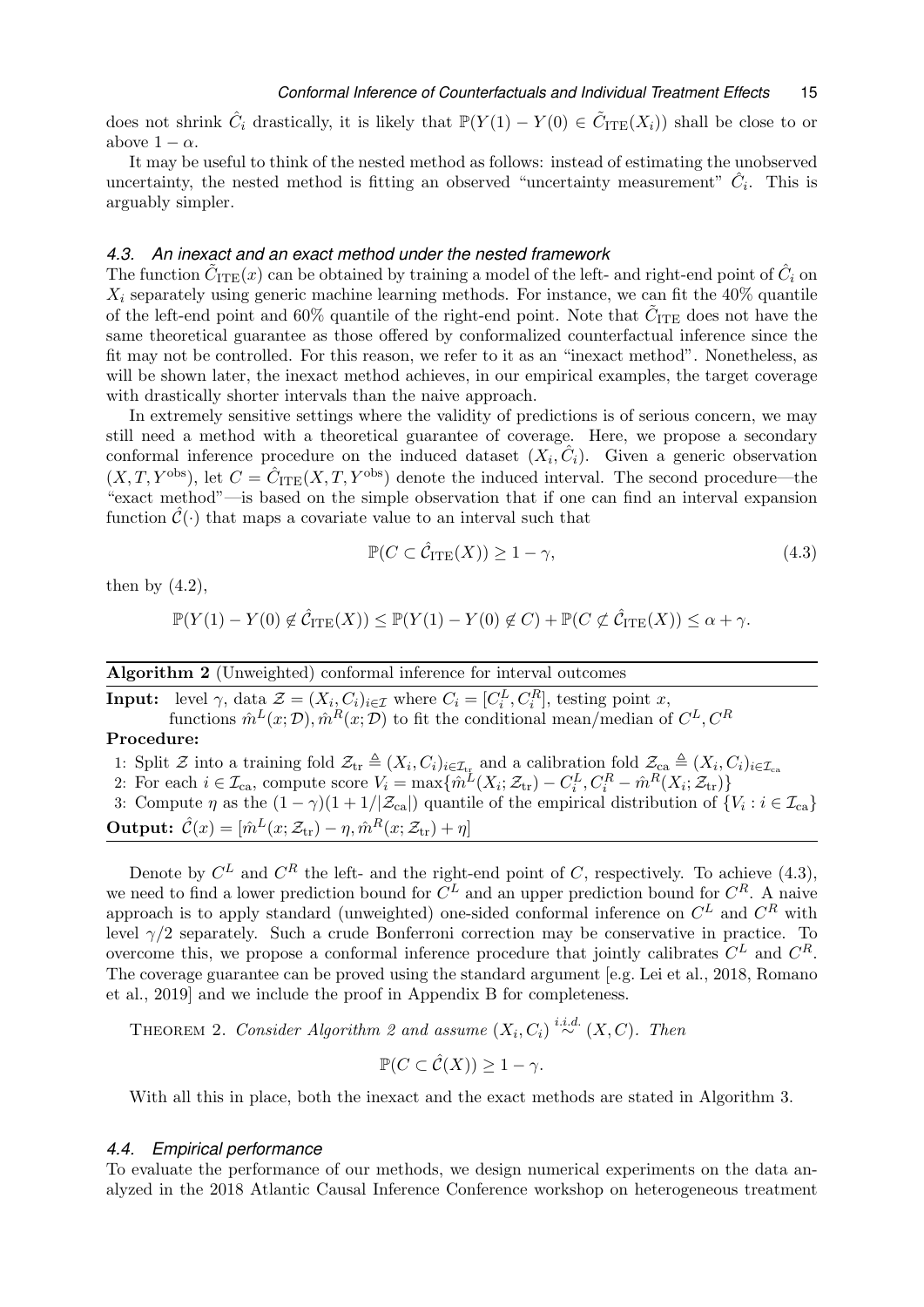## Algorithm 3 Nested approach for interval estimates of ITE

<span id="page-15-0"></span>**Input:** level  $\alpha$ , level  $\gamma$  (only for exact version), data  $\mathcal{Z} = (X_i, Y_i, T_i)_{i=1}^n$ , testing point x

#### Step I: data splitting

- 1: Split the data into two folds  $\mathcal{Z}_1$  and  $\mathcal{Z}_2$
- 2: Estimate propensity score  $\hat{e}(x)$  on  $\mathcal{Z}_1$

#### Step II: counterfactual inference on  $\mathcal{Z}_2$

- 1: for i in  $\mathcal{Z}_2$  with  $T_i = 1$  do
- 2: Compute  $[\hat{Y}_i^L(0), \hat{Y}_i^R(0)]$  in Algorithm [1](#page-5-1) on  $\mathcal{Z}_1$  with level  $\alpha$  and  $w_0(x) = \hat{e}(x)/(1 \hat{e}(x))$
- 3: Compute  $\hat{C}_i = [Y_i(1) \hat{Y}_i^R(0), Y_i(1) \hat{Y}_i^L(0)]$
- 4: end for
- 5: for i in  $\mathcal{Z}_2$  with  $T_i = 0$  do
- 6: Compute  $[\hat{Y}_i^L(1), \hat{Y}_i^R(1)]$  $[\hat{Y}_i^L(1), \hat{Y}_i^R(1)]$  $[\hat{Y}_i^L(1), \hat{Y}_i^R(1)]$  in Algorithm 1 on  $\mathcal{Z}_1$  with level  $\alpha$  and  $w_1(x) = (1 \hat{e}(x))/\hat{e}(x)$
- 7: Compute  $\hat{C}_i = [\hat{Y}_i^L(1) Y_i(0), \hat{Y}_i^R(1) Y_i(0)]$
- 8: end for

# Step III: Interval of ITE on the testing point

- 1: (Exact version) Apply Algorithm [2](#page-14-1) on  $(X_i, \hat{C}_i)_{i \in \mathcal{Z}_2}$  with level  $\gamma$ , yielding an interval  $\hat{C}_{\text{ITE}}(x)$
- 2: (Inexact version) Fit conditional quantiles of  $\hat{C}^L$  and  $\hat{C}^R$ , yielding an interval  $\hat{C}_{\text{ITE}}(x)$

# Output:  $\hat{\mathcal{C}}_{\textbf{ITE}}(x)$

effects [\[Carvalho et al., 2019\]](#page-20-15). The workshop organizers generated a synthetic dataset based on the National Study of Learning Mindsets (NLSM) [\[Yeager et al., 2019\]](#page-24-3), a large-scale randomized trial of a behavioral intervention, to emulate an observational study. For information on the dataset, please see Section 2 from [Carvalho et al. \[2019\]](#page-20-15). Due to privacy concerns, the workshop organizers only released limited information on the data generating process, as well as the simulated dataset, available at <https://github.com/grf-labs/grf/tree/master/experiments/acic18>. Although the focus of this workshop was on heterogeneous treatment effects, the organizers did not evaluate whether the submissions cover the ITE or CATE. In this subsection, we shall fill in this gap by comparing our method with Causal Forest, X-learner and BART, just as we did in Section [3.6.](#page-8-2)

Obviously, we must know the ground truth in order to evaluate coverage. Therefore, we generated synthetic datasets based on the available information from [Carvalho et al. \[2019\]](#page-20-15). First, we split data into two folds  $\mathcal{Z}_1$  and  $\mathcal{Z}_2$ , with  $|\mathcal{Z}_1| = 2079$  including 20% of the samples and  $|\mathcal{Z}_2| = 8312$  including the remaining 80%. In our numerical experiments, we generate the covariate vector X by sampling from  $\mathcal{Z}_2$  with replacement. To generate the potential outcomes, we apply random forest from R random Forest package on  $\mathcal{Z}_1$  to fit  $\mathbb{E}[Y(0)]$ . Denote the output by  $\hat{m}_0(x)$ . Then we generate  $\mathbb{E}[Y(1)]$  by adding the CATE function  $\tau(x)$  (equation (1) of [Carvalho](#page-20-15) [et al. \[2019\]](#page-20-15)) to  $\hat{m}_0(x)$ . To account for heteroscedasticity, we apply quantile random forest from R grf package to fit the 25% and 75% conditional quantiles of  $Y(0)$  and  $Y(1)$  and compute the conditional interquartile ranges  $\hat{r}_0(x)$  and  $\hat{r}_1(x)$ . Given a covariate vector  $X_i$ , we subsequently generate  $Y_i(1)$  and  $Y_i(0)$  as

$$
Y_i(1) = \hat{m}_0(X_i) + \tau(X_i) + 0.5\hat{r}_1(X_i)\epsilon_{i1}, \quad Y_i(0) = \hat{m}_0(X_i) + 0.5\hat{r}_0(X_i)\epsilon_{i0}, \quad \epsilon_{i1}, \epsilon_{i0} \stackrel{i.i.d.}{\sim} N(0, 1).
$$

Finally, we generate propensity scores by applying random forest from R randomForest package on  $\mathcal{Z}_1$  and truncating the estimated propensity score  $\hat{e}(x)$  at 0.1 and 0.9 to guarantee overlap. For each  $X_i$ , we generate  $T_i$  as a Bernoulli random variable with parameter  $\hat{e}(X_i)$ .

For each run, we first generate 6000 quadruples  $(X_i, T_i, Y_i(1), Y_i(0))$  sampled according to the above data generating process. We then randomly select  $n = 1000$  samples as the training set to induce an observational study with observations  $(X_i, T_i, Y_i^{\text{obs}})$ . For the remaining 5000 testing samples, only the covariates  $X_i$  are accessible to the analyst; the triple  $(T_i, Y_i(1), Y_i(0))$  is solely used to evaluate coverage. It goes without saying that each method will take the training set as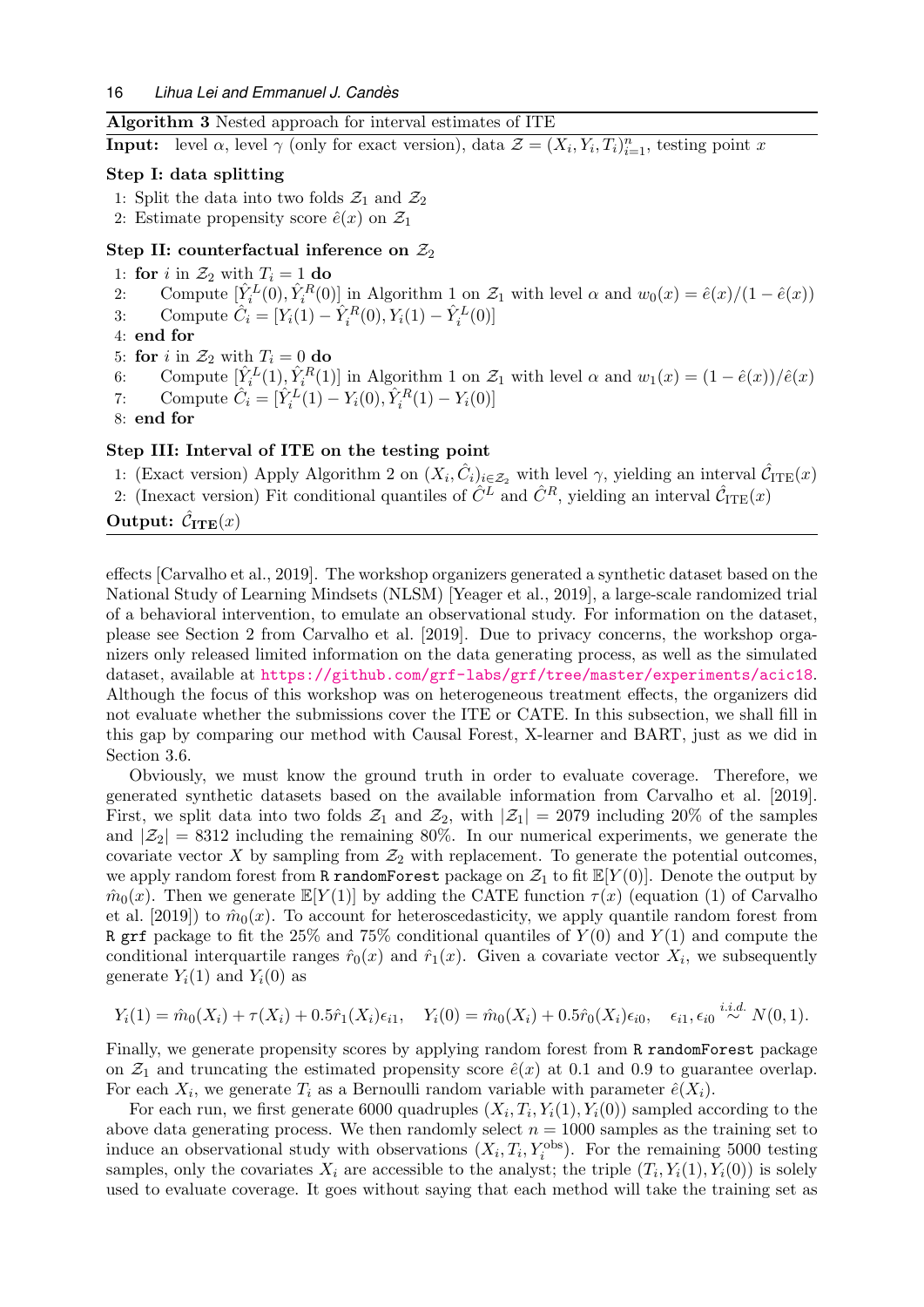the input and, for each testing sample, produce 95% intervals for ITE.

For weighted split-CQR, we apply the naive procedure as described in Section [4.1](#page-13-4) and the nested procedure with both exact and inexact calibration as described in Algorithm [3.](#page-15-0) For all procedures, we apply BART to fit conditional quantiles, as in Section [3.6,](#page-8-2) and apply gradient boosting from R gbm package to fit propensity scores. For the exact nested method, we set  $\alpha = \gamma = 0.025$ .

Note that neither the naive nor the nested approaches are limited to CQR. Therefore, we also wrap both methods around BART as competitors, where only the inexact version is considered for the nested approach since BART cannot produce exact counterfactual intervals. Finally, since Causal Forest and X-learner cannot produce counterfactual intervals, except in the special case from Section [3.6](#page-8-2) where  $Y(0) \equiv 0$ , we do not wrap the naive or the nested methods around them but directly report their confidence intervals as benchmarks instead.



<span id="page-16-0"></span>**Fig. 5.** Coverage (left) and average length (right) of intervals for ITE on synthetic data generated from the NLSM data. The red vertical line corresponds to the target coverage 95% and the blue vertical line corresponds to the average length of oracle intervals.



<span id="page-16-1"></span>Fig. 6. Estimated conditional coverage of ITE as a function of the conditional variance  $\sigma^2(x)$  (upper row), and CATE  $\tau(x)$  (lower row). The coverage is set to 95%. The blue curves correspond to the median and the blue confidence bands are the 5% and 95% quantiles of these estimates across 100 replicates.

Figure [5](#page-16-0) presents the coverage and the average length of intervals estimated on the testing set by repeating the above procedure 100 times. As expected, the naive methods with both CQR and BART are conservative. The exact nested method with CQR is also conservative although the coverage is only guaranteed to be above 95% in the worst case. In contrast, the inexact nested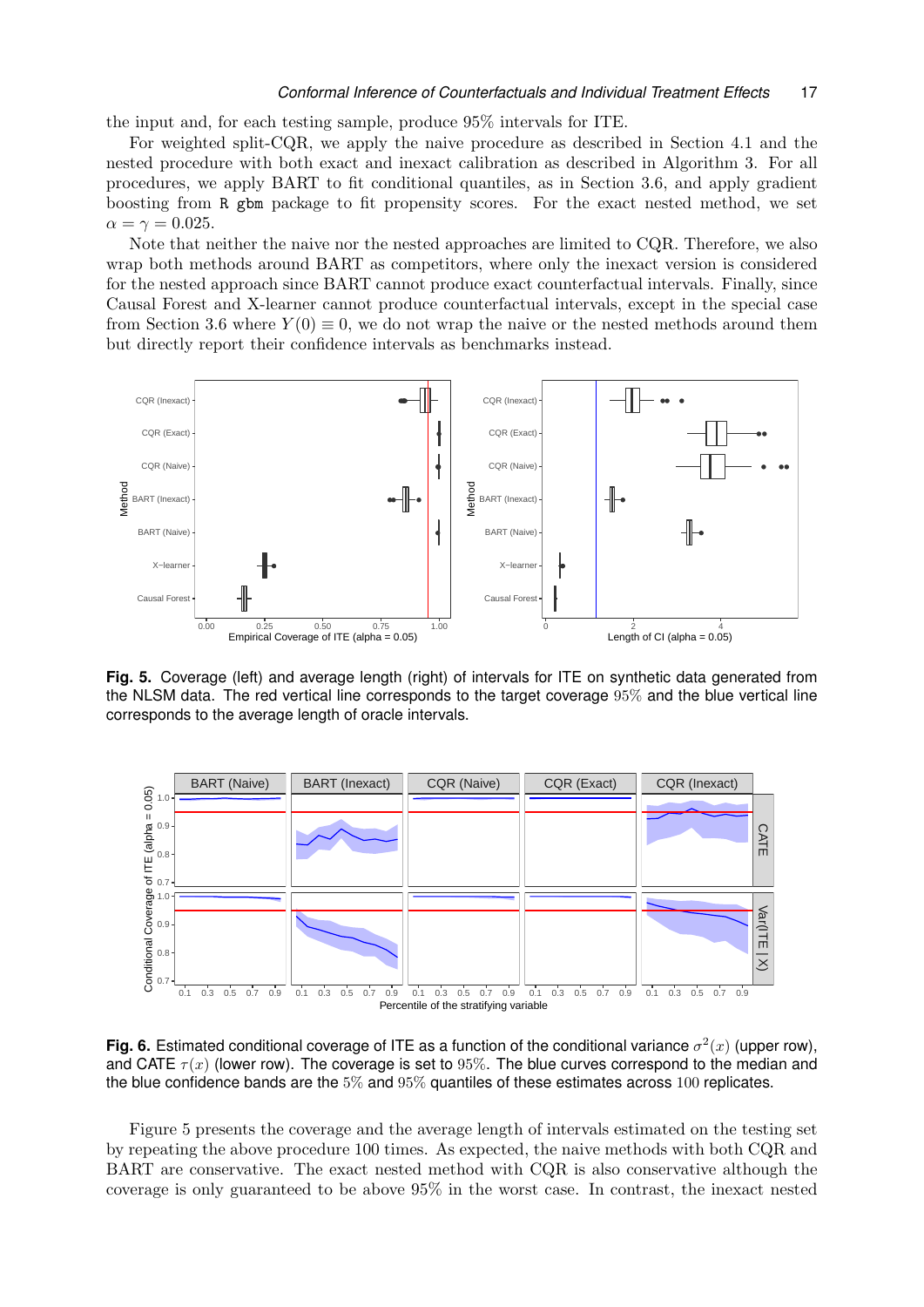

<span id="page-17-0"></span>**Fig. 7.** Re-analysis of NLSM data: (a) average length of intervals; (b) fraction of intervals with positive lower bounds; (c) fraction of intervals with negative upper bounds

methods with CQR or BART are less conservative. Notably, BART fails to achieve the desired coverage but CQR, with BART as the learner, calibrates it successfully. Also, we can see from the right panel that the average length of intervals of inexact-CQR is just slightly above that of inexact-BART while significantly lower than that of either the naive or the exact nested methods. Moreover, in accordance with the observations from Section [3.6,](#page-8-2) Causal Forest and X-learner have poor coverage and, thus, their (short) intervals are misleading. As in Section [3.6,](#page-8-2) we compute the average length of oracle intervals as  $3.92\mathbb{E}[\sigma(X)]$  where  $\sigma(x) = 0.5\sqrt{\hat{r}_1(x)^2 + \hat{r}_0(x)^2}$ . Having said this, we are in a different situation here since the true conditional quantiles of ITE can never be identified without assumptions on the joint distribution of  $Y(1)$  and  $Y(0)$ . Therefore, this oracle length cannot be achieved in general no matter how powerful the model fitting. Keeping this cautionary remark in mind, we nonetheless see that weighted split-CQR still produces reasonably short intervals.

Finally, as in Section [3.6,](#page-8-2) we investigate the conditional coverage as a function of the conditional variance  $\sigma^2(x)$  and the CATE  $\tau(x)$ , respectively. For better visualization, we exclude Causal Forest and X-learner since they have poor marginal coverage. We can see from Figure [6](#page-16-1) that inexact-CQR has desirable and relatively even conditional coverage while inexact-BART performs worse.

#### *4.5. Re-analysing NLSM data*

In this subsection, we apply inexact-CQR with BART as the learner to re-analyze the NLSM data from [Carvalho et al. \[2019\]](#page-20-15). Since the ground truth is inaccessible, we only perform an exploratory analysis for the purpose of illustration.

To create informative testing points, we split the data into two folds  $\mathcal{Z}_1$  and  $\mathcal{Z}_2$ . Then we apply weighted inexact-CQR on  $\mathcal{Z}_1$  to produce intervals for ITE for each point in  $\mathcal{Z}_2$ . Similarly, we apply weighted inexact-CQR on  $\mathcal{Z}_2$  to produce intervals of ITE for each point in  $\mathcal{Z}_1$ . To account for the variability from data splitting, we repeat the above procedure 100 times. Figure [7](#page-17-0) (a) displays the average length of intervals as a function of level  $\alpha$  with the upper and lower envelopes being respectively the 95% and 5% quantiles across 100 runs.

With these intervals, we can make inferential claims on ITE with confidence. For instance, we can decide to assign treatment to a patient if the lower prediction bound of her ITE interval is positive. Since these intervals are guaranteed to have desired coverage, it is likely that they produce fewer false positives on the average, although we leave a theoretical investigation of this intuition to future work. Figure [7](#page-17-0) (b) and (c) show the fractions of intervals that only cover positive and negative values, respectively. We see some evidence of positive ITE when  $\alpha$  is above 0.25 while no evidence of any negative ITE even when  $\alpha = 0.5$ .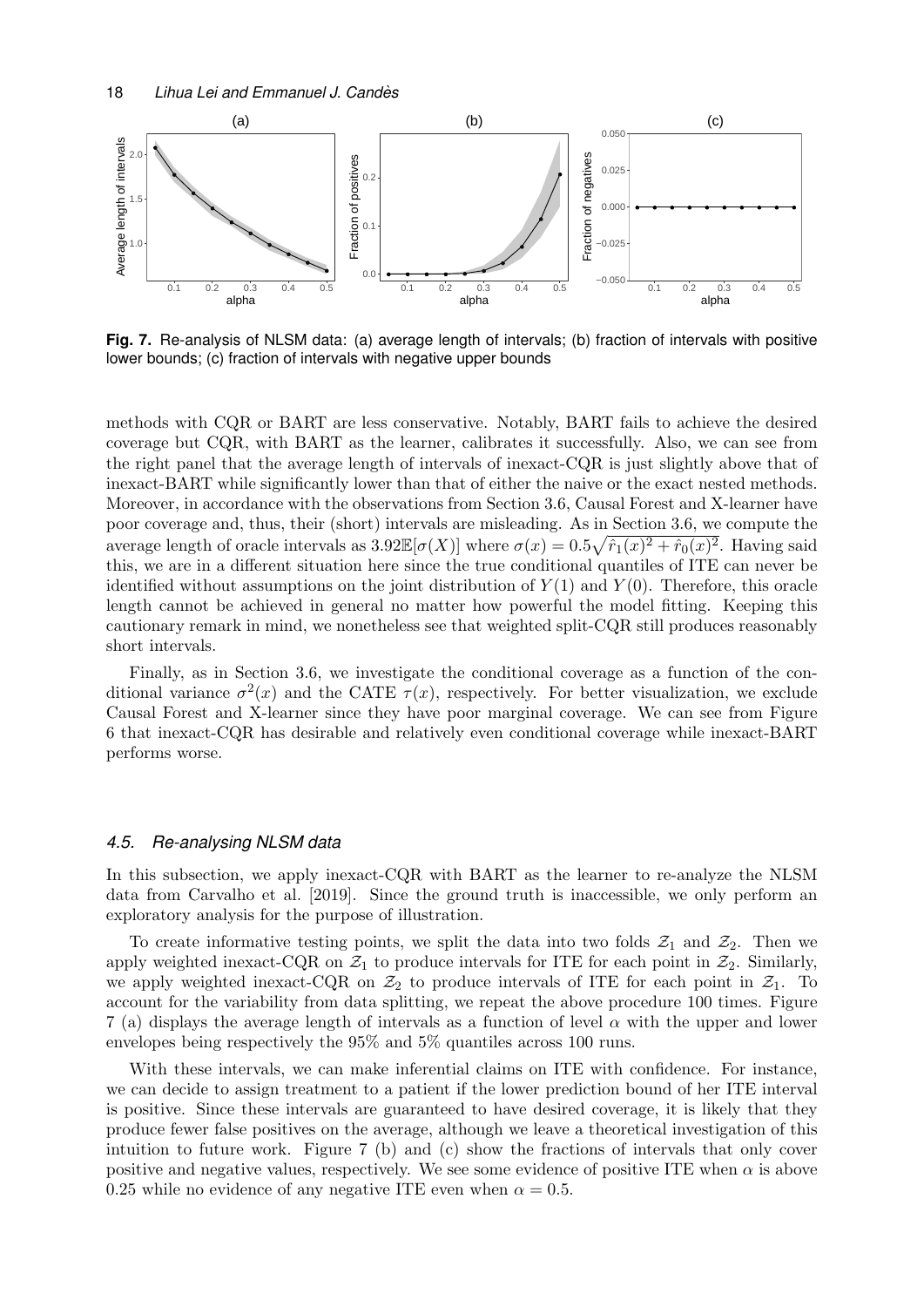#### <span id="page-18-0"></span>**5. From Potential Outcomes to Other Causal Frameworks**

We proposed a method based on weighted conformal inference which produces interval estimates of counterfactuals and individual treatment effects under the potential outcome framework. For randomized experiments with perfect compliance, our method has guaranteed coverage in finite samples without any modeling assumptions on the data generating process. For randomized experiments with ignorable compliance or general observational studies under the strong ignorability assumption, our method is doubly robust in the sense that the coverage is asymptotically guaranteed if either the conditional quantiles of potential outcomes or the propensity scores are consistently estimated. In contrast, existing methods may suffer from a significant coverage deficit even in simple models. Furthermore, our framework naturally extends to other populations by modifying the weight function according to Table [1.](#page-7-0)

The key observation is the covariate shift together with the invariance of the conditional distribution: the observed distribution of  $(X, Y(1))$  is  $P_{X|T=1} \times P_{Y(1)|X}$  under ignorability while the target distribution is  $P_X \times P_{Y(1)|X}$ . Now the invariance of the conditional distribution is also the enabling property in other frameworks of causal inference. As a consequence, our method can be naturally extended to those settings, and we close this paper by discussing two of them.

#### *5.1. Causal diagram framework*

Judea Pearl in his pioneering work [\[Pearl, 1995\]](#page-22-1) introduced a general framework of causal inference based on graphical models, which has been widely applied, see e.g. [Greenland et al. \[1999\]](#page-20-16), [Spirtes](#page-23-15) [et al. \[2000\]](#page-23-15), [Richardson and Robins \[2013\]](#page-22-15), [Glymour et al. \[2014\]](#page-20-17), [Tennant et al. \[2019\]](#page-23-16). This framework does not rely on the notion of counterfactuals but instead defines causal effects through the do operator, which modifies the observed distribution by removing the causal paths that directly point to the intervention variable. We refer the readers to [Pearl and Mackenzie \[2018\]](#page-22-16) for the philosophy and basics of causal diagrams and to [Pearl et al. \[2016\]](#page-22-17) for the mathematical foundation of this framework.

We here only discuss the case where  $T$  is the intervention variable,  $Y$  is the outcome variable and  $X$  is a set of variables that satisfies the back-door criterion. Roughly speaking, this means that X includes all confounders and excludes all post-treatment variables. In this case, the foundational result in [Pearl \[1995\]](#page-22-1) shows that

$$
P_{(X,Y)|\text{do}(T=t)} = P_X \times P_{Y|X,T=t}.
$$

This is the target distribution to be inferred. In contrast, the observed distribution of  $(X, Y)$ given  $T = t$  is

$$
P_{(X,Y)|T=t} = P_{X|T=t} \times P_{Y|X,T=t}.
$$

Clearly, this has exactly the same structure as in the potential outcome framework. As a consequence, weighted split-CQR can be applied without any modification to produce doubly robust interval estimates of Y under the do intervention.

# *5.2. Invariant prediction framework*

Invariant prediction is another framework proposed by [Peters et al. \[2016\]](#page-22-5). It is particularly powerful when there are multiple data sources under different interventions, such as in gene knockout experiments. Consider an outcome variable  $Y$ , a set of interventions or covariates  $X$ and an environment variable  $E$  that indicates the source of data. Then one basic setting under this framework assumes that  $Y \perp E \mid X$  while X may depend on E with  $X \mid E \sim P_X^E$ . The goal is to predict the outcome under a new environment. For simplicity, we assume that a dataset  $(X_{ij}, Y_{ij})_{i=1}^{n_j}$  is available for each environment  $e_1, \ldots, e_J$  and a testing dataset  $(X_{i0})_{i=1}^{n_0}$  for the target environment  $e_0$ . Due to the invariance assumption, on the j-th dataset, the observed distribution of  $(X, Y)$  is  $P_X^{e_j} \times P_{Y|X}$  while the target distribution to be inferred on is  $P_X^{e_0} \times P_{Y|X}$ .

Again, this is reduced to a problem of constructing valid prediction intervals under covariate shifts. When  $J = 1$ , this has exactly the same structure as in the potential outcome framework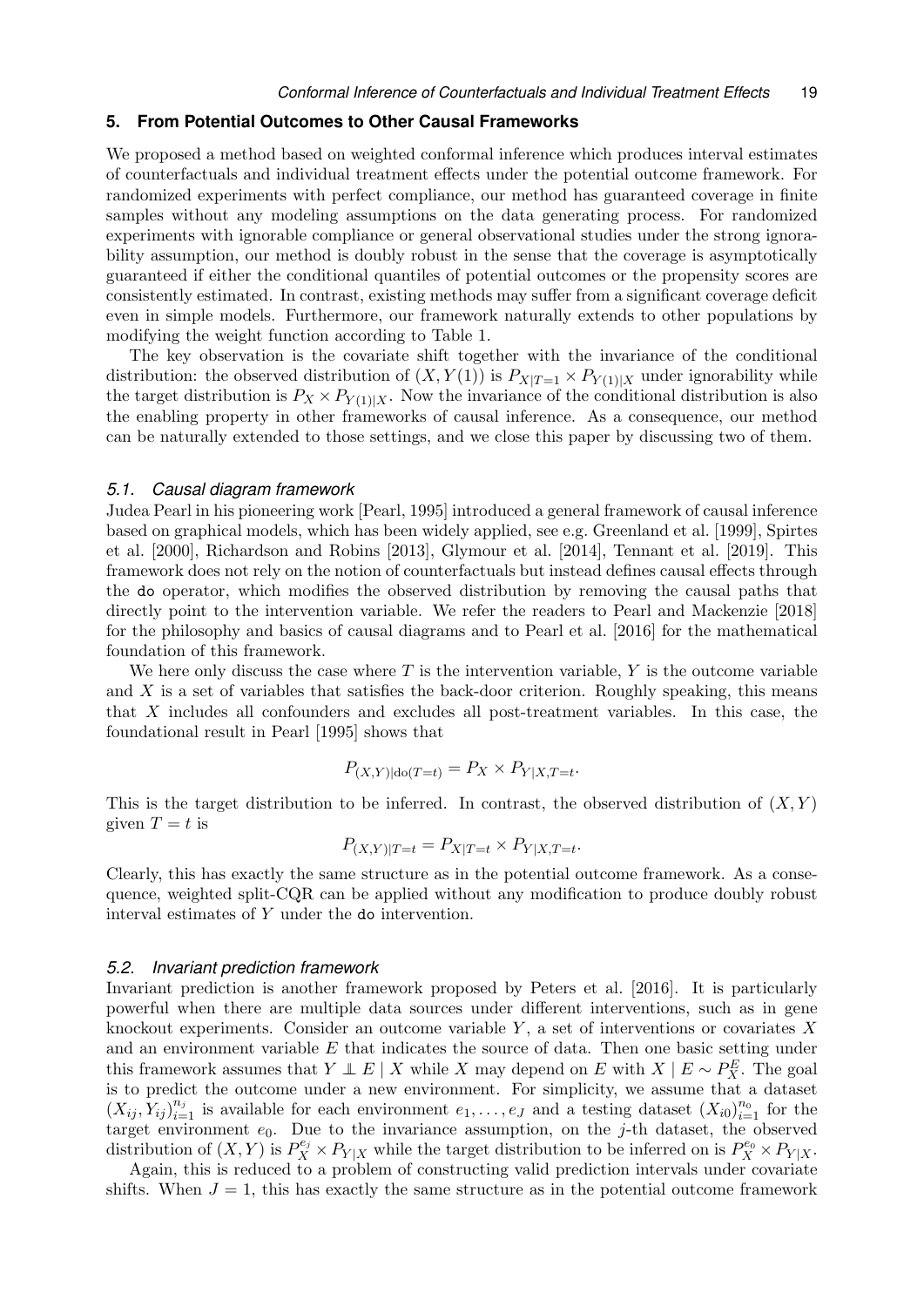and thus weighted split-CQR with weight function  $dP_X^{e_0}(x)/dP_X^{e_1}(x)$  produces doubly robust intervals of Y under environment  $e_0$ . When  $J > 1$ , we can in principle apply the general weighted conformal inference techniques from [Tibshirani et al. \[2019b\]](#page-23-4). However the weight function becomes much more complicated than that in Algorithm [1.](#page-5-1) An alternative approach is to create a weighted population from environments  $e_1, \ldots, e_J$  with observed distribution

$$
\left(\sum_{j=1}^J q_j P_X^{e_j}\right) \times P_{Y|X},
$$

and apply Algorithm [1](#page-5-1) on this pseudo dataset with weight  $w(x) = 1/\sum_{j=1}^{J} q_j (dP_X^{e_j}/dP_X^{e_0})(x)$ . The weights  $q_i$  can be chosen through certain balancing procedures that forces the covariate distribution to approximate  $P_X^{\epsilon_0}$ . We leave the formal development of this idea to future work.

# **Acknowledgment**

E. C. was supported by Office of Naval Research grant N00014-20-12157. L. L. was supported by NSF OAC grant 1934578. The authors are grateful to David Arbour, Susan Athey, Eytan Bakshy, Stephen Bates, Richard A. Berk, Peter J. Bickel, Jelena Bradic, Andreas Buja, Michael Celentano, Peng Ding, Dean Eckles, Nikolaos Ignatiadis, Yucen Luo, Edward Kennedy, Roger Koenker, Arun Kumar Kuchibhotla, Elizabeth L. Ogburn, Zhimei Ren, Thomas S. Richardson, James Robins, Chiara Sabatti, Jasjeet S. Sekhon, Dylan Small, Sean Taylor, Eric Tchetgen Tchetgen, Yuhao Wang, Jeffrey Wong, Bin Yu, and Xiao-Hua Zhou for their constructive feedback.

# **References**

- <span id="page-19-5"></span>Dmitry Arkhangelsky, Susan Athey, David A Hirshberg, Guido W Imbens, and Stefan Wager. Synthetic difference in differences. arXiv preprint arXiv:1812.09970, 2018.
- <span id="page-19-3"></span>Susan Athey, Mohsen Bayati, Nikolay Doudchenko, Guido Imbens, and Khashayar Khosravi. Matrix completion methods for causal panel data models. *arXiv preprint arXiv:1710.10251*, 2017.
- <span id="page-19-8"></span>Susan Athey, Julie Tibshirani, and Stefan Wager. Generalized random forests. The Annals of Statistics, 47(2):1148–1178, 2019.
- <span id="page-19-6"></span>Vineeth Balasubramanian, Shen-Shyang Ho, and Vladimir Vovk. Conformal prediction for reliable machine learning: theory, adaptations and applications. Newnes, 2014.
- <span id="page-19-2"></span>Rina Foygel Barber, Emmanuel J Cand`es, Aaditya Ramdas, and Ryan J Tibshirani. The limits of distribution-free conditional predictive inference.  $arXiv$  preprint  $arXiv:1903.04684$ , 2019a.
- <span id="page-19-7"></span>Rina Foygel Barber, Emmanuel J Cand`es, Aaditya Ramdas, and Ryan J Tibshirani. Predictive inference with the jackknife+.  $arXiv$  preprint  $arXiv:1905.02928$ , 2019b.
- <span id="page-19-4"></span>Eli Ben-Michael, Avi Feller, and Jesse Rothstein. The augmented synthetic control method. arXiv preprint arXiv:1811.04170, 2018.
- <span id="page-19-9"></span>Thomas B Berrett, Yi Wang, Rina Foygel Barber, and Richard J Samworth. The conditional permutation test for independence while controlling for confounders. Journal of the Royal Statistical Society: Series B (Statistical Methodology), 2019.
- <span id="page-19-0"></span>Niall Bolger, Katherine S Zee, Maya Rossignac-Milon, and Ran R Hassin. Causal processes in psychology are heterogeneous. Journal of Experimental Psychology: General, 148(4):601, 2019.
- <span id="page-19-1"></span>Jennie E Brand and Yu Xie. Who benefits most from college? Evidence for negative selection in heterogeneous economic returns to higher education. American sociological review, 75(2): 273–302, 2010.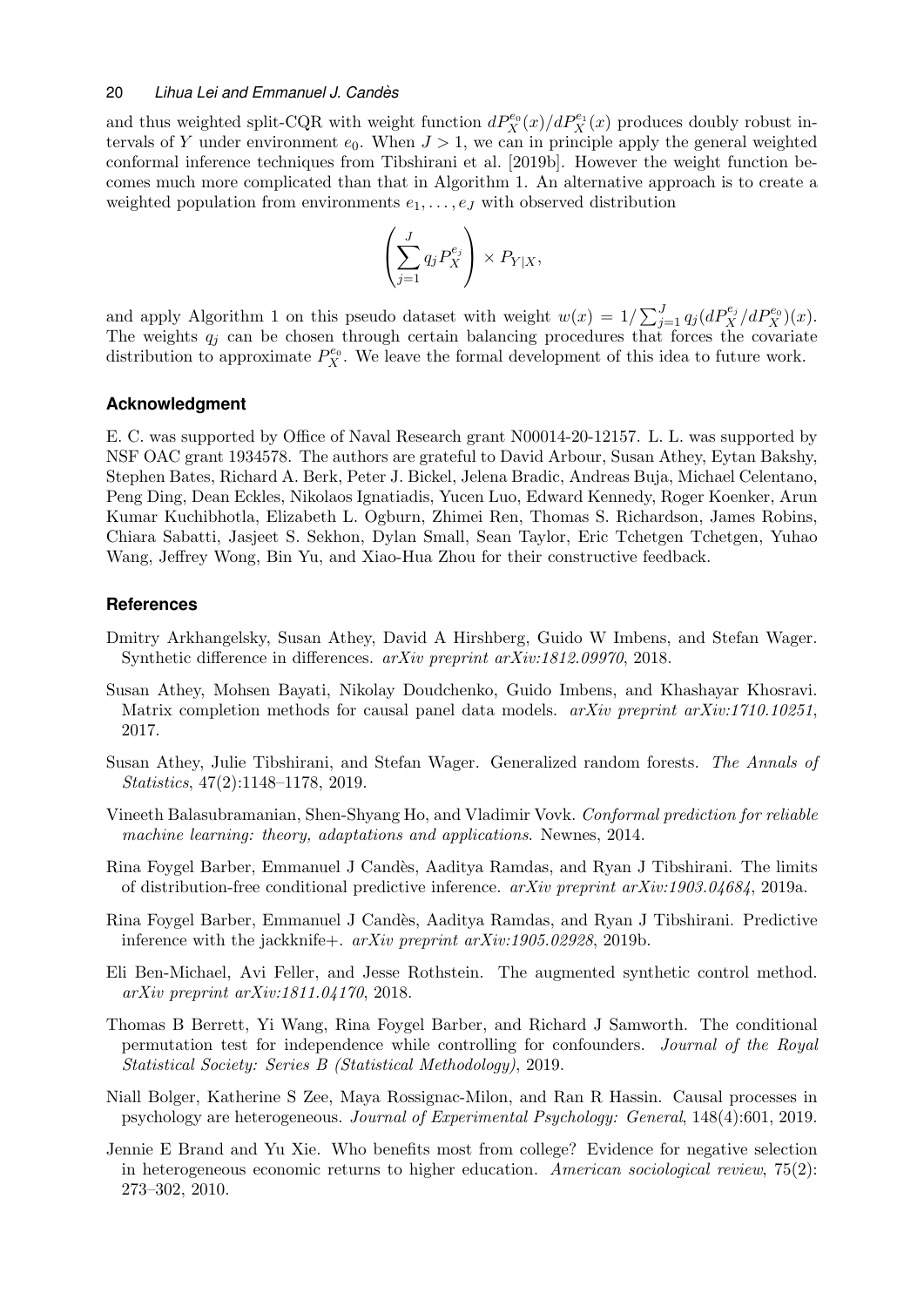- <span id="page-20-1"></span>Richard Breen, Seongsoo Choi, and Anders Holm. Heterogeneous causal effects and sample selection bias. Sociological Science, 2:351–369, 2015.
- <span id="page-20-15"></span>Carlos Carvalho, Avi Feller, Jared Murray, Spencer Woody, and David Yeager. Assessing treatment effect variation in observational studies: Results from a data challenge.  $arXiv$  preprint arXiv:1907.07592, 2019.
- <span id="page-20-9"></span>Hugh A Chipman, Edward I George, and Robert E McCulloch. BART: Bayesian additive regression trees. The Annals of Applied Statistics, 4(1):266–298, 2010.
- <span id="page-20-7"></span>Alexander D'Amour, Peng Ding, Avi Feller, Lihua Lei, and Jasjeet Sekhon. Overlap in observational studies with high-dimensional covariates.  $arXiv$  preprint  $arXiv:1711.02582, 2017$ .
- <span id="page-20-3"></span>Habiba Djebbari and Jeffrey Smith. Heterogeneous impacts in PROGRESA. Journal of Econometrics, 145(1-2):64–80, 2008.
- <span id="page-20-11"></span>Vincent Dorie. aciccomp2016: Atlantic causal inference conference competition 2016 simulation. R package version 0.1-0, 2017.
- <span id="page-20-12"></span>Vincent Dorie, Jennifer Hill, Uri Shalit, Marc Scott, and Dan Cervone. Automated versus doit-yourself methods for causal inference: Lessons learned from a data analysis competition. Statistical Science, 34(1):43–68, 2019.
- <span id="page-20-8"></span>Bradley Efron. Estimation and accuracy after model selection. Journal of the American Statistical Association, 109(507):991–1007, 2014.
- <span id="page-20-2"></span>Jean-Pierre Florens, James J Heckman, Costas Meghir, and Edward Vytlacil. Identification of treatment effects using control functions in models with continuous, endogenous treatment and heterogeneous effects. *Econometrica*, 76(5):1191–1206, 2008.
- <span id="page-20-5"></span>Margherita Fort. Unconditional and conditional quantile treatment effect: Identification strategies and interpretations. In Topics in Theoretical and Applied Statistics, pages 15–24. Springer, 2016.
- <span id="page-20-4"></span>Dylan J Foster and Vasilis Syrgkanis. Orthogonal statistical learning. arXiv preprint arXiv:1901.09036, 2019.
- <span id="page-20-13"></span>Jerome H Friedman. Greedy function approximation: a gradient boosting machine. Annals of statistics, pages 1189–1232, 2001.
- <span id="page-20-6"></span>Alexander Gammerman and Vladimir Vovk. Hedging predictions in machine learning. The Computer Journal, 50(2):151–163, 2007.
- <span id="page-20-17"></span>Clark Glymour, Richard Scheines, and Peter Spirtes. Discovering causal structure: Artificial intelligence, philosophy of science, and statistical modeling. Academic Press, 2014.
- <span id="page-20-10"></span>Donald P Green and Holger L Kern. Modeling heterogeneous treatment effects in survey experiments with bayesian additive regression trees. Public opinion quarterly, 76(3):491–511, 2012.
- <span id="page-20-16"></span>Sander Greenland, Judea Pearl, and James M Robins. Causal diagrams for epidemiologic research. Epidemiology, pages 37–48, 1999.
- <span id="page-20-14"></span>Brandon Greenwell, Bradley Boehmke, Jay Cunningham, and GBM Developers. gbm: Generalized Boosted Regression Models, 2019. URL <https://CRAN.R-project.org/package=gbm>. R package version 2.1.5.
- <span id="page-20-0"></span>Justin Grimmer, Solomon Messing, and Sean J Westwood. Estimating heterogeneous treatment effects and the effects of heterogeneous treatments with ensemble methods. Political Analysis, 25(4):413–434, 2017.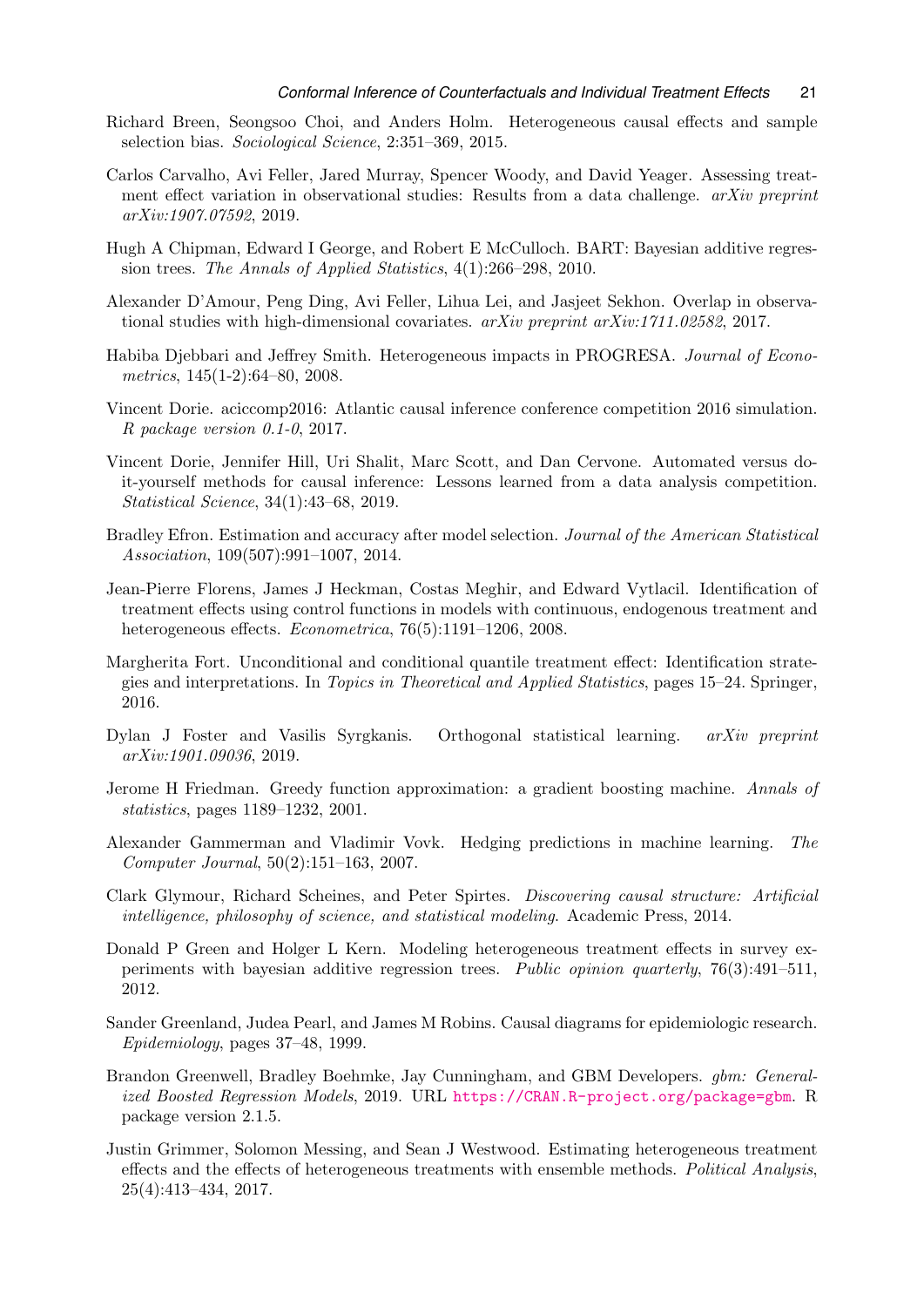- <span id="page-21-17"></span>Richard P Hahn, Jared S Murray, and Carlos M Carvalho. Bayesian regression tree models for causal inference: regularization, confounding, and heterogeneous effects. Bayesian Analysis, 2020.
- <span id="page-21-16"></span>Jennifer L Hill. Bayesian nonparametric modeling for causal inference. Journal of Computational and Graphical Statistics, 20(1):217–240, 2011.
- <span id="page-21-12"></span>Keisuke Hirano, Guido W Imbens, and Geert Ridder. Efficient estimation of average treatment effects using the estimated propensity score. Econometrica, 71(4):1161–1189, 2003.
- <span id="page-21-0"></span>Kosuke Imai and Aaron Strauss. Estimation of heterogeneous treatment effects from randomized experiments, with application to the optimal planning of the get-out-the-vote campaign. Political Analysis, 19(1):1–19, 2011.
- <span id="page-21-2"></span>Guido W Imbens and Donald B Rubin. *Causal inference in statistics, social, and biomedical* sciences. Cambridge University Press, 2015.
- <span id="page-21-1"></span>Joseph Kang and Joseph Schafer. Demystifying double robustness: A comparison of alternative strategies for estimating a population mean from incomplete data. Statistical science, 22(4): 523–539, 2007.
- <span id="page-21-18"></span>Adam Kapelner and Justin Bleich. bartMachine: Machine learning with Bayesian additive regression trees. Journal of Statistical Software, 70(4):1–40, 2016.
- <span id="page-21-3"></span>Edward H Kennedy. Optimal doubly robust estimation of heterogeneous causal effects.  $arXiv$ preprint arXiv:2004.14497, 2020.
- <span id="page-21-13"></span>Danijel Kivaranovic, Robin Ristl, Martin Posch, and Hannes Leeb. Conformal prediction intervals for the individual treatment effect. arXiv preprint arXiv:2006.01474, 2020.
- <span id="page-21-8"></span>Roger Koenker. Confidence intervals for regression quantiles. In Asymptotic statistics, pages 349–359. Springer, 1994.
- <span id="page-21-10"></span>Roger Koenker. Quantile Regression (Econometric Society Monographs; No. 38). Cambridge university press, 2005.
- <span id="page-21-11"></span>Roger Koenker. Quantile regression: 40 years on. Annual Review of Economics, 9:155–176, 2017.
- <span id="page-21-4"></span>Roger Koenker and Gilbert Bassett. Regression quantiles. Econometrica: journal of the Econometric Society, pages 33–50, 1978.
- <span id="page-21-9"></span>Roger Koenker and Kevin F Hallock. Quantile regression. Journal of economic perspectives, 15  $(4):143-156, 2001.$
- <span id="page-21-14"></span>Sören Künzel, Jasjeet Sekhon, Peter Bickel, and Bin Yu. Metalearners for estimating heterogeneous treatment effects using machine learning. Proceedings of the national academy of sciences, 116(10):4156–4165, 2019.
- <span id="page-21-15"></span>Sören Künzel, Allen Tang, Ling Xie, Theo Saarinen, Peter Bickel, Bin Yu, and Jasjeet Sekhon. causalToolbox: Toolbox for Causal Inference with emphasize on Heterogeneous Treatment Effect Estimator, 2020. R package version 0.0.2.000.
- <span id="page-21-6"></span>Jing Lei and Larry Wasserman. Distribution-free prediction bands for non-parametric regression. Journal of the Royal Statistical Society: Series B (Statistical Methodology), 76(1):71–96, 2014.
- <span id="page-21-5"></span>Jing Lei, James Robins, and Larry Wasserman. Distribution-free prediction sets. Journal of the American Statistical Association, 108(501):278–287, 2013.
- <span id="page-21-7"></span>Jing Lei, Max G'Sell, Alessandro Rinaldo, Ryan J Tibshirani, and Larry Wasserman. Distribution-free predictive inference for regression. Journal of the American Statistical Association, 113(523):1094–1111, 2018.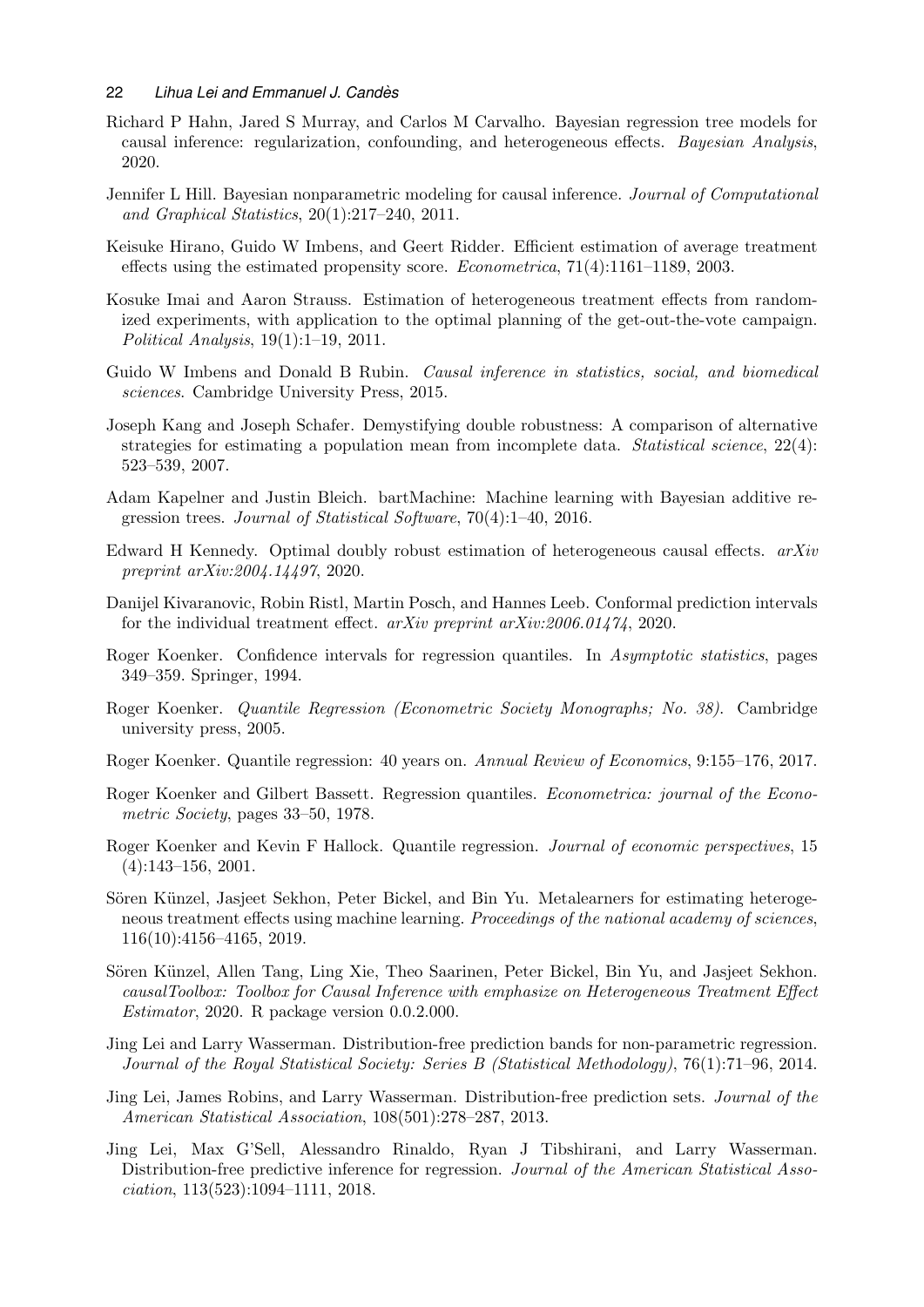- <span id="page-22-14"></span>Nicolai Meinshausen and Greg Ridgeway. Quantile regression forests. Journal of Machine Learning Research, 7(6), 2006.
- <span id="page-22-2"></span>Stephen L Morgan. Counterfactuals, causal effect heterogeneity, and the catholic school effect on learning. Sociology of education, 74(4):341–374, 2001.
- <span id="page-22-3"></span>Jerzy Neyman. On the application of probability theory to agricultural experiments. Essay on principles. Section 9. Statistical Science, 5:465–472, 1923/1990. Translated and edited by D. M. Dabrowska and T. P. Speed from the Polish original, which appeared in Roczniki Nauk Rolniczyc, Tom X (1923): 1–51 (Annals of Agricultural Sciences).
- <span id="page-22-9"></span>Xinkun Nie and Stefan Wager. Quasi-oracle estimation of heterogeneous treatment effects. arXiv preprint arXiv:1712.04912, 2017.
- <span id="page-22-1"></span>Judea Pearl. Causal diagrams for empirical research. Biometrika, 82(4):669–688, 1995.
- <span id="page-22-10"></span>Judea Pearl and Elias Bareinboim. External validity: From do-calculus to transportability across populations. Statistical Science, 29(4):579–595, 2014.
- <span id="page-22-16"></span>Judea Pearl and Dana Mackenzie. The book of why: the new science of cause and effect. Basic Books, 2018.
- <span id="page-22-17"></span>Judea Pearl, Madelyn Glymour, and Nicholas P Jewell. Causal inference in statistics: A primer. John Wiley & Sons, 2016.
- <span id="page-22-5"></span>Jonas Peters, Peter Bühlmann, and Nicolai Meinshausen. Causal inference by using invariant prediction: identification and confidence intervals. Journal of the Royal Statistical Society: Series B (Statistical Methodology), 78(5):947–1012, 2016.
- <span id="page-22-15"></span>Thomas S Richardson and James M Robins. Single world intervention graphs (swigs): A unification of the counterfactual and graphical approaches to causality. Center for the Statistics and the Social Sciences, University of Washington Series. Working Paper, 128(30), 2013.
- <span id="page-22-4"></span>James M Robins, Andrea Rotnitzky, and Lue Ping Zhao. Estimation of regression coefficients when some regressors are not always observed. Journal of the American statistical Association, 89(427):846–866, 1994.
- <span id="page-22-13"></span>Yaniv Romano, Evan Patterson, and Emmanuel Candès. Conformalized quantile regression. In Advances in Neural Information Processing Systems, pages 3538–3548, 2019.
- <span id="page-22-12"></span>Yaniv Romano, Matteo Sesia, and Emmanuel Candès. Classification with valid and adaptive coverage. arXiv preprint arXiv:2006.02544, 2020.
- <span id="page-22-8"></span>Paul R Rosenbaum and Donald B Rubin. The central role of the propensity score in observational studies for causal effects. Biometrika, 70(1):41–55, 1983.
- <span id="page-22-18"></span>Haskell P Rosenthal. On the subspaces of  $l^p(p>2)$  spanned by sequences of independent random variables. Israel Journal of Mathematics, 8(3):273–303, 1970.
- <span id="page-22-0"></span>Donald B Rubin. Estimating causal effects of treatments in randomized and nonrandomized studies. Journal of educational Psychology, 66(5):688, 1974.
- <span id="page-22-7"></span>Donald B Rubin. Bayesian inference for causal effects: The role of randomization. The Annals of statistics, pages 34–58, 1978.
- <span id="page-22-6"></span>Donald B Rubin. Formal mode of statistical inference for causal effects. *Journal of statistical* planning and inference, 25(3):279–292, 1990.
- <span id="page-22-11"></span>Mauricio Sadinle, Jing Lei, and Larry Wasserman. Least ambiguous set-valued classifiers with bounded error levels. Journal of the American Statistical Association, 114(525):223–234, 2019.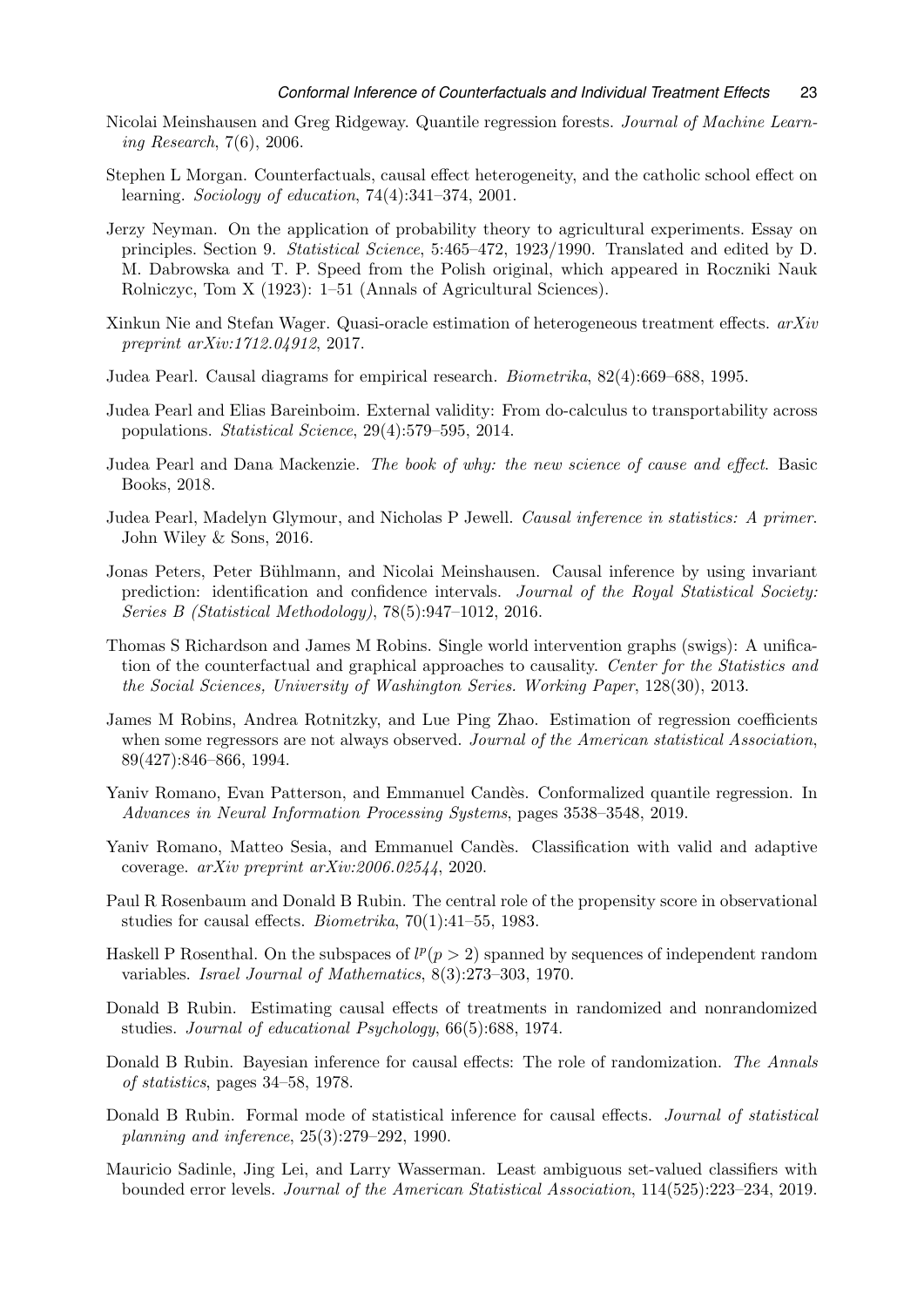- <span id="page-23-14"></span>Matteo Sesia and Emmanuel J Candès. A comparison of some conformal quantile regression methods. Stat, 9(1):e261, 2020.
- <span id="page-23-6"></span>Glenn Shafer and Vladimir Vovk. A tutorial on conformal prediction. Journal of Machine Learning Research, 9(Mar):371–421, 2008.
- <span id="page-23-3"></span>Hidetoshi Shimodaira. Improving predictive inference under covariate shift by weighting the log-likelihood function. Journal of statistical planning and inference, 90(2):227–244, 2000.
- <span id="page-23-15"></span>Peter Spirtes, Clark N Glymour, Richard Scheines, and David Heckerman. Causation, prediction, and search. MIT press, 2000.
- <span id="page-23-0"></span>Elizabeth A Stuart, Stephen R Cole, Catherine P Bradshaw, and Philip J Leaf. The use of propensity scores to assess the generalizability of results from randomized trials. Journal of the Royal Statistical Society: Series A (Statistics in Society), 174(2):369–386, 2011.
- <span id="page-23-16"></span>Peter W G Tennant, Wendy J Harrison, Eleanor J Murray, Kellyn F Arnold, Laurie Berrie, Matthew P Fox, Sarah C Gadd, Claire Keeble, Lynsie R Ranker, Johannes Textor, Georgia D Tomova, Mark S Gilthorpe, and George T H Ellison. Use of directed acyclic graphs (dags) in applied health research: review and recommendations.  $medRxiv$ , 2019.
- <span id="page-23-13"></span>Julie Tibshirani, Susan Athey, and Stefan Wager. grf: Generalized Random Forests, 2019a. URL <https://CRAN.R-project.org/package=grf>. R package version 1.0.1.
- <span id="page-23-4"></span>Ryan J Tibshirani, Rina Foygel Barber, Emmanuel Cand`es, and Aaditya Ramdas. Conformal prediction under covariate shift. In Advances in Neural Information Processing Systems, pages 2530–2540, 2019b.
- <span id="page-23-2"></span>Elizabeth Tipton. Improving generalizations from experiments using propensity score subclassification: Assumptions, properties, and contexts. Journal of Educational and Behavioral Statistics, 38(3):239–266, 2013.
- <span id="page-23-1"></span>Elizabeth Tipton. How generalizable is your experiment? An index for comparing experimental samples and populations. *Journal of Educational and Behavioral Statistics*, 39(6):478–501, 2014.
- <span id="page-23-17"></span>Bengt von Bahr and Carl-Gustav Esseen. Inequalities for the r-th absolute moment of a sum of random variables,  $1 \le r \le 2$ . The Annals of Mathematical Statistics, 36:299–303, 1965.
- <span id="page-23-8"></span>Vladimir Vovk. Conditional validity of inductive conformal predictors. In Asian conference on machine learning, pages 475–490, 2012.
- <span id="page-23-9"></span>Vladimir Vovk. Transductive conformal predictors. In IFIP International Conference on Artificial Intelligence Applications and Innovations, pages 348–360. Springer, 2013.
- <span id="page-23-10"></span>Vladimir Vovk. Cross-conformal predictors. Annals of Mathematics and Artificial Intelligence, 74(1-2):9–28, 2015.
- <span id="page-23-5"></span>Vladimir Vovk, Alex Gammerman, and Glenn Shafer. Algorithmic learning in a random world. Springer Science & Business Media, 2005.
- <span id="page-23-7"></span>Vladimir Vovk, Ilia Nouretdinov, and Alex Gammerman. On-line predictive linear regression. The Annals of Statistics, 37(3):1566–1590, 2009.
- <span id="page-23-11"></span>Stefan Wager and Susan Athey. Estimation and inference of heterogeneous treatment effects using random forests. Journal of the American Statistical Association, 113(523):1228–1242, 2018.
- <span id="page-23-12"></span>Stefan Wager, Trevor Hastie, and Bradley Efron. Confidence intervals for random forests: The jackknife and the infinitesimal jackknife. The Journal of Machine Learning Research, 15(1): 1625–1651, 2014.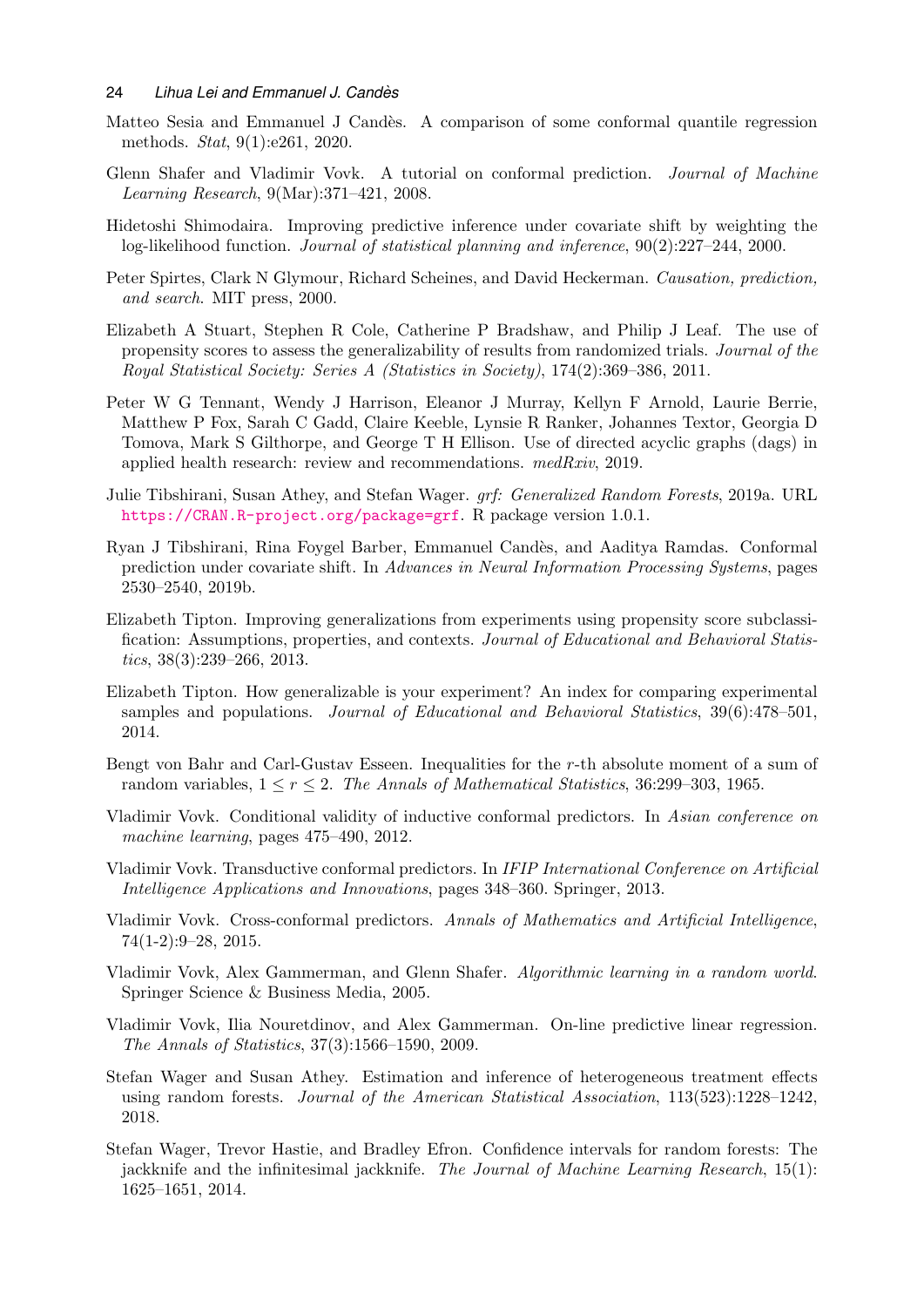- <span id="page-24-0"></span>Stephanie Winkelbeiner, Stefan Leucht, John M Kane, and Philipp Homan. Evaluation of differences in individual treatment response in schizophrenia spectrum disorders: a meta-analysis. JAMA psychiatry, 76(10):1063–1073, 2019.
- <span id="page-24-1"></span>Yu Xie, Jennie E Brand, and Ben Jann. Estimating heterogeneous treatment effects with observational data. Sociological methodology, 42(1):314–347, 2012.
- <span id="page-24-3"></span>David S Yeager, Paul Hanselman, Gregory M Walton, Jared S Murray, Robert Crosnoe, Chandra Muller, Elizabeth Tipton, Barbara Schneider, Chris S Hulleman, and Cintia P Hinojosa. A national experiment reveals where a growth mindset improves achievement. Nature, 573(7774): 364–369, 2019.
- <span id="page-24-2"></span>Keming Yu and Rana A Moyeed. Bayesian quantile regression. Statistics & Probability Letters, 54(4):437–447, 2001.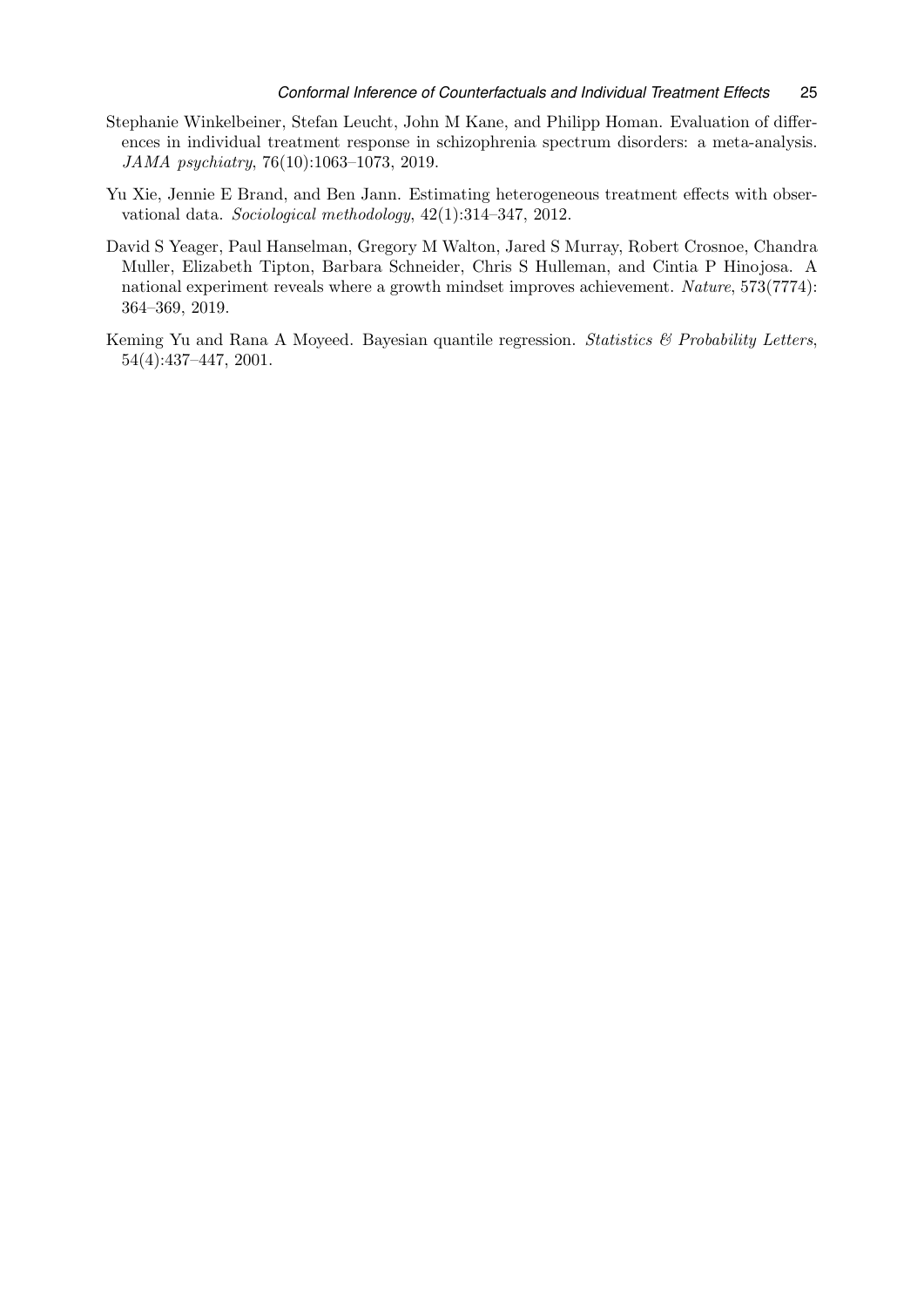# Appendix

## <span id="page-25-0"></span>**A. Nonasymptotic Theory for Double Robustness of Weighted Split-CQR**

This section establishes the double robustness of general weighted split-CQR. We first prove nonasymptotic results for two sides of the double robustness and then present a simpler asymptotic result as a corollary in Section [A.3.](#page-34-2)

<span id="page-25-1"></span>THEOREM 3. Let  $(X_i, Y_i) \stackrel{i.i.d.}{\sim} (X, Y) \sim P_X \times P_{Y|X}$  and  $Q_X$  be another distribution on the domain of X. Set  $N = |\mathcal{Z}_{tr}|$  and  $n = |\mathcal{Z}_{ca}|$ . Further, let  $\hat{q}_{\beta,N}(x) = \hat{q}_{\beta,N}(x; \mathcal{Z}_{tr})$  be an estimate of the β-th conditional quantile  $q_\beta(x)$  of  $Y \mid X = x$ ,  $\hat{w}_N(x) = \hat{w}_N(x; \mathcal{Z}_{tr})$  be an estimate of  $w(x) = (dQ_X/dP_X)(x)$ , and  $\hat{C}_{N,n}(x)$  be the conformal interval resulting from Algorithm [1.](#page-5-1) Assume that  $\mathbb{E}[\hat{w}_N(X) | Z_{tr}] < \infty$ , where  $\mathbb E$  denotes expectation over  $X \sim P_X$ . Redefine  $\hat{w}_N(x)$  as  $\hat{w}_N(x)/\mathbb{E}[\hat{w}_N(X) | \mathcal{Z}_{tr}]$  so that  $\mathbb{E}[\hat{w}_N(X) | \mathcal{Z}_{tr}] = 1$ . Then

<span id="page-25-4"></span>
$$
\mathbb{P}_{(X,Y)\sim Q_X \times P_{Y|X}}\left(Y \in \hat{C}_{N,n}(X)\right) \ge 1 - \alpha - \frac{1}{2} \mathbb{E}_{X \sim P_X} |\hat{w}_N(X) - w(X)|. \tag{A.1}
$$

<span id="page-25-5"></span>THEOREM 4. In the setting of Theorem [3,](#page-25-1) assume further that

- (1)  $\alpha_{\rm hi} \alpha_{\rm lo} = 1 \alpha$ ;
- (2) there exist  $r, b_1, b_2 > 0$  such that  $\mathbb{P}(Y = y \mid X = x) \in [b_1, b_2]$  uniformly over all  $(x, y)$  with  $y \in [q_{\alpha_{\text{lo}}}(x) - r, q_{\alpha_{\text{lo}}}(x) + r] \cup [q_{\alpha_{\text{hi}}}(x) - r, q_{\alpha_{\text{hi}}}(x) + r];$
- (3)  $\mathbb{P}_{X \sim Q_X}(w(X) < \infty) = 1$ , and there exist  $\delta, M > 0$  such that  $\left(\mathbb{E} \left[ \hat{w}_N(X)^{1+\delta} \right]\right)^{1/(1+\delta)} \leq M$ ;
- (4) there exist  $k, \ell > 0$  such that  $\lim_{N \to \infty} \mathbb{E}[\hat{w}_N(X) H_N^k(X)] = \lim_{N \to \infty} \mathbb{E}[w(X) H_N^{\ell}(X)] = 0$ , where  $H_N(x) = \max\{|\hat{q}_{\alpha_{\rm lo},N}(x) - q_{\alpha_{\rm lo}}(x)|, |\hat{q}_{\alpha_{\rm hi},N}(x) - q_{\alpha_{\rm hi}}(x)|\}.$

Then there is a constant  $B_1$  that only depends on  $r, b_1, b_2, \delta, M, k, \ell$  such that

$$
\mathbb{P}_{(X,Y)\sim Q_X \times P_{Y|X}}(Y \in \hat{C}_{N,n}(X)) \ge 1 - \alpha
$$
  
- 
$$
B_1 \left\{ \frac{(\log n)^{(1+\delta')/2(2+\delta')}}{n^{\delta'/(2+\delta')}} + \left( \mathbb{E}[\hat{w}_N(X)H_N^k(X)] \right)^{1/(2+k)} + \left( \mathbb{E}[w(X)H_N^{\ell}(X)] \right)^{1/(1+\ell)} \right\}, \quad (A.2)
$$

where  $\delta' = \min\{\delta, 1\}$ . Furthermore, for any  $\beta \in (0, 1)$ , there is a constant  $B_2$  that only depends on r,  $b_1$ ,  $b_2$ ,  $\delta$ ,  $M$ ,  $k$ ,  $\ell$ ,  $\beta$  such that, with probability at least  $1 - \beta$ ,

$$
\mathbb{P}_{(X,Y)\sim Q_X \times P_{Y|X}}(Y \in \hat{C}_{N,n}(X) \mid X) \ge 1 - \alpha
$$
  
- 
$$
B_2 \left\{ \frac{(\log n)^{(1+\delta')/2(2+\delta')}}{n^{\delta'(2+\delta')}} + \left( \mathbb{E}[\hat{w}_N(X)H_N^k(X)] \right)^{1/(2+k)} + \left( \mathbb{E}[w(X)H_N^{\ell}(X)] \right)^{1/\ell} \right\}. (A.3)
$$

REMARK 1. If  $\delta \geq 1$  and  $H_N(X) \leq \Delta_N$  almost surely for some deterministic sequence  $\Delta_N =$ o(1), by letting  $k, \ell \to \infty$ , the RHS of [\(A.2\)](#page-25-2) and [\(A.3\)](#page-25-3) reduce to

<span id="page-25-3"></span><span id="page-25-2"></span>
$$
1 - \alpha - B \left\{ \left( \frac{\log n}{n} \right)^{1/3} + \Delta_N \right\}.
$$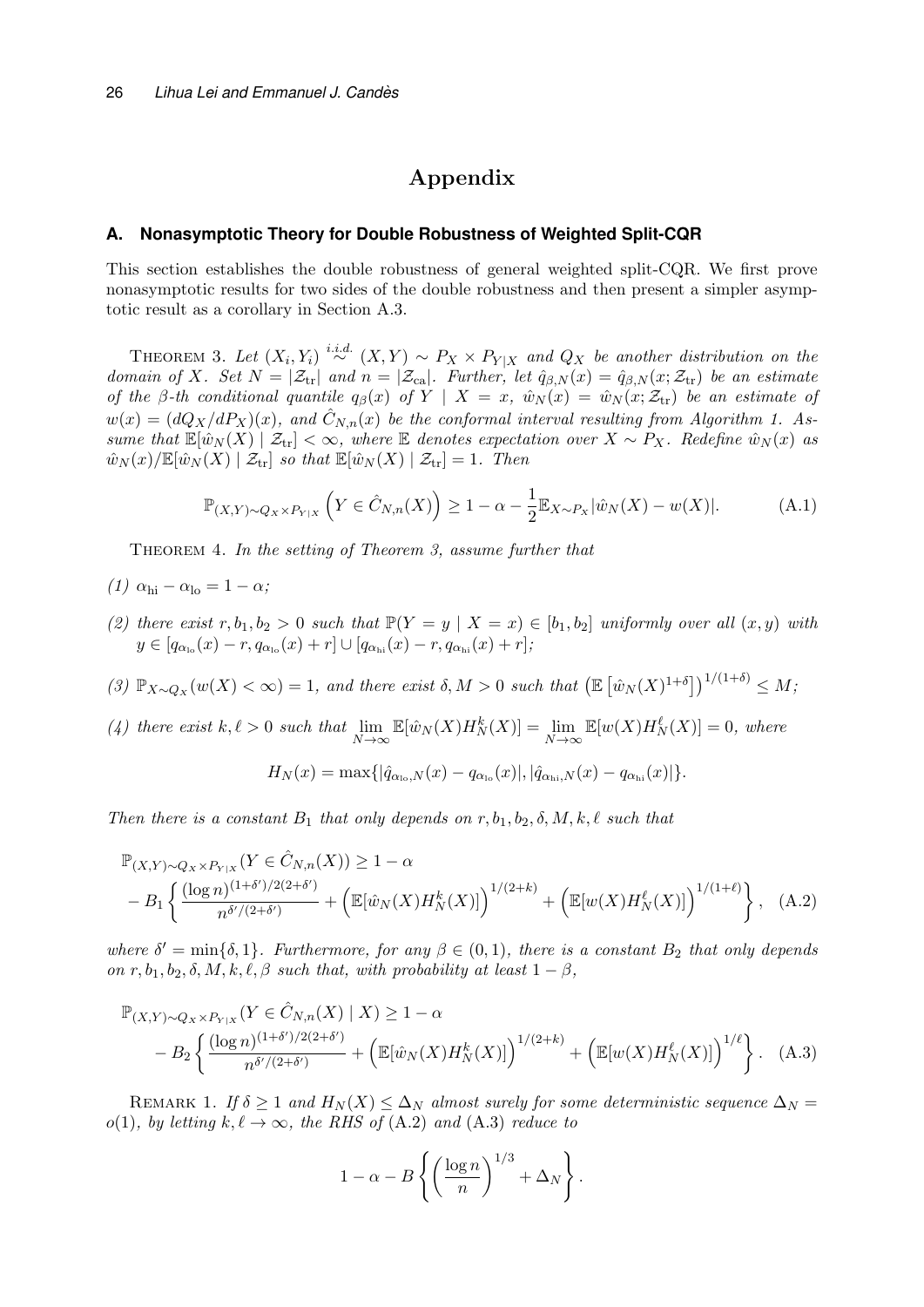#### *A.1. Proof of Theorem [3](#page-25-1)*

Let Quantile( $\beta$ ; F) denote the  $\beta$ -th quantile of a distribution function F, i.e.

<span id="page-26-1"></span>
$$
Quantile(\beta; F) = \inf\{z : F(z) \ge \beta\} = \sup\{z : F(z) < \beta\}.
$$

We start with two lemmas.

LEMMA 1 (EQUATION (2) IN LEMMA 1 FROM TIBSHIRANI ET AL. [2019B]). Let  $v_1, \ldots, v_{n+1} \in$ R and  $(p_1, \ldots, p_{n+1}) \in \mathbb{R}$  be non-negative reals summing to 1. Then for any  $\beta \in [0,1]$  and

$$
v_{n+1} \le \text{Quantile}\left(\beta; \sum_{i=1}^{n+1} p_i \delta_{v_i}\right) \iff v_{n+1} \le \text{Quantile}\left(\beta; \sum_{i=1}^{n} p_i \delta_{v_i} + p_{n+1} \delta_{\infty}\right).
$$

<span id="page-26-2"></span>LEMMA 2 (EQUATION (10) FROM BERRETT ET AL. [2019]). Let  $d_{\text{TV}}(Q_{1X}, Q_{2X})$  denote the total-variation distance between  $Q_{1X}$  and  $Q_{2X}$ . Then

$$
d_{\text{TV}}(Q_{1X} \times P_{Y|X}, Q_{2X} \times P_{Y|X}) = d_{\text{TV}}(Q_{1X}, Q_{2X}).
$$

Returning to the proof of Theorem [3,](#page-25-1) we first consider the case where  $Q_X$  is absolutely continuous with respect to  $P_X$ , i.e.

$$
\mathbb{P}_{X \sim Q_X}(w(X) < \infty) = 1.
$$

In this case, for any measurable function  $f$ ,

<span id="page-26-0"></span>
$$
\mathbb{E}_{X \sim Q_X}[f(X)] = \mathbb{E}_{X \sim P_X}[w(X)f(X)].\tag{A.4}
$$

On the other hand, it always holds that  $\mathbb{P}_{X\sim P_X}(w(X) < \infty) = 1$ . In addition, the assumption  $\mathbb{E}_{X \sim P_X} [\hat{w}(X) | \mathcal{Z}_{tr}] < \infty$  implies that  $\mathbb{P}_{X \sim P_X} (\hat{w}(X) < \infty) = 1$ . By [\(A.4\),](#page-26-0)

$$
\mathbb{P}_{X \sim Q_X}(\hat{w}(X) < \infty) = 1 - \mathbb{E}_{X \sim P_X}[w(X)I(\hat{w}(X) = \infty)].
$$

Since the integrand is non-negative,

$$
\mathbb{E}_{X \sim P_X} [w(X)I(\hat{w}(X) = \infty)]
$$
  
=  $\lim_{K \to \infty} \mathbb{E}_{X \sim P_X} [w(X)I(w(X) \le K, \hat{w}(X) = \infty)] \le \lim_{K \to \infty} K \mathbb{P}_{X \sim P_X} (\hat{w}(X) = \infty) = 0.$ 

Thus, we also have

$$
\mathbb{P}_{X \sim Q_X}(\hat{w}(X) < \infty) = 1.
$$

Index the calibration fold by  $\{1, \ldots, n\}$  and let  $(X_{n+1}, Y_{n+1}) \sim Q_X \times P_{Y|X}$ . Write  $Z_i$  for  $(X_i, Y_i)$  and V for  $(V_1, \ldots, V_{n+1})$ . For notational convenience, we suppress the subscripts N and n in  $\hat{q}, \hat{w}, \hat{C}$  as well as in  $\hat{p}_i(x)$  and  $\eta(x)$ . Next, for any permutation  $\pi$  on  $\{1, \ldots, n+1\}$  and  $v^* \in$  $\mathbb{R}^{n+1}$ , let  $v^*_{\pi} = (v^*_{\pi(1)}, \ldots, v^*_{\pi(n+1)})$ . Further, let  $\ell(z)$  be the joint density of  $\mathcal{Z} = (Z_1, \ldots, Z_{n+1})$ and  $p(z)$  be the density of  $Z_1$  (with respect to a dominating measure). Letting  $\mathcal{E}(v)$  denote the unordered set of  $v$ , it is easy to see that

$$
(V \mid \mathcal{E}(V) = \mathcal{E}(v^*), \mathcal{Z}_{tr}) \stackrel{d}{=} v_{\Pi}^*,\tag{A.5}
$$

where  $\Pi$  is a random permutation with

$$
\mathbb{P}(\Pi = \pi \mid \mathcal{Z}_{tr}) = \frac{p(z_{\pi}^{*})}{\sum_{\pi} p(z_{\pi}^{*})} = \frac{w(X_{\pi(n+1)})}{\sum_{\pi} w(X_{\pi(n+1)})} = \frac{w(X_{\pi(n+1)})}{n! \sum_{i=1}^{n+1} w(X_{i})}.
$$

Note that this conditional probability is well-defined because  $w(X) < \infty$  almost surely under both  $P_X$  and  $Q_X$ . As a result, for any  $j \in \{1, 2, \ldots, n+1\}$ ,

$$
\mathbb{P}(\Pi(n+1) = j \mid \mathcal{Z}_{tr}) = \frac{w(X_j)}{\sum_{i=1}^{n+1} w(X_i)} = p_j(X_{n+1}),
$$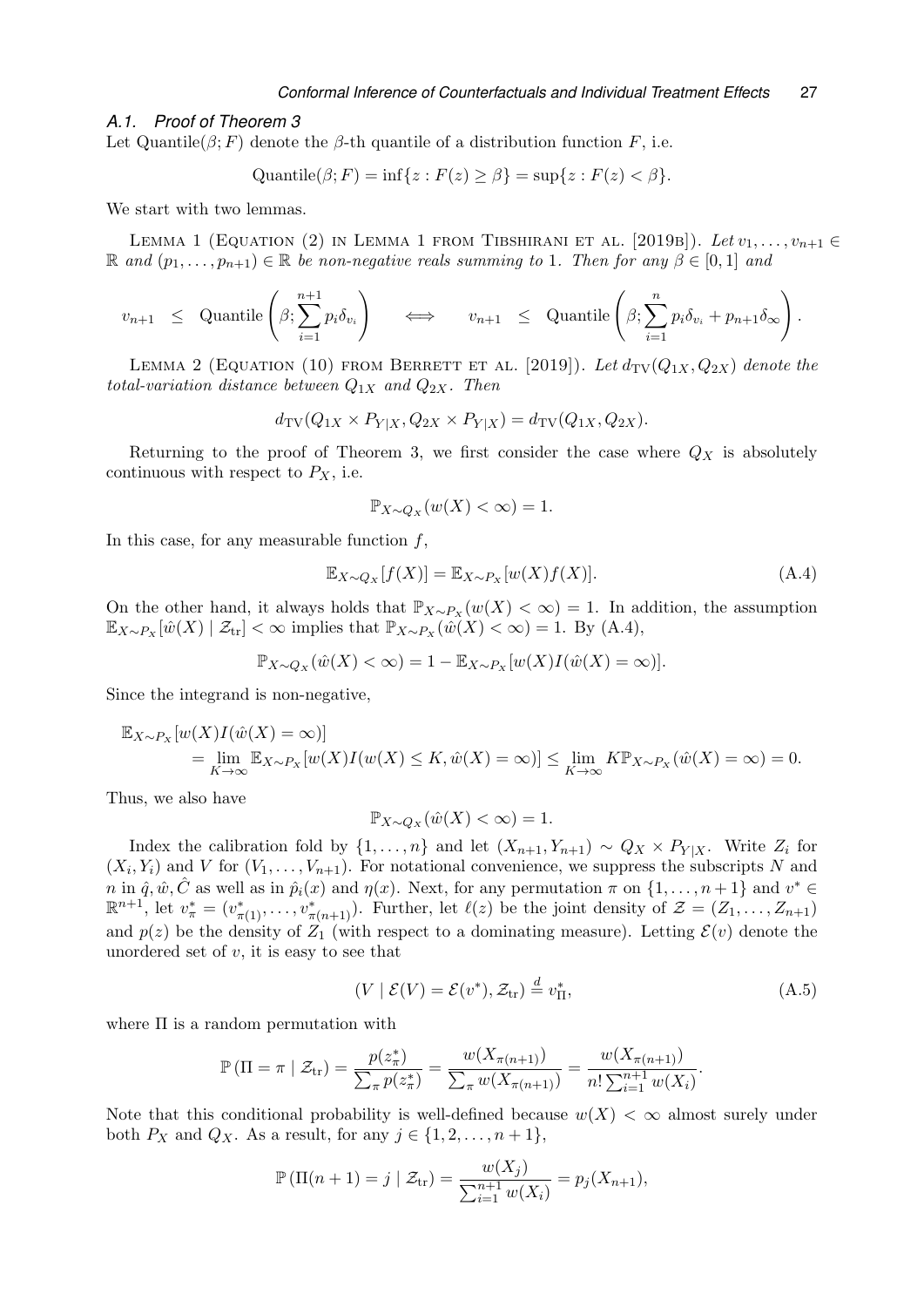where  $p_{n+1}$  denotes  $p_{\infty}$  for notational convenience. This gives

<span id="page-27-0"></span>
$$
(V_{n+1} | \mathcal{E}(V) = \mathcal{E}(v^*), \mathcal{Z}_{tr}) \stackrel{d}{=} v^*_{\Pi(n+1)} \sim \sum_{i=1}^{n+1} p_i(X_{n+1}) \delta_{v_i^*}.
$$
 (A.6)

Note that  $p_i$  involves the true likelihood ratio function  $w(x)$  and thus is different from  $\hat{p}_i$ .

Let  $Q_X$  be a measure with

$$
d\tilde{Q}_X(x) = \hat{w}(x)dP_X(x).
$$

Since  $\mathbb{E}_{X\sim P_X}[\hat{w}(X)] = 1$ ,  $\mathbb{P}_{X\sim P_X}(\hat{w}(X) < \infty) = 1$ . As a result,  $\tilde{Q}_X$  is a probability measure. Consider now a new sample  $(\tilde{X}_{n+1}, \tilde{Y}_{n+1}) \sim \tilde{Q}_X \times P_{Y|X}$ . Let  $\tilde{V}_{n+1}$  denote the non-conformity score of  $(\tilde{X}_{n+1}, \tilde{Y}_{n+1})$  and set  $\tilde{V} = (V_1, \ldots, V_n, \tilde{V}_{n+1})$ . Using the same argument as for  $(A.6)$ , we have

<span id="page-27-1"></span>
$$
\left(\tilde{V}_{n+1} \mid \mathcal{E}(\tilde{V}) = \mathcal{E}(v^*), \mathcal{Z}_{tr}\right) \sim \sum_{i=1}^{n+1} \hat{p}_i(\tilde{X}_{n+1}) \delta_{v_i^*}.
$$
\n(A.7)

Note that each  $\hat{p}_i(\tilde{X}_{n+1}), i = 1, \ldots, n+1$  is well-defined since  $\hat{w}(X_i)$  is almost surely finite under both  $P_X$  and  $Q_X$ . As a consequence,

$$
\mathbb{P}\left(\tilde{Y}_{n+1} \in \hat{C}(\tilde{X}_{n+1}) \mid \mathcal{Z}_{tr}\right)
$$
\n
$$
= \mathbb{P}\left(\tilde{V}_{n+1} \leq \eta(\tilde{X}_{n+1}) \mid \mathcal{Z}_{tr}\right)
$$
\n
$$
= \mathbb{P}\left(\tilde{V}_{n+1} \leq \text{Quantile}\left(1-\alpha; \sum_{i=1}^{n} \hat{p}_{i}(\tilde{X}_{n+1})\delta_{V_{i}} + \hat{p}_{\infty}(\tilde{X}_{n+1})\delta_{\infty}\right) \mid \mathcal{Z}_{tr}\right)
$$
\n
$$
\stackrel{(i)}{=} \mathbb{P}\left(\tilde{V}_{n+1} \leq \text{Quantile}\left(1-\alpha; \sum_{i=1}^{n} \hat{p}_{i}(\tilde{X}_{n+1})\delta_{V_{i}} + \hat{p}_{\infty}(\tilde{X}_{n+1})\delta_{\tilde{V}_{n+1}}\right) \mid \mathcal{Z}_{tr}\right)
$$
\n
$$
= \mathbb{E}\mathbb{P}\left(\tilde{V}_{n+1} \leq \text{Quantile}\left(1-\alpha; \sum_{i=1}^{n} \hat{p}_{i}(\tilde{X}_{n+1})\delta_{V_{i}} + \hat{p}_{\infty}(\tilde{X}_{n+1})\delta_{\tilde{V}_{n+1}}\right) \mid \mathcal{E}(\tilde{V}), \mathcal{Z}_{tr}\right)
$$
\n
$$
\stackrel{(ii)}{\geq} 1-\alpha,
$$
\n(A.8)

where (i) uses Lemma [1](#page-26-1) and (ii) uses [\(A.7\)](#page-27-1) and the definition of Quantile( $\beta$ ; F). By Lemma [2,](#page-26-2)

<span id="page-27-2"></span>
$$
d_{\text{TV}}\left(Q_X \times P_{Y|X}, \tilde{Q}_X \times P_{Y|X}\right) = d_{\text{TV}}\left(Q_X, \tilde{Q}_X\right),
$$

and as a consequence,

<span id="page-27-3"></span>
$$
\left| \mathbb{P}\left( Y_{n+1} \in \hat{C}(X_{n+1}) \mid \mathcal{Z}_{\text{tr}}, \mathcal{Z}_{\text{ca}} \right) - \mathbb{P}\left( \tilde{Y}_{n+1} \in \hat{C}(\tilde{X}_{n+1}) \mid \mathcal{Z}_{\text{tr}}, \mathcal{Z}_{\text{ca}} \right) \right| \le d_{\text{TV}}(Q_X, \tilde{Q}_X), \quad (A.9)
$$

which implies that

$$
\mathbb{P}\left(Y_{n+1}\in \hat{C}(X_{n+1})\mid \mathcal{Z}_{tr},\mathcal{Z}_{ca}\right)\geq \mathbb{P}\left(\tilde{Y}_{n+1}\in \hat{C}(\tilde{X}_{n+1})\mid \mathcal{Z}_{tr},\mathcal{Z}_{ca}\right)-d_{\text{TV}}(Q_X,\tilde{Q}_X).
$$

Taking expectation over  $\mathcal{Z}_{ca}$ , we have

$$
\mathbb{P}\left(Y_{n+1} \in \hat{C}(X_{n+1}) \mid \mathcal{Z}_{tr}\right) \geq \mathbb{P}\left(\tilde{Y}_{n+1} \in \hat{C}(\tilde{X}_{n+1}) \mid \mathcal{Z}_{tr}\right) - d_{\text{TV}}(Q_X, \tilde{Q}_X) \geq 1 - \alpha - d_{\text{TV}}(Q_X, \tilde{Q}_X).
$$

Using the integral definition of total-variation distance and [\(A.4\),](#page-26-0)

$$
d_{\text{TV}}(Q_X, \tilde{Q}_X) = \frac{1}{2} \int |\hat{w}(x) dP_X(x) - dQ_X(x)| = \frac{1}{2} \int |\hat{w}(x) dP_X(x) - w(x) dP_X(x)|
$$
  
= 
$$
\frac{1}{2} \mathbb{E}_{X \sim P_X} |\hat{w}(X) - w(X)|
$$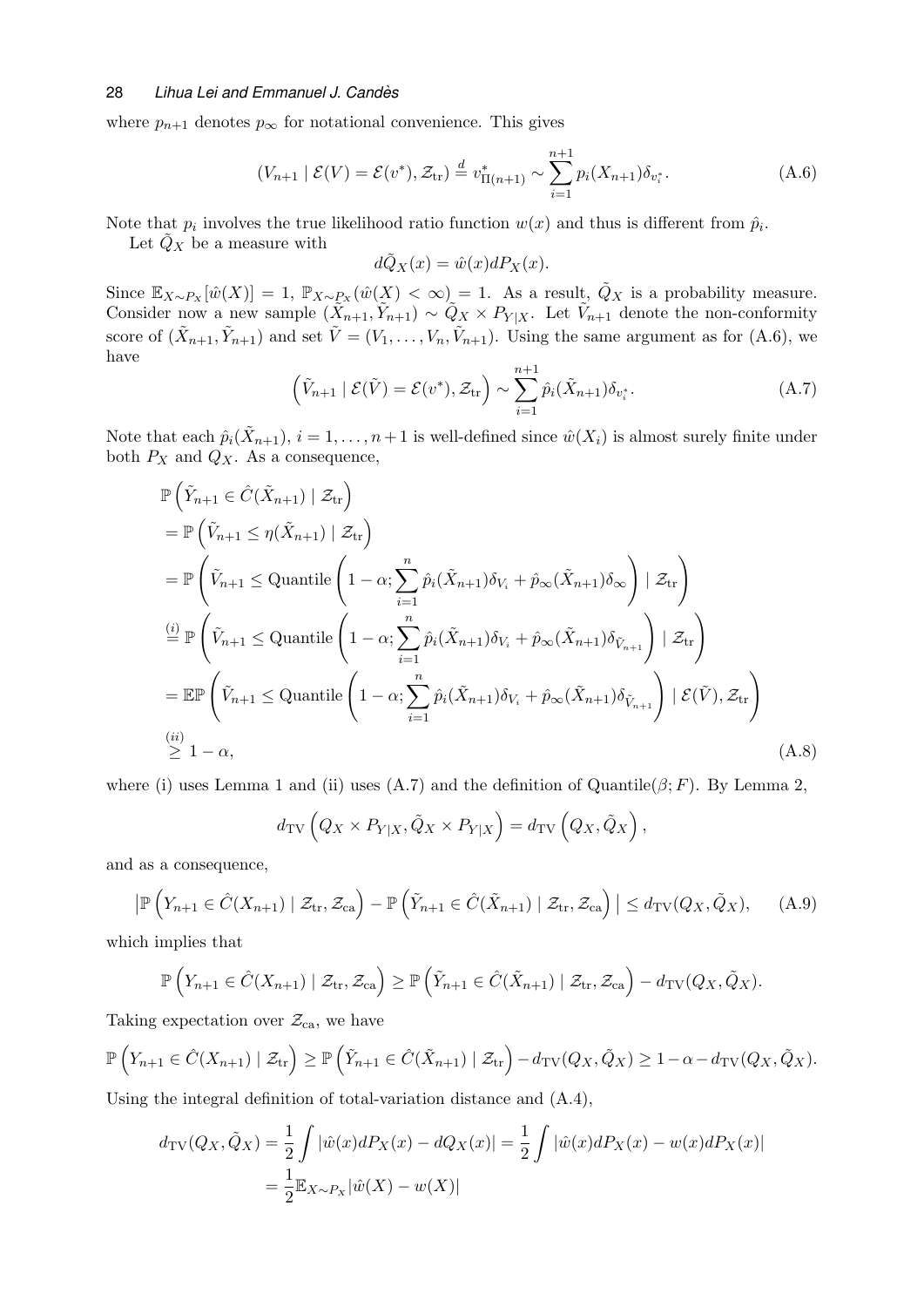Taking expectation over  $\mathcal{Z}_{tr}$ , we have

$$
\mathbb{P}\left(Y_{n+1} \in \hat{C}(X_{n+1})\right) \ge 1 - \alpha - \frac{1}{2} \mathbb{E}_{X \sim P_X} |\hat{w}(X) - w(X)|.
$$

This proves [\(A.1\)](#page-25-4) when  $\mathbb{P}_{X \sim Q_X}(w(X) < \infty) = 1$ .

Next, we extend the result to the case where  $\mathbb{P}_{X\sim Q_X}(w(X) < \infty) < 1$ . If  $\mathbb{P}_{X\sim P_X}(\hat{w}(X) <$  $\infty$  < 1, it is clear that  $\mathbb{E}_{X\sim P_X}|\hat{w}(X) - w(X)| = \infty$  and [\(A.1\)](#page-25-4) holds trivially. Thus, we assume  $\mathbb{P}_{X \sim P_X}(\hat{w}(X) < \infty) = 1$  in the remainder.

Let  $Q'_X$  denote the distribution  $Q_X$  conditional on the event  $E_\infty \triangleq \{x : w(x) < \infty\}$ ; that is,

$$
dQ'_{X}(x) = \frac{I(x \in E_{\infty})dQ_{X}(x)}{\mathbb{P}_{X \sim Q_{X}}(E_{\infty})}.
$$

Further, set  $w'(x) = dQ'_X(x)/dP_X(x)$  and  $\hat{w}'(x) = \hat{w}(x)I(x \in E_\infty)/\mathbb{P}_{X \sim Q_X}(E_\infty)$ . Note that  $\hat{C}(x)$  remains the same on  $E_{\infty}$  when  $\hat{w}$  is replaced by  $\hat{w}'$  and  $Q_X$  is replaced by  $Q'_X$ , because the weighted-split-CQR algorithm is invariant with respect to rescalings of the covariate shift estimate. Since  $\mathbb{P}_{X \sim Q'_X}(w(X) < \infty) = 1$ , [\(A.1\)](#page-25-4) implies that

$$
\mathbb{P}_{(X,Y)\sim Q'_X\times P_{Y|X}}\left(Y\in\hat{C}(X)\right)\geq 1-\alpha-\frac{1}{2}\mathbb{E}_{X\sim P_X}|\hat{w}'(X)-w'(X)|.
$$

It can be reformulated as

$$
\mathbb{P}\left(Y_{n+1}\in\hat{C}(X_{n+1})\mid w(X_{n+1})<\infty\right)\geq 1-\alpha-\frac{1}{2\mathbb{P}_{X\sim Q_X}(E_{\infty})}\mathbb{E}_{X\sim P_X}|\hat{w}(X)-w(X)|.
$$

On the other hand, when  $w(X_{n+1}) = \infty$ ,  $\eta(X_{n+1}) = \infty$ , implying that  $\hat{C}(X_{n+1}) = (-\infty, \infty)$ . As a result,

$$
\mathbb{P}\left(Y_{n+1} \in \hat{C}(X_{n+1}) \mid w(X_{n+1}) = \infty\right) = 1.
$$

Putting the two pieces together, we conclude that

$$
\mathbb{P}\left(Y_{n+1} \in \hat{C}(X_{n+1})\right) \n= \mathbb{P}\left(Y_{n+1} \in \hat{C}(X_{n+1}) \mid w(X_{n+1}) < \infty\right) \mathbb{P}\left(w(X_{n+1}) < \infty\right) \n+ \mathbb{P}\left(Y_{n+1} \in \hat{C}(X_{n+1}) \mid w(X_{n+1}) = \infty\right) \mathbb{P}\left(w(X_{n+1}) = \infty\right) \n\geq (1-\alpha) \mathbb{P}_{X \sim Q_X}(E_{\infty}) + \mathbb{P}_{X \sim Q_X}(E_{\infty}^c) - \frac{1}{2} \mathbb{E}_{X \sim P_X} |\hat{w}(X) - w(X)| \n\geq 1 - \alpha - \frac{1}{2} \mathbb{E}_{X \sim P_X} |\hat{w}(X) - w(X)|.
$$

## *A.2. Proof of Theorem [4](#page-25-5)*

We start with the following two Rosenthal-type inequalities for sums of independent random variables with finite  $(1 + \delta)$ -th moments.

<span id="page-28-0"></span>PROPOSITION 2 (THEOREM 3 OF ROSENTHAL [1970]). Let  $\{Z_i\}_{i=1,\dots,n}$  be independent meanzero random variables. Then for any  $\delta \geq 1$ , there exists  $L(\delta) > 0$  that only depends on  $\delta$  such that

$$
\mathbb{E}\bigg|\sum_{i=1}^n Z_i\bigg|^{1+\delta} \le L(\delta)\left\{\sum_{i=1}^n \mathbb{E}|Z_i|^{1+\delta}+\left(\sum_{i=1}^n \mathbb{E}|Z_i|^2\right)^{(1+\delta)/2}\right\}.
$$

<span id="page-28-1"></span>PROPOSITION 3 (THEOREM 2 OF VON BAHR AND ESSEEN [1965]). Let  $\{Z_i\}_{i=1,\dots,n}$  be independent mean-zero random variables. Then for any  $\delta \in [0,1)$ ,

$$
\mathbb{E}\left|\sum_{i=1}^n Z_i\right|^{1+\delta} \leq 2\sum_{i=1}^n \mathbb{E}|Z_i|^{1+\delta}.
$$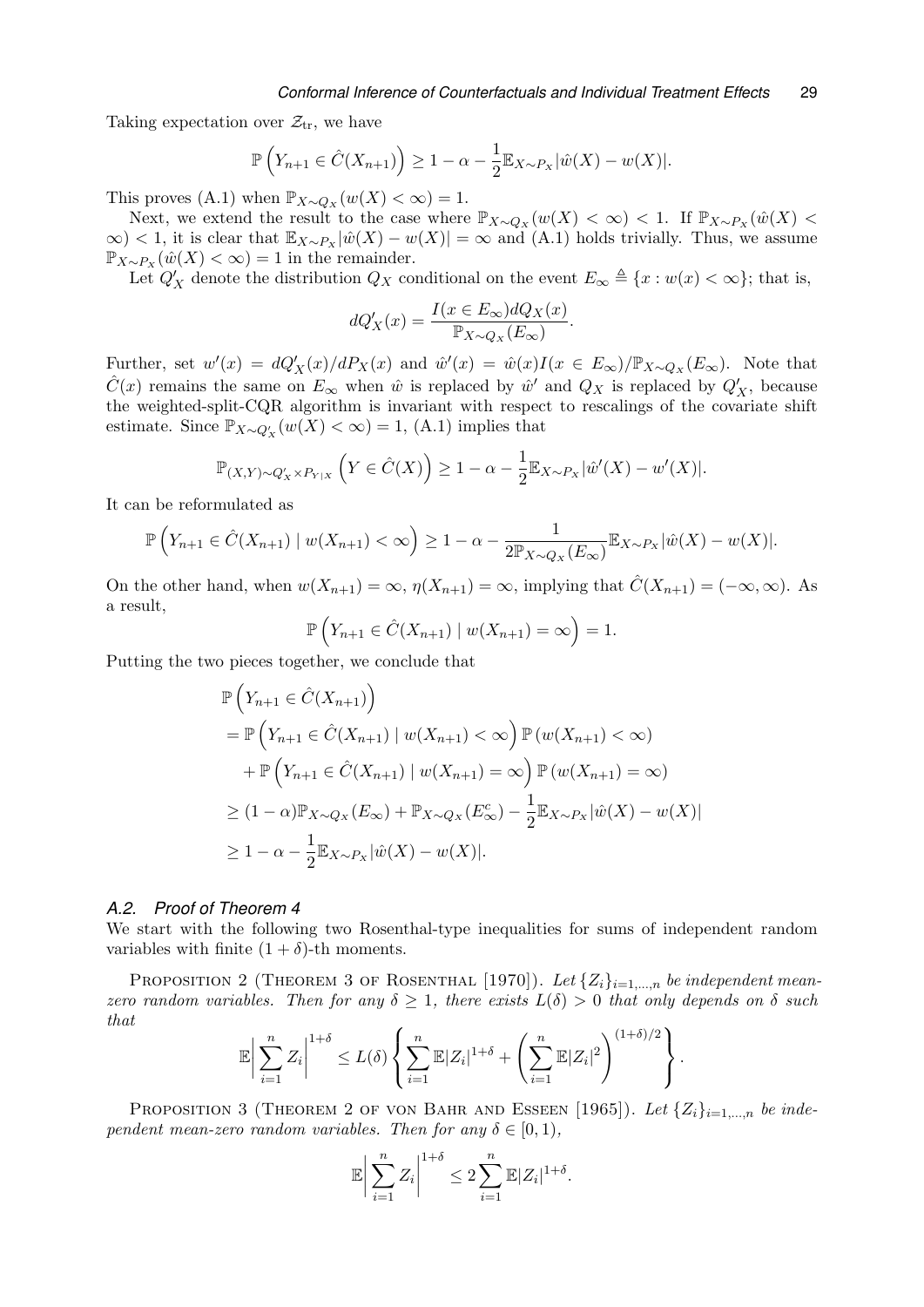For notational convenience, we suppress the subcripts N and n in  $\hat{q}, \hat{w}, \hat{C}$  as well as in  $\hat{p}_i(x)$ and  $\eta(x)$ . Note that Assumption (3) implies that  $w(X)$  is almost surely finite under  $Q_X$  and  $\hat{w}(X)$  is almost surely finite under  $P_X$ . By the same reasoning as in the proof of [\(A.1\),](#page-25-4)  $w(X)$  is almost surely finite under  $P_X$  and  $\hat{w}(X)$  is almost surely finite under  $Q_X$ .

Let  $\epsilon < r/2$  and  $(\tilde{X}, \tilde{Y})$  denote a generic random vector drawn from  $Q_X \times P_{Y|X}$ , which is independent of the data. Then

$$
\mathbb{P}(\tilde{Y} \in \hat{C}(\tilde{X}) \mid \tilde{X})
$$
\n
$$
= \mathbb{P}\left(\max\{\hat{q}_{\alpha_{\text{lo}}}(\tilde{X}) - \tilde{Y}, \tilde{Y} - \hat{q}_{\alpha_{\text{hi}}}(\tilde{X})\} \leq \eta(\tilde{X}) \mid \tilde{X}\right)
$$
\n
$$
\geq \mathbb{P}\left(\max\{q_{\alpha_{\text{lo}}}(\tilde{X}) - \tilde{Y}, \tilde{Y} - q_{\alpha_{\text{hi}}}(\tilde{X})\} \leq \eta(\tilde{X}) - H(\tilde{X}) \mid \tilde{X}\right)
$$
\n
$$
\geq \mathbb{P}\left(\max\{q_{\alpha_{\text{lo}}}(\tilde{X}) - \tilde{Y}, \tilde{Y} - q_{\alpha_{\text{hi}}}(\tilde{X})\} \leq -\epsilon - H(\tilde{X}) \mid \tilde{X}\right) - \mathbb{P}(\eta(\tilde{X}) < -\epsilon \mid \tilde{X})
$$
\n
$$
\geq \mathbb{P}\left(\max\{q_{\alpha_{\text{lo}}}(\tilde{X}) - \tilde{Y}, \tilde{Y} - q_{\alpha_{\text{hi}}}(\tilde{X})\} \leq -\epsilon - H(\tilde{X})I(H(\tilde{X}) \leq \epsilon) \mid \tilde{X}\right)
$$
\n
$$
- I(H(\tilde{X}) > \epsilon) - \mathbb{P}(\eta(\tilde{X}) < -\epsilon \mid \tilde{X})
$$
\n
$$
\geq \mathbb{P}\left(\max\{q_{\alpha_{\text{lo}}}(\tilde{X}) - \tilde{Y}, \tilde{Y} - q_{\alpha_{\text{hi}}}(\tilde{X})\} \leq 0 \mid \tilde{X}\right) - b_2 \left\{\epsilon + H(\tilde{X})I(H(\tilde{X}) \leq \epsilon)\right\}
$$
\n
$$
- I(H(\tilde{X}) > \epsilon) - \mathbb{P}(\eta(\tilde{X}) < -\epsilon \mid \tilde{X})
$$
\n
$$
\geq \mathbb{P}\left(\max\{q_{\alpha_{\text{lo}}}(\tilde{X}) - \tilde{Y}, \tilde{Y} - q_{\alpha_{\text{hi}}}(\tilde{X})\} \leq
$$

above, (i) uses the condition that  $2\epsilon \leq r$  and the assumption (2), and (ii) follows from the assumption (1) and the definitions of  $q_{\alpha_{\rm lo}}$  and  $q_{\alpha_{\rm hi}}$  that  $\mathbb{P}(Y \in [q_{\alpha_{\rm lo}}(X), q_{\alpha_{\rm hi}}(X)]) = \alpha_{\rm hi} - \alpha_{\rm lo} =$  $1 - \alpha$ .

Next, we derive an upper bound on  $\mathbb{P}(\eta(\tilde{X}) < -\epsilon \mid \tilde{X})$ . Let G denote the cumulative distribution function of the random distribution  $\sum_{i=1}^{n} \hat{p}_i(\tilde{X}) \delta_{V_i} + \hat{p}_{\infty}(\tilde{X}) \delta_{\infty}$ . Again, G implicitly depends on N, n and  $\tilde{X}$ . Then  $\eta(\tilde{X}) < -\epsilon$  implies  $G(-\epsilon) \geq 1 - \alpha$ , and thus,

<span id="page-29-0"></span>
$$
\mathbb{P}\left(\eta(\tilde{X}) < -\epsilon \mid \tilde{X}\right) \le \mathbb{P}\left(G(-\epsilon) \ge 1 - \alpha \mid \tilde{X}\right), \text{ a.s.}.
$$

Let  $G^*(-\epsilon)$  denote the expectation of  $G(-\epsilon)$  conditional on  $\mathcal{D} = \{ \mathcal{Z}_{tr}, (X_i)_{i=1}^n, \tilde{X} \}$ , namely,

$$
G^*(-\epsilon) = \mathbb{E}[G(-\epsilon) | \mathcal{D}] = \sum_{i=1}^n \hat{p}_i(\tilde{X}) \mathbb{P}(V_i \leq -\epsilon | \mathcal{D}).
$$

For any  $t > 0$ , the triangle inequality implies that

<span id="page-29-1"></span>
$$
\mathbb{P}\left(\eta(\tilde{X}) < -\epsilon \mid \tilde{X}\right) \le \mathbb{P}\left(G(-\epsilon) - G^*(-\epsilon) \ge t \mid \tilde{X}\right) + \mathbb{P}\left(G^*(-\epsilon) \ge 1 - \alpha - t \mid \tilde{X}\right), \text{ a.s.. (A.11)}
$$

To bound the first term, we note that

$$
G(-\epsilon) - G^*(-\epsilon) = \sum_{i=1}^n \hat{p}_i(\tilde{X}) \left( I(V_i \leq -\epsilon) - \mathbb{P}(V_i \leq -\epsilon \mid \mathcal{D}) \right).
$$

Conditional on  $\mathcal{D}, G(-\epsilon) - G^*(-\epsilon)$  is sub-Gaussian with parameter

$$
\hat{\sigma}^2 = \sum_{i=1}^n \hat{p}_i(\tilde{X})^2.
$$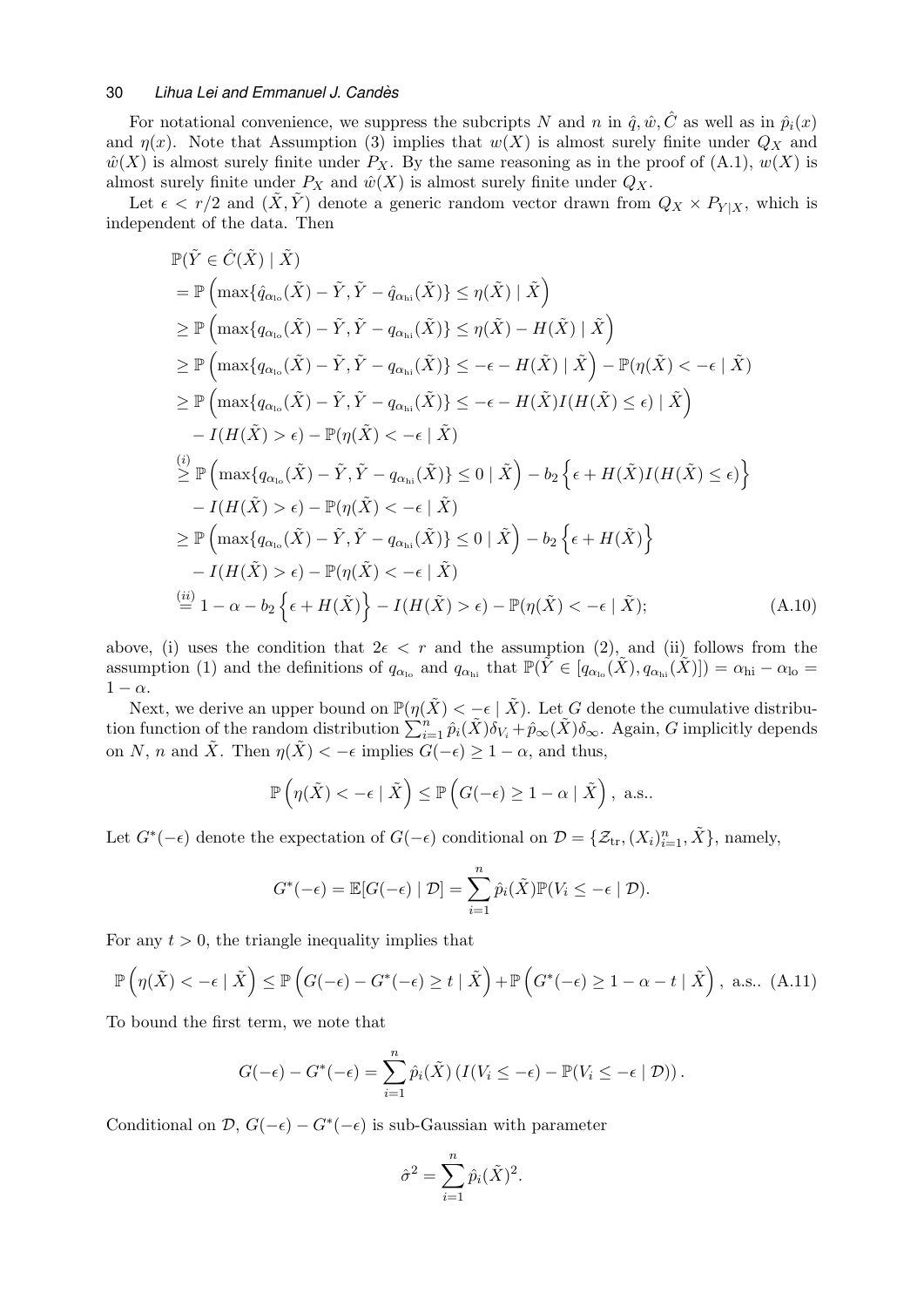For any  $t > 0$ ,

$$
\mathbb{P}\left(G(-\epsilon)-G^*(-\epsilon)\geq t\mid \mathcal{D}\right)\leq \exp\left(-\frac{t^2}{2\hat{\sigma}^2}\right).
$$

Let  $\gamma_n$  be any fixed sequence with  $\gamma_n = O(1)$ . Taking expectation over  $\mathcal{D} \setminus {\tilde{X}}$ , we obtain that

$$
\mathbb{P}\left(G(-\epsilon) - G^*(-\epsilon) \ge t | \tilde{X}\right)
$$
\n
$$
\leq \mathbb{E}\left[\exp\left(-\frac{t^2}{2\hat{\sigma}^2}\right) | \tilde{X}\right]
$$
\n
$$
\leq \exp\left(-\frac{t^2}{2\gamma_n}\right) + \mathbb{P}\left(\hat{\sigma}^2 \geq \gamma_n | \tilde{X}\right)
$$
\n
$$
= \exp\left(-\frac{t^2}{2\gamma_n}\right) + \mathbb{P}\left(\frac{\sum_{i=1}^n \hat{w}(X_i)^2}{\left(\sum_{i=1}^n \hat{w}(X_i) + \hat{w}(\tilde{X})\right)^2} \geq \gamma_n | \tilde{X}\right)
$$
\n
$$
\leq \exp\left(-\frac{t^2}{2\gamma_n}\right) + \mathbb{P}\left(\frac{\sum_{i=1}^n \hat{w}(X_i)^2}{\left(\sum_{i=1}^n \hat{w}(X_i)\right)^2} \geq \gamma_n | \tilde{X}\right)
$$
\n
$$
\stackrel{(i)}{=} \exp\left(-\frac{t^2}{2\gamma_n}\right) + \mathbb{P}\left(\frac{\sum_{i=1}^n \hat{w}(X_i)^2}{\left(\sum_{i=1}^n \hat{w}(X_i)\right)^2} \geq \gamma_n\right)
$$
\n
$$
\leq \exp\left(-\frac{t^2}{2\gamma_n}\right) + \mathbb{P}\left(\sum_{i=1}^n \hat{w}(X_i) \leq \frac{n}{2}\right) + \mathbb{P}\left(\sum_{i=1}^n \hat{w}(X_i)^2 \geq \frac{n^2\gamma_n}{4}\right)
$$
\n
$$
\leq \exp\left(-\frac{t^2}{2\gamma_n}\right) + \mathbb{P}\left(\sum_{i=1}^n |\hat{w}(X_i) - 1| \geq \frac{n}{2}\right) + \mathbb{P}\left(\sum_{i=1}^n \hat{w}(X_i)^2 \geq \frac{n^2\gamma_n}{4}\right),
$$

where (i) uses the fact that  $\tilde{X}$  is independent of  $(\hat{w}(X_i))_{i=1}^n$ . Note that this bound holds uniformly with  $\tilde{X}$ . Throughout the rest of the proof, we write  $a_{1n} \preceq a_{2n}$  if there exists a constant B that only depends on  $r, b_1, b_2, \delta, M, k, \ell$  such that  $a_{1n} \leq Ba_{2n}$  for all n. We consider two cases:

(1) If  $\delta \geq 1$ , then by Markov's inequality,

$$
\mathbb{P}\left(\sum_{i=1}^n \hat{w}(X_i)^2 \ge \frac{n^2\gamma_n}{4}\right) \le \frac{4\mathbb{E}[\sum_{i=1}^n \hat{w}(X_i)^2]}{n^2\gamma_n} = \frac{4\mathbb{E}[\hat{w}(X_1)^2]}{n\gamma_n} \le \frac{1}{n\gamma_n}.
$$

Since  $\mathbb{E}[\hat{w}(X_i) | Z_{tr}] = 1$ , we have  $\mathbb{E}[\hat{w}(X_i)] = 1$ . By Markov's inequality and Proposition [2,](#page-28-0)

$$
\mathbb{P}\left(\sum_{i=1}^{n} |\hat{w}(X_{i}) - 1| \geq \frac{n}{2}\right)
$$
\n
$$
\leq \frac{2^{1+\delta}}{n^{1+\delta}} \mathbb{E}\left(\sum_{i=1}^{n} |\hat{w}(X_{i}) - \mathbb{E}[\hat{w}(X_{i})]| \right)^{1+\delta}
$$
\n
$$
\leq \frac{1}{n^{1+\delta}} \left\{ n\mathbb{E}|\hat{w}(X_{i}) - \mathbb{E}[\hat{w}(X_{i})]|^{1+\delta} + n^{(1+\delta)/2} \left(\mathbb{E}|\hat{w}(X_{i}) - \mathbb{E}[\hat{w}(X_{i})]|^{2}\right)^{(1+\delta)/2} \right\}
$$
\n
$$
\leq \frac{(i)}{n^{1+\delta}} \left\{ n\mathbb{E}|\hat{w}(X_{i})|^{1+\delta} + n^{(1+\delta)/2} \left(\mathbb{E}|\hat{w}(X_{i})|^{2}\right)^{(1+\delta)/2} \right\}
$$
\n
$$
\leq \frac{1}{n^{(1+\delta)/2}}, \tag{A.12}
$$

where (i) follows from the Hölder's inequality which gives

<span id="page-30-0"></span>
$$
\mathbb{E}|\hat{w}(X_i) - \mathbb{E}[\hat{w}(X_i)]|^{1+\delta} \le 2^{\delta} \left( \mathbb{E}|\hat{w}(X_i)|^{1+\delta} + |\mathbb{E}[\hat{w}(X_i)]|^{1+\delta} \right) \le 2^{1+\delta} \mathbb{E}|\hat{w}(X_i)|^{1+\delta}.
$$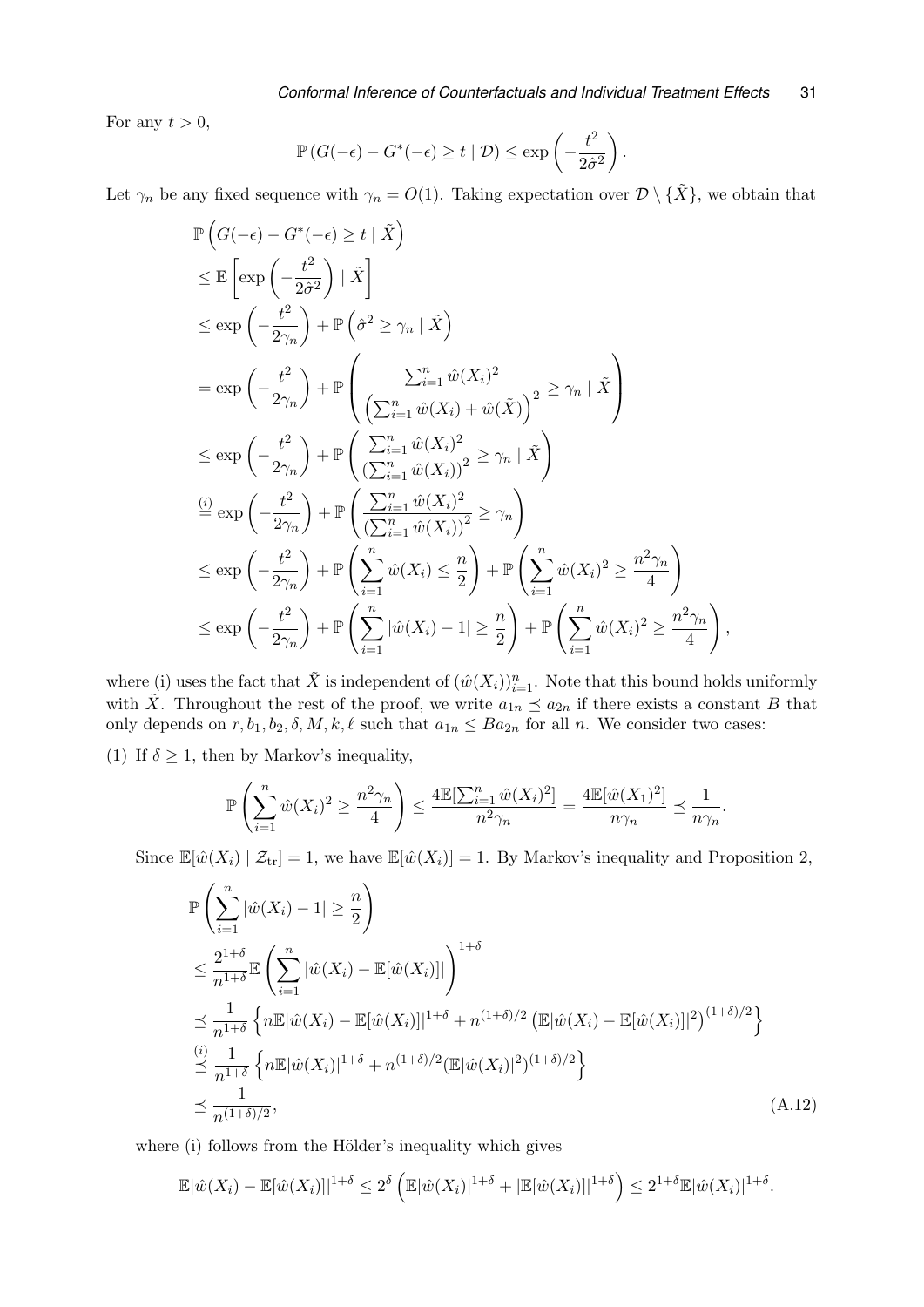Piecing things together yields

$$
\mathbb{P}\left(G(-\epsilon) - G^*(-\epsilon) \ge t \mid \tilde{X}\right) \le \exp\left(-\frac{t^2}{2\gamma_n}\right) + \frac{1}{n^{(1+\delta)/2}} + \frac{1}{n\gamma_n} \le \exp\left(-\frac{t^2}{2\gamma_n}\right) + \frac{1}{n\gamma_n},
$$

where the last step follows from the fact that  $\delta \geq 1$  and  $\gamma_n = O(1)$ .

(2) If  $\delta$  < 1, then by Markov's inequality,

$$
\mathbb{P}\left(\sum_{i=1}^n \hat{w}(X_i)^2 \ge \frac{n^2 \gamma_n}{4}\right) \le \frac{\mathbb{E}\left[\left(\sum_{i=1}^n \hat{w}(X_i)^2\right)^{(1+\delta)/2}\right]}{(n^2 \gamma_n)^{(1+\delta)/2}} \le \frac{\mathbb{E}\left[\sum_{i=1}^n \hat{w}(X_i)^{1+\delta}\right]}{(n^2 \gamma_n)^{(1+\delta)/2}} \le \frac{1}{n^{\delta} \gamma_n^{(1+\delta)/2}},
$$

where the last step follows from the simple fact that  $||x||_p \le ||x||_1$  for  $p \ge 1$ , with  $p = 2/(1+\delta)$ and  $x_i = \hat{w}(X_i)^{1+\delta}$ . By Markov's inequality and Proposition [3,](#page-28-1)

<span id="page-31-1"></span>
$$
\mathbb{P}\left(\sum_{i=1}^{n} |\hat{w}(X_i) - 1| \geq \frac{n}{2}\right)
$$
\n
$$
\leq \frac{2^{1+\delta}}{n^{1+\delta}} \mathbb{E}\left(\sum_{i=1}^{n} |\hat{w}(X_i) - \mathbb{E}[\hat{w}(X_i)]|\right)^{1+\delta} \leq \frac{2n \mathbb{E}|\hat{w}(X_i) - \mathbb{E}[\hat{w}(X_i)]|^{1+\delta}}{n^{1+\delta}} \leq \frac{1}{n^{\delta}}.\tag{A.13}
$$

Piecing things together yields

$$
\mathbb{P}\left(G(-\epsilon) - G^*(-\epsilon) \ge t \mid \tilde{X}\right) \le \exp\left(-\frac{t^2}{2\gamma_n}\right) + \frac{1}{n^{\delta}} + \frac{1}{n^{\delta}\gamma_n^{(1+\delta)/2}} \le \exp\left(-\frac{t^2}{2\gamma_n}\right) + \frac{1}{n^{\delta}\gamma_n^{(1+\delta)/2}},
$$

where the last step follows from  $\gamma_n = O(1)$ .

In all cases,

<span id="page-31-2"></span>
$$
\mathbb{P}\left(G(-\epsilon) - G^*(-\epsilon) \ge t \mid \tilde{X}\right) \le \exp\left(-\frac{t^2}{2\gamma_n}\right) + \frac{1}{n^{\delta'}\gamma_n^{(1+\delta')/2}}, \quad \delta' = \min\{\delta, 1\}.
$$
 (A.14)

Next, we almost surely bound the term  $\mathbb{P}\left(G^*(-\epsilon) \geq 1-\alpha-t \mid \tilde{X}\right)$ . By the triangle inequality and definition of  $H(\cdot)$ ,

$$
V_i \ge \max\{q_{\alpha_{\text{lo}}}(X_i) - Y_i, Y_i - q_{\alpha_{\text{hi}}}(X_i)\} - H(X_i) \triangleq V_i^* - H(X_i).
$$

By Assumptions (1) and (2),  $\mathbb{P}(V_i^* \leq 0 \mid \mathcal{D}) = \alpha_{hi} - \alpha_{lo} = 1 - \alpha$ . Conditioning on  $\mathcal{D}, H(X_i)$  is deterministic. Since  $\epsilon < r/2 < 2r$ ,

<span id="page-31-0"></span>
$$
G^*(-\epsilon) \leq \sum_{i=1}^{n} \hat{p}_i(\tilde{X}) \left\{ I\left(H(X_i) \geq \frac{\epsilon}{2}\right) + \mathbb{P}\left(V_i^* \leq -\frac{\epsilon}{2} \mid \mathcal{D}\right) \right\}
$$
  
\n
$$
\leq \sum_{i=1}^{n} \hat{p}_i(\tilde{X}) \left\{ I\left(H(X_i) \geq \frac{\epsilon}{2}\right) + \mathbb{P}\left(V_i^* \leq -\frac{\epsilon}{2} \mid \mathcal{D}\right) \right\}
$$
  
\n
$$
\leq \sum_{i=1}^{n} \hat{p}_i(\tilde{X}) \left\{ I\left(H(X_i) \geq \frac{\epsilon}{2}\right) + \mathbb{P}\left(V_i^* \leq 0 \mid \mathcal{D}\right) - \frac{\epsilon b_1}{2} \right\}
$$
  
\n
$$
= \sum_{i=1}^{n} \hat{p}_i(\tilde{X}) \left\{ I\left(H(X_i) \geq \frac{\epsilon}{2}\right) + 1 - \alpha - \frac{\epsilon b_1}{2} \right\}
$$
  
\n
$$
\leq 1 - \alpha - \frac{\epsilon b_1}{2} + \sum_{i=1}^{n} \hat{p}_i(\tilde{X}) I\left(H(X_i) \geq \frac{\epsilon}{2}\right), \tag{A.15}
$$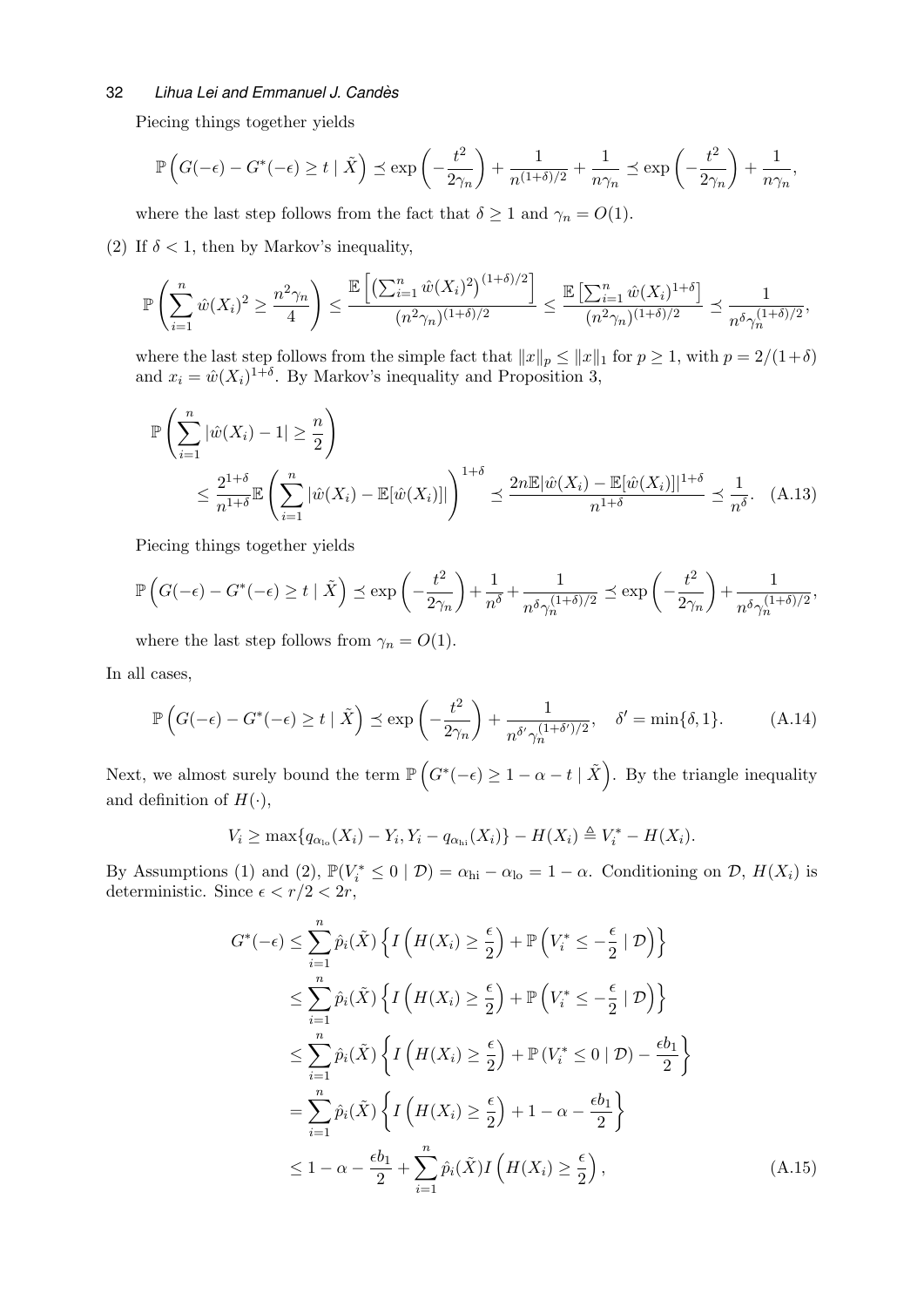# *Conformal Inference of Counterfactuals and Individual Treatment Effects* 33

where the last step follows from the fact that  $\sum_{i=1}^{n} \hat{p}_i(\tilde{X}) \leq 1$ . If  $t \leq \epsilon b_1/4$ , [\(A.15\)](#page-31-0) implies that

$$
\mathbb{P}\left(G^*(-\epsilon) \geq 1 - \alpha - t | \tilde{X}\right)
$$
\n
$$
\leq \mathbb{P}\left(\sum_{i=1}^{n} \hat{p}_i(\tilde{X}) I\left(H(X_i) \geq \frac{\epsilon}{2}\right) \geq \frac{\epsilon b_1}{2} - t | \tilde{X}\right)
$$
\n
$$
= \mathbb{P}\left(\frac{\sum_{i=1}^{n} \hat{w}(X_i) I(H(X_i) \geq \epsilon/2)}{\sum_{i=1}^{n} \hat{w}(X_i) + \hat{w}(\tilde{X})} \geq \frac{\epsilon b_1}{2} - t | \tilde{X}\right)
$$
\n
$$
\leq \mathbb{P}\left(\frac{\sum_{i=1}^{n} \hat{w}(X_i) I(H(X_i) \geq \epsilon/2)}{\sum_{i=1}^{n} \hat{w}(X_i)} \geq \frac{\epsilon b_1}{2} - t | \tilde{X}\right)
$$
\n
$$
\stackrel{(i)}{=} \mathbb{P}\left(\frac{\sum_{i=1}^{n} \hat{w}(X_i) I(H(X_i) \geq \epsilon/2)}{\sum_{i=1}^{n} \hat{w}(X_i)} \geq \frac{\epsilon b_1}{2} - t\right)
$$
\n
$$
\leq \mathbb{P}\left(\sum_{i=1}^{n} \hat{w}(X_i) \leq \frac{n}{2}\right) + \mathbb{P}\left(\sum_{i=1}^{n} \hat{w}(X_i) I\left(H(X_i) \geq \frac{\epsilon}{2}\right) \geq \frac{n(\epsilon b_1 - 2t)}{4}\right)
$$
\n
$$
\stackrel{(ii)}{\leq} \mathbb{P}\left(\sum_{i=1}^{n} |\hat{w}(X_i) - 1| \geq \frac{n}{2}\right) + \mathbb{P}\left(\sum_{i=1}^{n} \hat{w}(X_i) I\left(H(X_i) \geq \frac{\epsilon}{2}\right) \geq \frac{n\epsilon b_1}{8}\right),
$$

where (i) follows from the independence between  $\tilde{X}$  and  $\mathcal{D} \setminus {\{\tilde{X}\}}$  and (ii) follows from the fact that  $t \leq \epsilon b_1/4$ . By [\(A.12\)](#page-30-0) and [\(A.13\),](#page-31-1) we have that

$$
\mathbb{P}\left(\sum_{i=1}^n |\hat{w}(X_i) - 1| \geq \frac{n}{2}\right) \preceq \frac{1}{n^{(\delta + \delta')/2}},
$$

where  $\delta' = \min\{\delta, 1\}$ . By Markov's inequality,

$$
\mathbb{P}\left(\sum_{i=1}^n \hat{w}(X_i)I\left(H(X_i)\geq \frac{\epsilon}{2}\right)\geq \frac{n\epsilon b_1}{8}\right)\preceq \frac{1}{\epsilon}\mathbb{E}\left[\hat{w}(X)I\left(H(X)\geq \frac{\epsilon}{2}\right)\right]\preceq \frac{\mathbb{E}[\hat{w}(X)H^k(X)]}{\epsilon^{1+k}},
$$

where the last step uses the simple fact that  $I(H(X_i) \geq \epsilon/2) \leq (2/\epsilon)^k H^k(X_i)$ . Therefore, for any  $t \leq \epsilon b_1/4$ , we obtain an almost sure bound of the form

<span id="page-32-0"></span>
$$
\mathbb{P}\left(G^*(-\epsilon) \ge 1 - \alpha - t \mid \tilde{X}\right) \le \frac{1}{n^{(\delta+\delta')/2}} + \frac{\mathbb{E}[\hat{w}(X)H^k(X)]}{\epsilon^{1+k}}.
$$
\n(A.16)

Combining [\(A.11\),](#page-29-1) [\(A.14\)](#page-31-2) and [\(A.16\)](#page-32-0) together and setting  $t = \epsilon b_1/4$ , we obtain that for any sequence  $\gamma_n = O(1)$ ,

$$
\mathbb{P}\left(\eta(\tilde{X}) < -\epsilon \mid \tilde{X}\right) \le \exp\left(-\frac{b_1^2}{32} \frac{\epsilon^2}{\gamma_n}\right) + \frac{1}{n^{\delta'} \gamma_n^{(1+\delta')/2}} + \frac{1}{n^{(\delta+\delta')/2}} + \frac{\mathbb{E}[\hat{w}(X)H^k(X)]}{\epsilon^{1+k}}
$$
\n
$$
\le \exp\left(-\frac{b_1^2}{32} \frac{\epsilon^2}{\gamma_n}\right) + \frac{1}{n^{\delta'} \gamma_n^{(1+\delta')/2}} + \frac{\mathbb{E}[\hat{w}(X)H^k(X)]}{\epsilon^{1+k}}.\tag{A.17}
$$

Substitute  $\epsilon$  with  $\epsilon_n$  and assume  $\epsilon_n \leq r/2$  (recall the beginning of the proof). Set

<span id="page-32-1"></span>
$$
\gamma_n = \frac{32}{b_1^2} \frac{\epsilon_n^2}{\log n}.\tag{A.18}
$$

Clearly,  $\gamma_n = o(1)$ . Then the first term of [\(A.17\)](#page-32-1) is  $1/n$ , and thus,

$$
\mathbb{P}\left(\eta(\tilde{X}) < -\epsilon_n \mid \tilde{X}\right) \preceq \frac{(\log n)^{(1+\delta')/2}}{n^{\delta'}\epsilon_n^{1+\delta'}} + \frac{\mathbb{E}[\hat{w}(X)H^k(X)]}{\epsilon_n^{1+k}}.
$$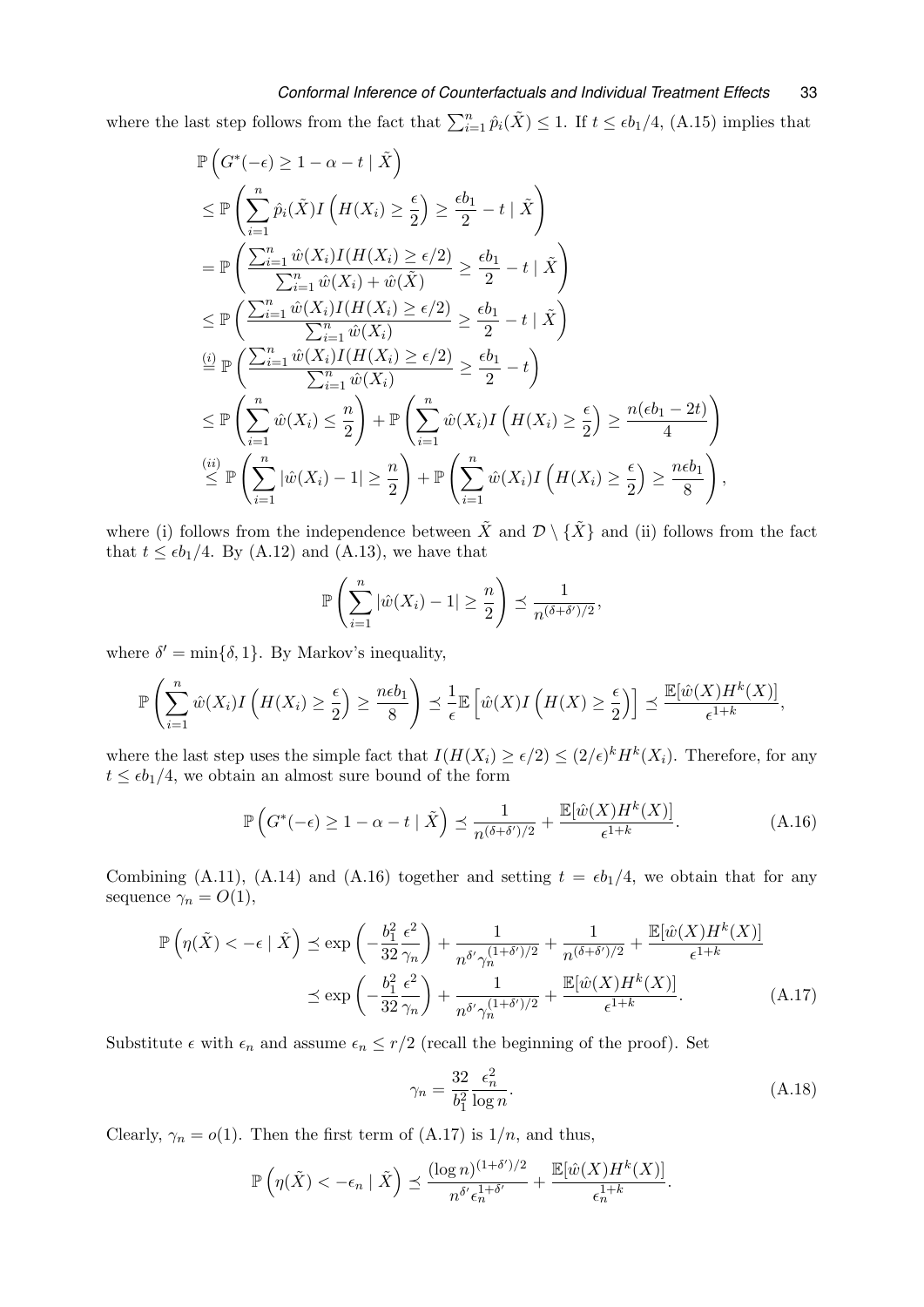Equivalently, there exists a constant B that only depends on  $r, b_1, b_2, \delta, M, k, \ell$ , such that

$$
\mathbb{P}\left(\eta(\tilde{X}) < -\epsilon_n \mid \tilde{X}\right) \le B\left\{\frac{(\log n)^{(1+\delta')/2}}{n^{\delta'}\epsilon_n^{1+\delta'}} + \frac{\mathbb{E}[\hat{w}(X)H^k(X)]}{\epsilon_n^{1+k}}\right\}, \text{ a.s.}
$$

Together with [\(A.10\),](#page-29-0) it implies that

$$
\mathbb{P}(\tilde{Y} \in \hat{C}(\tilde{X}) \mid \tilde{X})
$$
  
\n
$$
\geq 1 - \alpha - b_2(\epsilon_n + H(\tilde{X})) - I(H(\tilde{X}) > \epsilon_n) - B\left\{ \frac{(\log n)^{(1+\delta')/2}}{n^{\delta'} \epsilon_n^{1+\delta'}} + \frac{\mathbb{E}[\hat{w}(X)H^k(X)]}{\epsilon_n^{1+k}} \right\},
$$

almost surely. Assume  $B \geq 2b_2$  without loss of generality. Then

$$
\mathbb{P}\left(\mathbb{P}(\tilde{Y}\in\hat{C}(\tilde{X})\mid\tilde{X})\leq 1-\alpha-B\left\{\epsilon_n+\frac{(\log n)^{(1+\delta')/2}}{n^{\delta'}\epsilon_n^{1+\delta'}}+\frac{\mathbb{E}[\hat{w}(X)H^k(X)]}{\epsilon_n^{1+k}}\right\}\right) \leq \mathbb{P}(H(\tilde{X})>\epsilon_n). \quad (A.19)
$$

For any  $\beta \in (0,1)$ , let

$$
\epsilon_n = \frac{(\log n)^{(1+\delta')/2(2+\delta')}}{n^{\delta'/(2+\delta')}} + \left(\mathbb{E}[\hat{w}(X)H^k(X)]\right)^{1/(2+k)} + \frac{\left(\mathbb{E}[w(X)H^{\ell}(X)]\right)^{1/\ell}}{\beta^{1/\ell}}.
$$

Then

<span id="page-33-1"></span><span id="page-33-0"></span>
$$
\frac{(\log n)^{(1+\delta')/2}}{n^{\delta'}\epsilon_n^{1+\delta'}}, \frac{\mathbb{E}[\hat{w}(X)H^k(X)]}{\epsilon_n^{1+k}} \le \epsilon_n,
$$
\n(A.20)

.

and by Markov's inequality and [\(A.4\),](#page-26-0)

$$
\mathbb{P}(H(\tilde{X}) > \epsilon_n) \le \frac{\mathbb{E}[H^{\ell}(\tilde{X})]}{\epsilon_n^{\ell}} = \frac{\mathbb{E}[w(X)H^{\ell}(X)]}{\epsilon_n^{\ell}} \le \beta.
$$

Furthermore, the Assumption (4) implies that  $\epsilon_n \leq r/2$  when  $N \geq N(r)$  and  $n \geq n(r)$  for some constants  $N(r)$ ,  $n(r)$  that only depend on r. Replacing B by 3B, we obtain that, for  $N \geq N(r), n \geq n(r),$ 

$$
\mathbb{P}\left(\mathbb{P}(\tilde{Y}\in\hat{C}(\tilde{X})\mid\tilde{X})\leq 1-\alpha-B\epsilon_n\right)\leq\beta.
$$

We can further enlarge B so that  $B\epsilon_n \geq 1 - \alpha$  when  $N < N(r)$  or  $n < n(r)$ , in which case [\(A.3\)](#page-25-3) trivially holds.

To prove the unconditional result, we note that [\(A.19\)](#page-33-0) implies

$$
\mathbb{P}(\tilde{Y} \in \hat{C}(\tilde{X})) \geq \left(1 - \alpha - B\left\{\epsilon_n + \frac{(\log n)^{(1+\delta')/2}}{n^{\delta'}\epsilon_n^{1+\delta'}} + \frac{\mathbb{E}[\hat{w}(X)H^k(X)]}{\epsilon_n^{1+k}}\right\}\right) (1 - \mathbb{P}(H(\tilde{X}) > \epsilon_n)).
$$

Let

$$
\epsilon_n = \frac{(\log n)^{(1+\delta')/2(2+\delta')}}{n^{\delta'/(2+\delta')}} + \left(\mathbb{E}[\hat{w}(X)H^k(X)]\right)^{1/(2+k)} + \left(\mathbb{E}[w(X)H^\ell(X)]\right)^{1/(1+\ell)}
$$

Then [\(A.20\)](#page-33-1) remains to hold. By Markov's inequality and [\(A.4\),](#page-26-0)

$$
\mathbb{P}(H(\tilde{X}) > \epsilon_n) \le \frac{\mathbb{E}[H^{\ell}(\tilde{X})]}{\epsilon_n^{\ell}} = \frac{\mathbb{E}[w(X)H^{\ell}(X)]}{\epsilon_n^{\ell}} \le \epsilon_n.
$$

Furthermore, Assumption (4) implies that  $\epsilon_n \leq r/2$  when N and n are sufficiently large, in which case,

$$
\mathbb{P}(\tilde{Y}\in\hat{C}(\tilde{X}))\geq (1-\alpha-3B\epsilon_n)(1-\epsilon_n)\geq 1-\alpha-(3B+1)\epsilon_n.
$$

Similar to  $(A.3)$ , we can enlarge the constant to make  $(A.2)$  hold when N or n is not sufficiently large.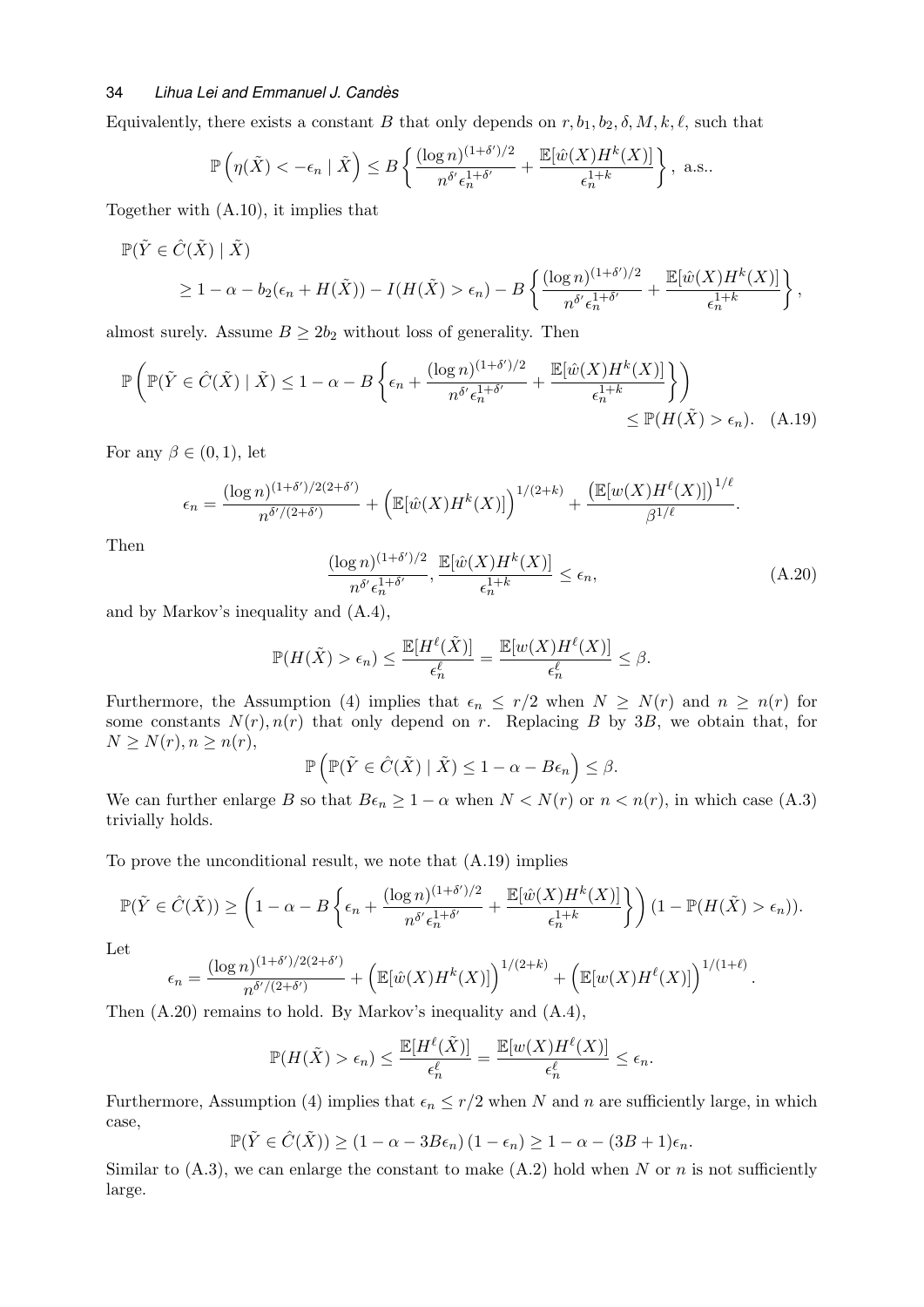#### <span id="page-34-2"></span>*A.3. An asymptotic result*

Theorem [3](#page-25-1) and Theorem [4](#page-25-5) together imply the following asymptotic result, which is a generalization of Theorem [1](#page-8-0) from Section [3.5.](#page-7-1)

Corollary 1. With the same notation as in Theorem [3,](#page-25-1) assume that either B1 or B2 (or both) is satisfied:

$$
\mathbf{B1} \lim_{N \to \infty} \mathbb{E} |\hat{w}_N(X) - w(X)| = 0;
$$

 $B2$  the conditions (1)-([4](#page-25-5)) in Theorem 4 hold.

Then

<span id="page-34-1"></span>
$$
\lim_{N,n \to \infty} \mathbb{P}_{(X,Y) \sim Q_X \times P_{Y|X}}(Y \in \hat{C}_{N,n}(X)) \ge 1 - \alpha.
$$
\n(A.21)

Furthermore, under **B**2, for any  $\epsilon > 0$ ,

$$
\lim_{N,n \to \infty} \mathbb{P}_{X \sim Q_X} \left( \mathbb{P}(Y \in \hat{C}_{N,n}(X) \mid X) \le 1 - \alpha - \epsilon \right) = 0. \tag{A.22}
$$

### <span id="page-34-0"></span>**B. Proofs of Other Results**

# *B.1. Proof of Proposition [1](#page-5-3)*

Note that it remains to prove the general result since (1) and (2) are special cases. The lower bound is proved by [\(A.1\).](#page-25-4) For the upper bound, we first note that  $\mathbb{E}[\hat{w}(X)^r] < \infty$  implies that  $\mathbb{P}_{X\sim P_X}(\hat{w}(X) < \infty) = 1$  and  $\mathbb{E}[\hat{w}(X)] < \infty$ . Thus, we can assume  $\mathbb{E}[\hat{w}(X)] = 1$  without loss of generality due to the invariance to rescalings of weighted split-CQR. Let  $\tilde{Q}_X$  be a probability measure with  $d\tilde{Q}_X = \hat{w}(X)dP_X$  and  $(\tilde{X}, \tilde{Y})$  be a sample from  $\tilde{Q}_X \times P_{Y|X}$  that is independent of the data. By Hölder's inequality,

$$
\mathbb{E}[\hat{w}(\tilde{X})] = \int \frac{d\tilde{Q}_X}{dP_X} d\tilde{Q}_X = \mathbb{E}_{X \sim P_X}[\hat{w}(X)^2] \le M_r^2 < \infty,
$$

By [\(A.8\)](#page-27-2) again with  $(\tilde{X}, \tilde{Y})$  denoting  $(\tilde{X}_{n+1}, \tilde{Y}_{n+1})$  for simplicity,

$$
\mathbb{P}\left(\tilde{Y} \in \hat{C}(\tilde{X}) \mid \mathcal{Z}_{tr}\right)
$$
\n
$$
= \mathbb{E}\mathbb{P}\left(\tilde{V}_{n+1} \le \text{Quantile}\left(1 - \alpha; \sum_{i=1}^{n} \hat{p}_i(\tilde{X})\delta_{V_i^*} + \hat{p}_{\infty}(\tilde{X})\delta_{\tilde{V}_{n+1}}\right) \mid \mathcal{E}(\tilde{V}), \mathcal{Z}_{tr}\right)
$$
\n
$$
\le \mathbb{E}\left(1 - \alpha + \max_{i \in [n] \cup \{\infty\}} \hat{p}_i(\tilde{X})\right).
$$

Let A denote the event that

$$
\sum_{i=1}^{n} \hat{w}(X_i) \leq \frac{n}{2}.
$$

By [\(A.12\)](#page-30-0) with  $\delta = 1$ , we have that

$$
\mathbb{P}\left(\sum_{i=1}^n \hat{w}(X_i) \leq \frac{n}{2}\right) \leq \frac{c_1 M_r^2}{n},
$$

where  $c_1$  is an absolute constant. Note that

$$
\max_{i \in [n] \cup \{\infty\}} \hat{p}_i(\tilde{X}) = \frac{\max\{\hat{w}(\tilde{X}), \max_i \hat{w}(X_i)\}}{\hat{w}(\tilde{X}) + \sum_{i=1}^n \hat{w}(X_i)} \le 1.
$$

Then

$$
\mathbb{E}\left[\frac{\max\{\hat{w}(\tilde{X}),\max_i \hat{w}(X_i)\}}{\hat{w}(\tilde{X}) + \sum_{i=1}^n \hat{w}(X_i)}\right]
$$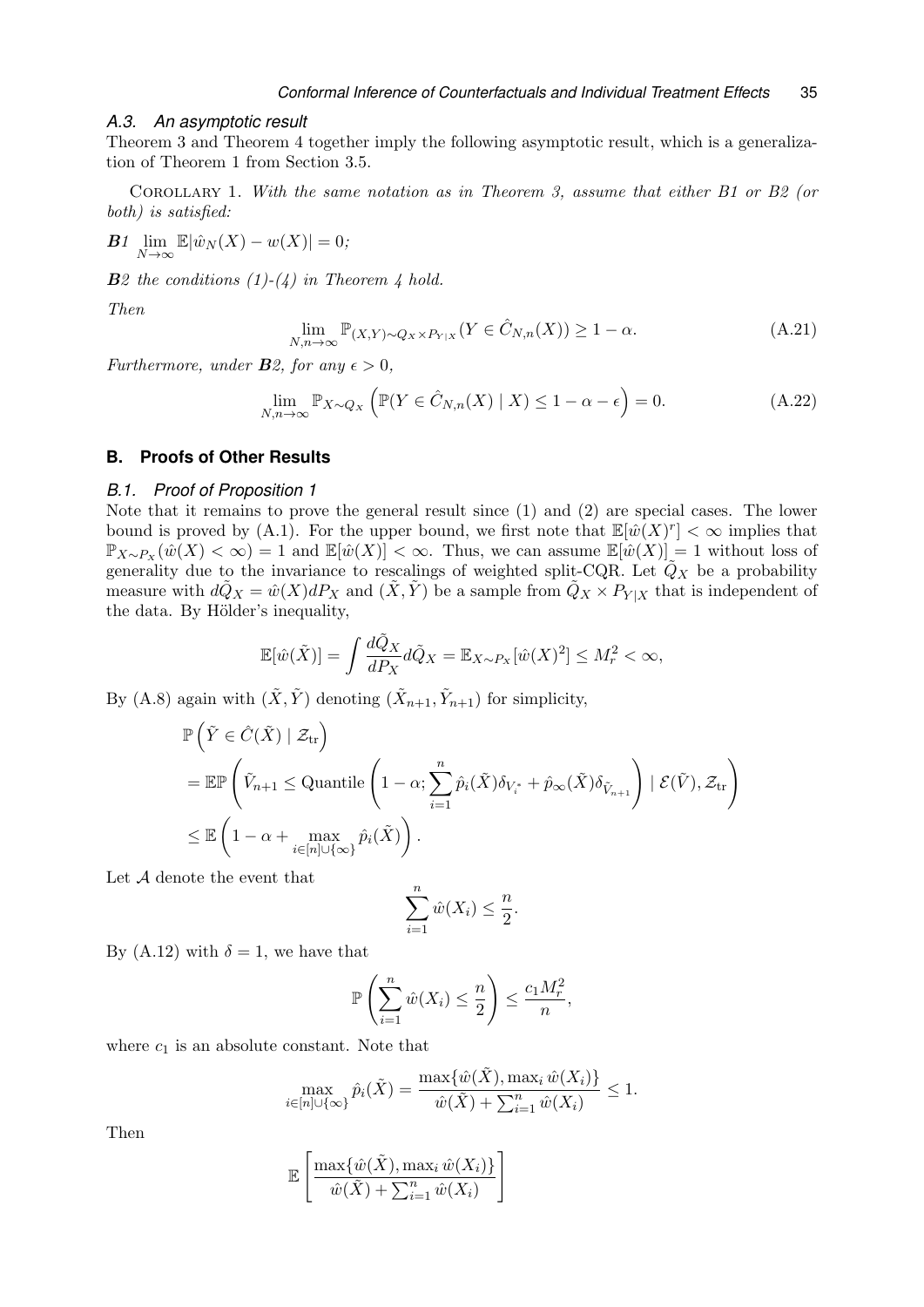$$
\leq \mathbb{E}\left[\frac{\max\{\hat{w}(\tilde{X}), \max_{i}\hat{w}(X_{i})\}}{\hat{w}(\tilde{X}) + \sum_{i=1}^{n}\hat{w}(X_{i})}I_{\mathcal{A}^{c}}\right] + \mathbb{P}(\mathcal{A})
$$
  
\n
$$
\leq \mathbb{E}\left[\frac{2\max\{\hat{w}(\tilde{X}), \max_{i}\hat{w}(X_{i})\}}{n}I_{\mathcal{A}^{c}}\right] + \frac{c_{1}M_{r}^{2}}{n}
$$
  
\n
$$
\leq \frac{2}{n}\left(\mathbb{E}\hat{w}(\tilde{X}) + \mathbb{E}\max_{i}\hat{w}(X_{i})\right) + \frac{c_{1}M_{r}^{2}}{n}
$$
  
\n
$$
\leq \frac{2}{n}\left(\mathbb{E}\hat{w}(\tilde{X}) + \left(\mathbb{E}\sum_{i=1}^{n}\hat{w}(X_{i})^{r}\right)^{1/r}\right) + \frac{c_{1}M_{r}^{2}}{n}
$$
  
\n
$$
\leq \frac{2}{n}\left(M_{r}^{2} + n^{1/r}M_{r}\right) + \frac{c_{1}M_{r}^{2}}{n}.
$$

This implies that

$$
\mathbb{P}_{(X,Y)\sim \tilde{Q}_X \times P_{Y|X}}(Y \in \hat{C}(X)) \le 1 - \alpha + cn^{1/r-1}
$$

for some constant c that only depends on  $M_r$  and r. The upper bound is then proved by  $(A.9)$ and the same steps following [\(A.9\).](#page-27-3)

## *B.2. Proof of Theorem [1](#page-8-0)*

Since  $\mathbb{E}[1/\hat{e}_N(X) | \mathcal{Z}_{tr}] < \infty$  and  $\mathbb{E}[1/e(X)] < \infty$ , we can here set

$$
\hat{w}_N(x) = \frac{1/\hat{e}_N(x)}{\mathbb{E}[1/\hat{e}_N(X) | \mathcal{Z}_{tr}]}, \ w(x) = \frac{dP_X(x)}{dP_{X|T=1}(x)} = \frac{1/e(x)}{\mathbb{E}[1/e(X)]}
$$

$$
\implies \mathbb{E}[\hat{w}_N(X) | \mathcal{Z}_{tr}] = 1 = \mathbb{E}[w(X)].
$$

Thus, the assumption B1 of Corollary [1](#page-34-1) reduces to

$$
\lim_{N \to \infty} \mathbb{E} \left| \frac{1/\hat{e}_N(X)}{\mathbb{E}[1/\hat{e}_N(X) \mid \mathcal{Z}_{\text{tr}}]} - \frac{1/e(X)}{\mathbb{E}[1/e(X)]} \right| = 0,
$$

and the assumptions  $B2(3)-(4)$  of Corollary [1](#page-34-1) reduce to

$$
\limsup_{N \to \infty} \frac{\mathbb{E}[1/\hat{e}(X)^{1+\delta}]}{\left(\mathbb{E}[1/\hat{e}(X)]\right)^{1+\delta}} < \infty, \quad \lim_{N \to \infty} \frac{\mathbb{E}[H_N(X)/\hat{e}_N(X)]}{\mathbb{E}[1/\hat{e}_N(X)]} = \lim_{N \to \infty} \frac{\mathbb{E}[H_N(X)/e(X)]}{\mathbb{E}[1/e(X)]} = 0.
$$

Clearly, A2 implies B2 since  $e(x), \hat{e}_N(x) \in [0, 1]$ . Now we prove that A1 implies B1. In fact,

$$
\lim_{N \to \infty} \mathbb{E} \left| \frac{1/\hat{e}_N(X)}{\mathbb{E}[1/\hat{e}_N(X) | \mathcal{Z}_{tr}]} - \frac{1/e(X)}{\mathbb{E}[1/e(X)]} \right|
$$
\n
$$
\leq \limsup_{N \to \infty} \frac{1}{\mathbb{E}[1/\hat{e}_N(X) | \mathcal{Z}_{tr}]} \mathbb{E} \left| \frac{1}{\hat{e}_N(X)} - \frac{1}{e(X)} \right| + \limsup_{N \to \infty} \mathbb{E} \left[ \frac{1}{e(X)} \right] \mathbb{E} \left| \frac{1}{\mathbb{E}[1/\hat{e}_N(X) | \mathcal{Z}_{tr}]} - \frac{1}{\mathbb{E}[1/e(X)]} \right|
$$
\n
$$
\leq \limsup_{N \to \infty} \mathbb{E} \left| \frac{1}{\hat{e}_N(X)} - \frac{1}{e(X)} \right| + \limsup_{N \to \infty} \mathbb{E} \left[ \frac{1}{e(X)} \right] \mathbb{E} \left| \mathbb{E} \left[ \frac{1}{\hat{e}_N(X)} | \mathcal{Z}_{tr} \right] - \mathbb{E} \left[ \frac{1}{e(X)} \right] \right|
$$
\n
$$
\leq \limsup_{N \to \infty} \mathbb{E} \left| \frac{1}{\hat{e}_N(X)} - \frac{1}{e(X)} \right| + \limsup_{N \to \infty} \mathbb{E} \left[ \frac{1}{e(X)} \right] \mathbb{E} \left( \mathbb{E} \left[ \left| \frac{1}{\hat{e}_N(X)} - \frac{1}{e(X)} \right| | \mathcal{Z}_{tr} \right] \right)
$$
\n
$$
\stackrel{(ii)}{=} \left( 1 + \mathbb{E} \left[ \frac{1}{e(X)} \right] \right) \limsup_{N \to \infty} \mathbb{E} \left| \frac{1}{\hat{e}_N(X)} - \frac{1}{e(X)} \right|;
$$

(i) above uses the fact that  $e(x), \hat{e}_N(x) \in [0,1]$  and (ii) uses assumption **A**1 and the condition that  $\mathbb{E}[1/e(X)] < \infty$ .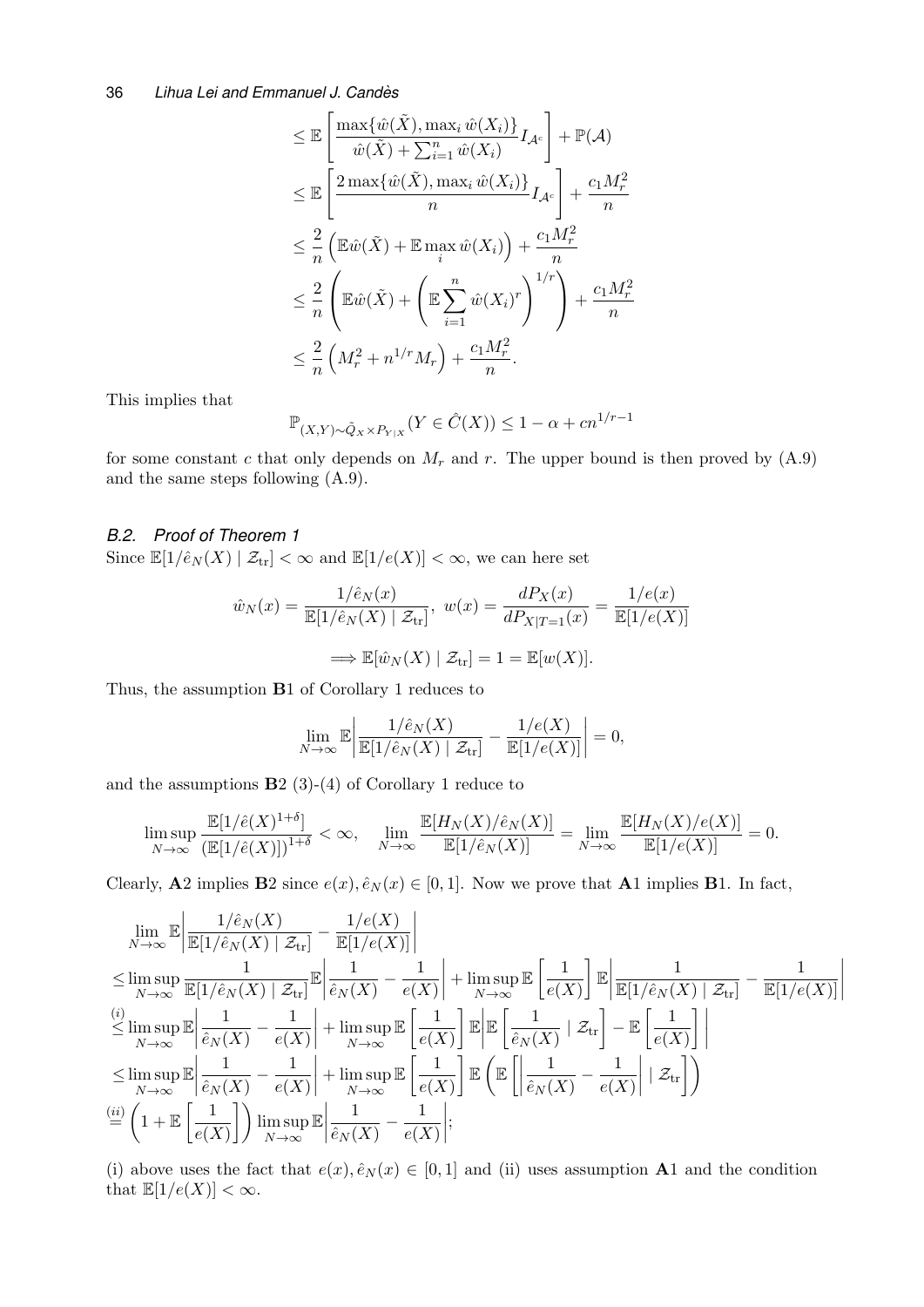# *B.3. Proof of Theorem [2](#page-14-2)*

Let  $n = \left| \mathcal{Z}_{\text{ca}} \right|$  and  $(X_{n+1}, C_{n+1})$  be an independent copy of  $(X, C)$ . Further let

$$
V_{n+1} = \max\{\hat{m}^L(X_{n+1}; \mathcal{Z}_{tr}) - C_{n+1}^L, C_{n+1}^R - \hat{m}^R(X_{n+1}; \mathcal{Z}_{tr})\}.
$$

Conditional on  $\mathcal{Z}_{tr}, V_1, \ldots, V_n, V_{n+1}$  are exchangeable. Then

$$
\mathbb{P}\left(V_{n+1} \le \text{Quantile}\left(1-\gamma; \frac{1}{n+1}\sum_{i=1}^{n+1} \delta_{V_i}\right)\right) \ge 1-\gamma.
$$

By definition,

Quantile 
$$
\left(1 - \gamma; \frac{1}{n+1} \sum_{i=1}^{n+1} \delta_{V_i}\right)
$$
 = Quantile  $\left((1 - \gamma) \frac{n+1}{n}; \frac{1}{n} \sum_{i=1}^{n} \delta_{V_i}\right) = \eta$ .

As a consequence,

<span id="page-36-1"></span>
$$
\mathbb{P}\left(C_{n+1}\in\hat{\mathcal{C}}(X_{n+1})\right)=\mathbb{P}\left(V_{n+1}\leq\eta\right)\geq1-\gamma.
$$

# <span id="page-36-0"></span>**C. Additional Experimental Results**



**Fig. 8.** Estimated conditional coverage of ITE as a function of the conditional variance  $\sigma^2(x)$  for the heteroscedastic cases from Section [3.6.](#page-8-2) Here,  $d = 100$  and  $\alpha = 0.05$ . The blue curves correspond to the median and the boundaries of the blue confidence bands correspond to the 95% and 5% quantiles of these estimates across 100 replicates.